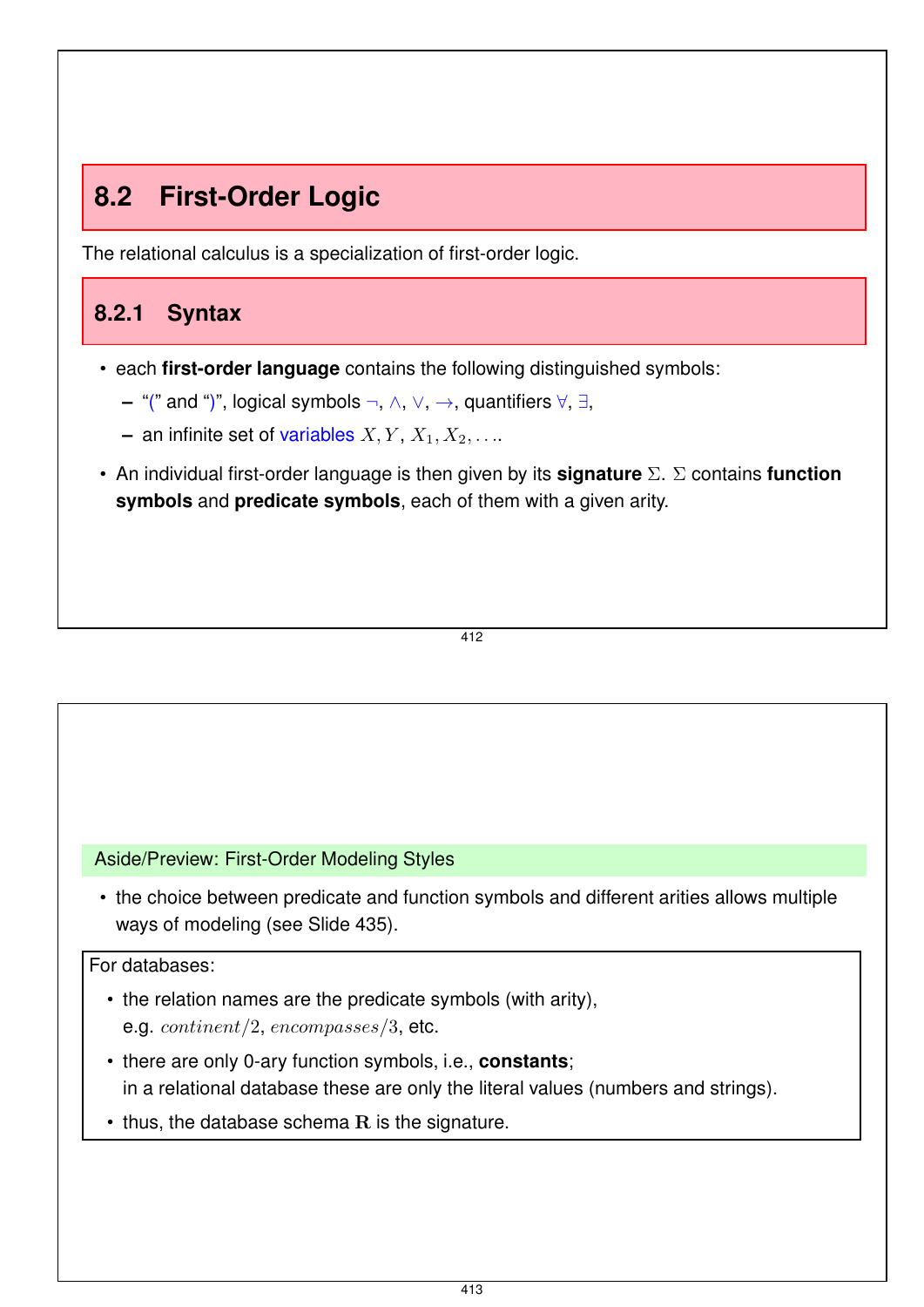## **Syntax (Cont'd)**

#### Terms

The set of **terms** over  $\Sigma$ , Term<sub> $\Sigma$ </sub>, is defined inductively as

- each variable is a term,
- for every function symbol  $f \in \Sigma$  with arity n and terms  $t_1, \ldots, t_n$ , also  $f(t_1, \ldots, t_n)$  is a term.

0-ary function symbols: c, 1,2,3,4, "Berlin",...

Example: for  $plus/2$ , the following are terms:  $plus(3, 4)$ ,  $plus(plus(1, 2), 4)$ ,  $plus(X, 2)$ .

• **ground terms** are terms without variables.

#### For databases:

- since there are no function symbols,
- the only terms are the **constants** and **variables** e.g., 1, 2, "D", "Germany", X, Y, etc.

414

## **Syntax (Cont'd): Formulas**

**Formulas** are built inductively (using the above-mentioned special symbols) as follows:

#### Atomic Formulas

- (1) For a predicate symbol (i.e., a relation name) R of arity k, and terms  $t_1, \ldots, t_k$ ,  $R(t_1,\ldots,t_k)$  is a formula.
- (2) (**for databases only, as special predicates**) A **selection condition** is an expression of the form  $t_1$   $\theta$   $t_2$  where  $t_1$ ,  $t_2$  are terms, and  $\theta$  is a comparison operator in  $\{=,\neq,<,>,\}$ .

Every selection condition is a formula.

(both are also called **positive literals**)

For databases:

• the atomic formulas are the **predicates** built over relation names and these constants, e.g.,

continent("Asia",4.5E7), encompasses("R","Asia",X), country(N,CC,Cap,Prov,Pop,A).

• comparison predicates (i.e., the "selection conditions") are atomic formulas, e.g.,  $X =$  "Asia",  $Y > 10.000.000$  etc.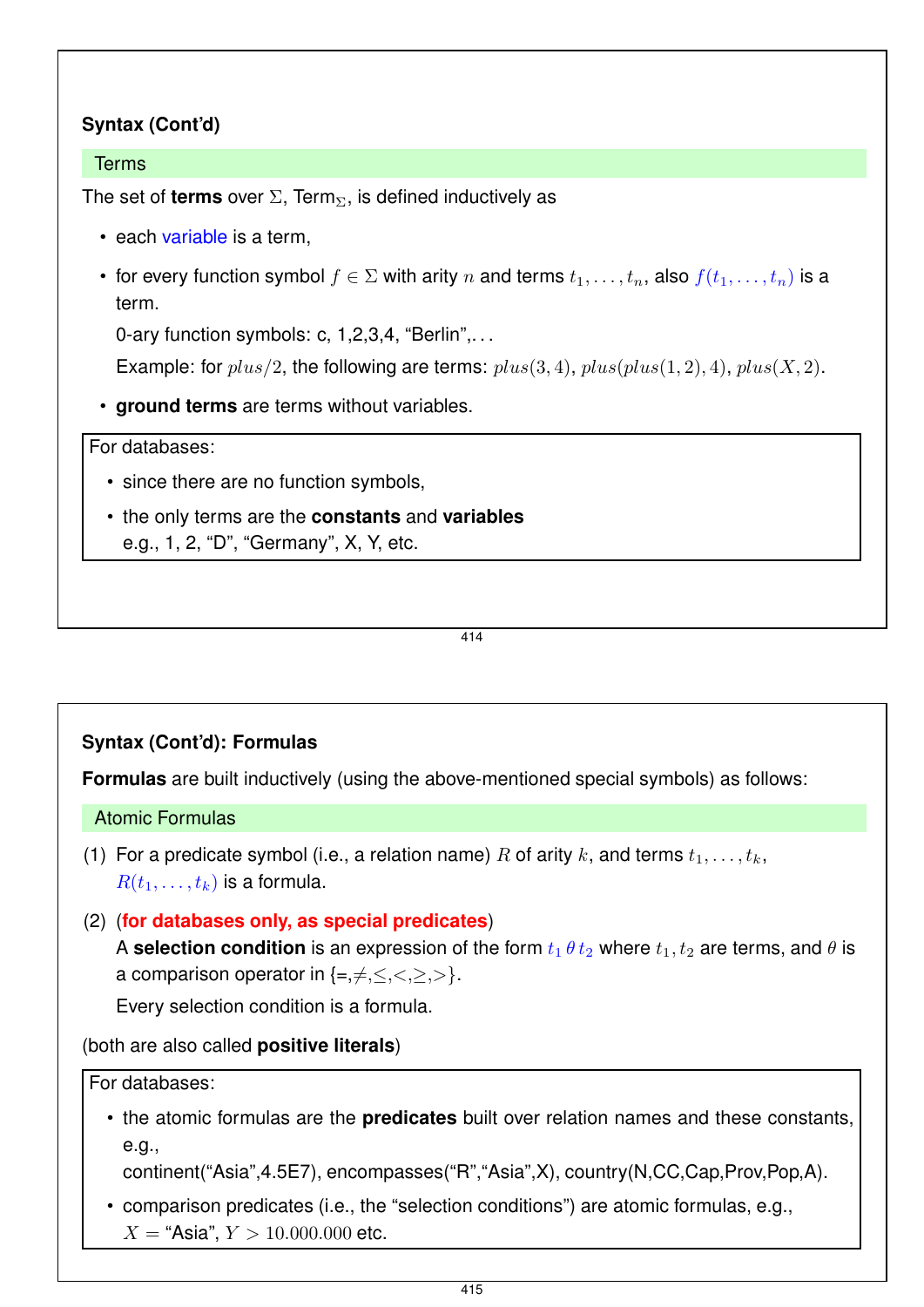## **Syntax (Cont'd)**

#### Compound Formulas

- (3) For a formula F, also  $\neg F$  is a formula. If F is an atom,  $\neg F$  is called a **negative literal**.
- (4) For a variable X and a formula  $F$ ,  $\forall X : F$  and  $\exists X : F$  are formulas. F is called the **scope** of ∃ or ∀, respectively.
- (5) For formulas F and G, the **conjunction**  $F \wedge G$  and the **disjunction**  $F \vee G$  are formulas.

For formulas F and G, where G (regarded as a string) is contained in F, G is a **subformula** of  $F$ .

The usual priority rules apply (allowing to omit some parentheses).

- instead of  $F \vee \neg G$ , the **implication** syntax  $F \leftarrow G$  or  $G \rightarrow F$  can be used, and
- $(F \to G) \land (F \leftarrow G)$  is denoted by the **equivalence**  $F \leftrightarrow G$ .

#### 416

## **Syntax (Cont'd)**

#### Bound and Free Variables

An occurrence of a variable  $X$  in a formula is

- **bound** (by a quantifier) if the occurrence is in a formula A inside  $\exists X : A$  or  $\forall X : A$  (i.e., in the scope of an appropriate quantifier).
- **free** otherwise, i.e.,if it is not bound by any quantifier.

Formulas without free variables are called **closed**.

## **Example:**

- *continent* ("Asia",  $X$ ):  $X$  is free.
- continent("Asia",  $X$ )  $\wedge$   $X$  > 10.000.000:  $X$  is free.
- $\exists X : (content("Asia", X) \land X > 10.000.000): X$  is bound. The formula is closed.
- $\exists X : (content(X, Y))$ : X is bound, Y is free.
- $\forall Y : (\exists X : (content(X, Y))) : X$  and Y are bound. The formula is closed.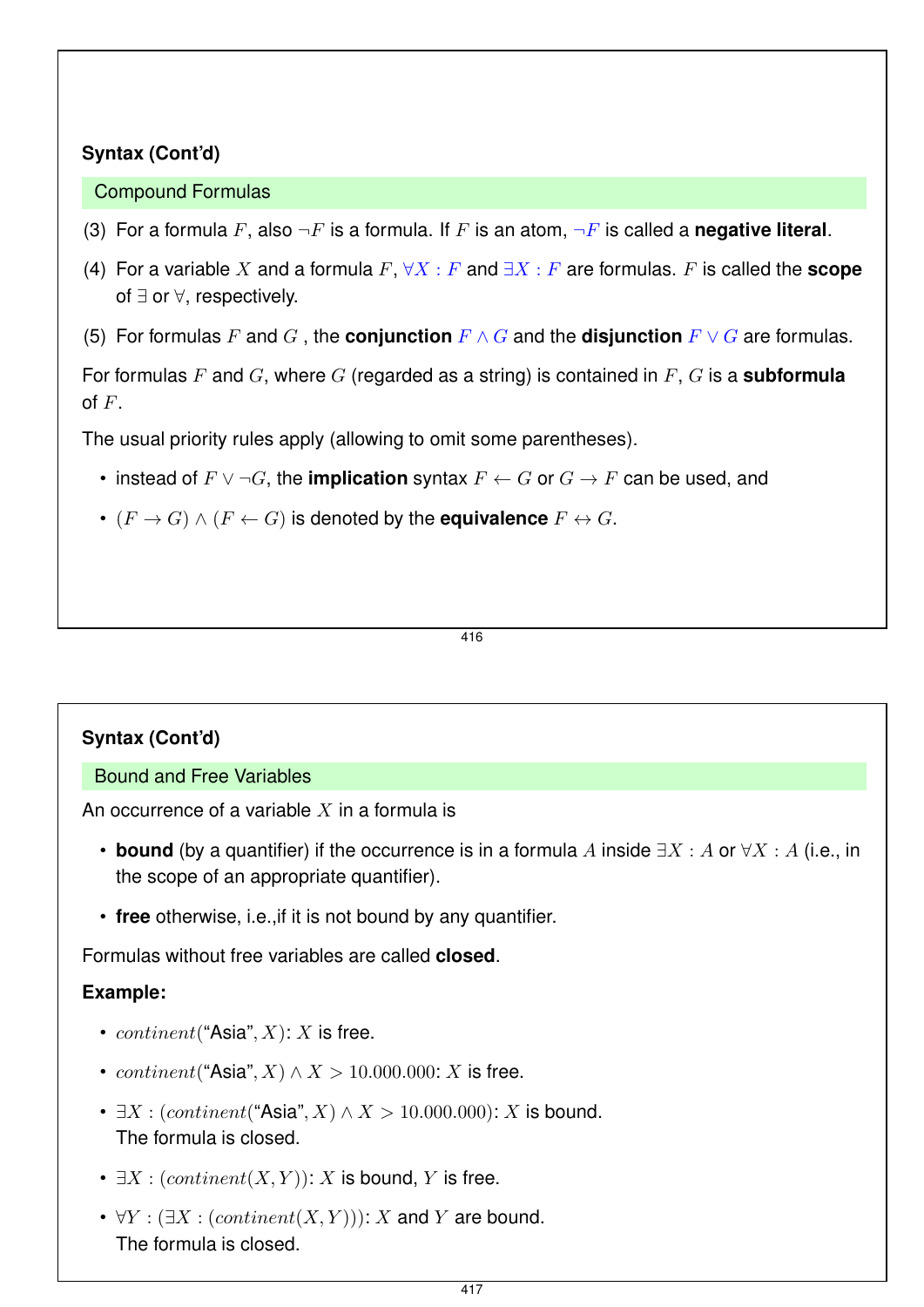#### Outlook:

- closed formulas either hold in a database state, or they do not hold.
- free variables represent answers to queries: ?-  $content("Asia", X)$  means "for which value x does  $content("Asia", x)$  hold?" Answer: for  $x = 4.5E7$ .
- $\exists Y : (content(X, Y))$ : means "for which values x is there an y such that  $content(x, y)$  holds? – we are not interested in the value of  $u^"$ The answer are all names of continents, i.e., that  $x$  can be "Asia", "Europe", or ...

... so we have to **evaluate** formulas ("semantics").

418

## **8.2.2 Semantics**

The semantics of first-order logic is given by **first-order structures** over the signature:

First-Order Structure

A **first-order structure**  $\mathcal{S} = (I, \mathcal{D})$  over a signature  $\Sigma$  consists of a nonempty set  $\mathcal{D}$  (**domain**; often also denoted by  $U$  (**universe**)) and an interpretation I of the signature symbols over  $D$ which maps

- every constant c to an element  $I(c) \in \mathcal{D}$ ,
- every  $n$ -ary function symbol  $f$  to an  $n$ -ary function  $I(f): \mathcal{D}^n \rightarrow \mathcal{D}$ (note that for relational databases, there are no function symbols with arity  $> 0$ )
- every  $n$ -ary predicate symbol  $p$  to an  $n$ -ary relation  $I(p)\subseteq \mathcal{D}^n.$

#### General:

- constants are interpreted by elements of the domain
- predicate symbols and function symbols are *not* mapped to domain objects, but to relations/functions over the domain.
	- $\Rightarrow$  First-order logic cannot express relations/relationships between predicates/functions.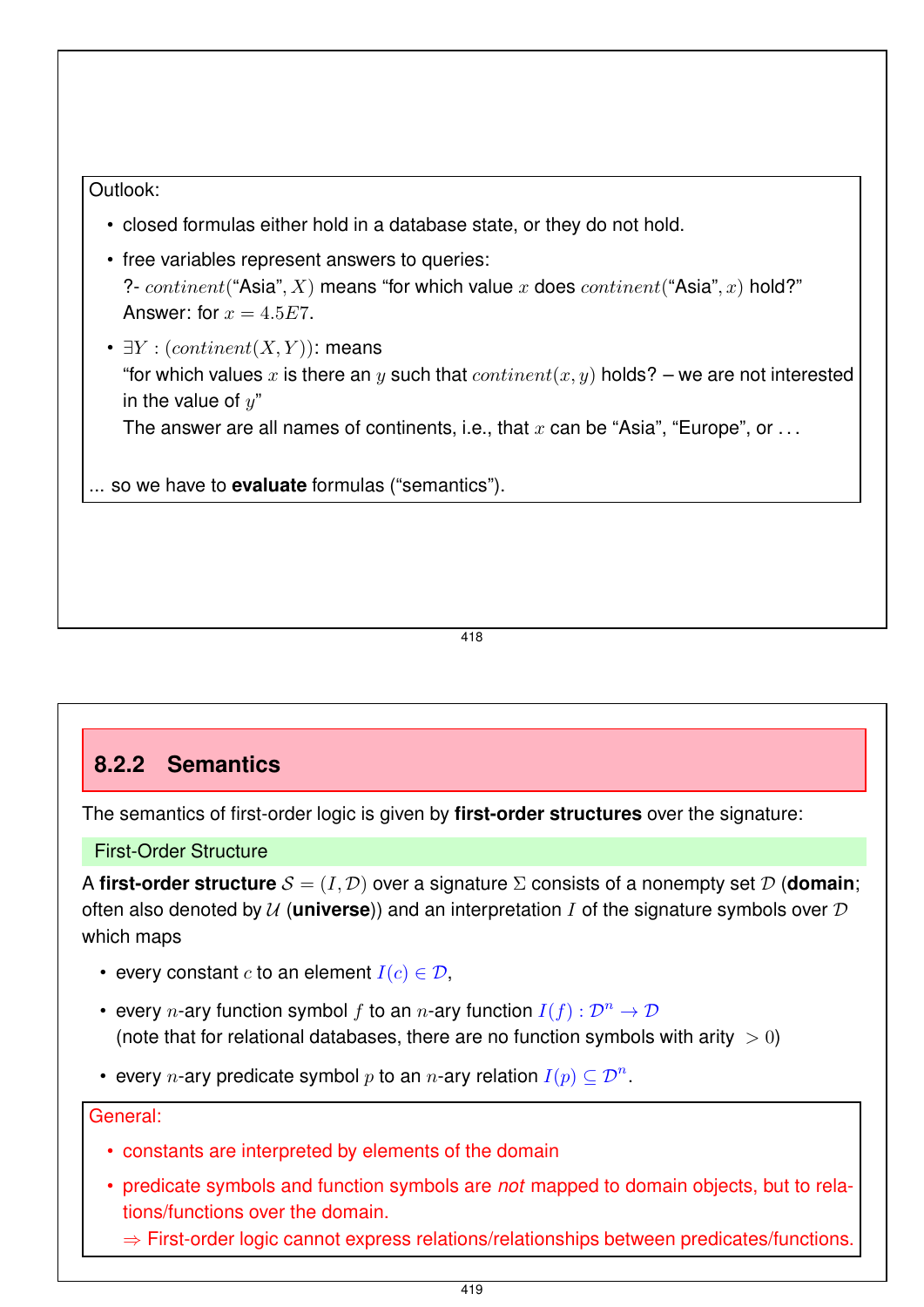Aside/Preview: First-Order-based Semantic Styles

- There are different frameworks that are based on first-order logic that specialize/simplify FOL (see Slide 435).
- Higher-Order logics allow to make statements about predicates and/or functions by higher-order predicates.

420

#### First-Order Structures: An Example

#### **Example 8.1 (First-Order Structure)**

**Signature:** constant symbols: zero, one, two, three, four, five *predicate symbols:* green/1, red/1, sees/2 *function symbols:* to*\_*right/1*,* plus/2 *Structure* S*: 1 3*) ←  $(2)$ *4*  $(6) \rightarrow (0)$ *Domain*  $\mathcal{D} = \{0, 1, 2, 3, 4, 5\}$ *Interpretation of the signature:*  $I(zero) = 0, I(one) = 1, ..., I(five) = 5$  $I(green) = \{(2), (5)\}, I(red) = \{(0), (1), (3), (4)\}$  $I(sees) = \{(0,3), (1,4), (2,5), (3,0), (4,1), (5,2)\}\$  $I(to\ right) = \{ (0) \mapsto (1), (1) \mapsto (2), (2) \mapsto (3),$  $(3) \mapsto (4), (4) \mapsto (5), (5) \mapsto (0)$  $I(plus) = \{(n, m) \mapsto (n + m) \text{ mod } 6 \mid n, m \in \mathcal{D}\}\$ **Terms:** one, to right(four), to right(to right(X)), to right(to right(to right(four))),  $plus(X, to\ right(zero))$ , to  $right(plus(to\ right(four), five))$ *Atomic Formulas:* green(one), red(to*\_*right(to*\_*right(to*\_*right(four)))), sees(X, Y ),  $sees(X, to\_right(Z))$ *,*  $sees(to\_right(to\_right(four))$ *, to\_right(one)),*  $plus(to\_right(to\_right(four)), to\_right(one)) = to\_right(three)$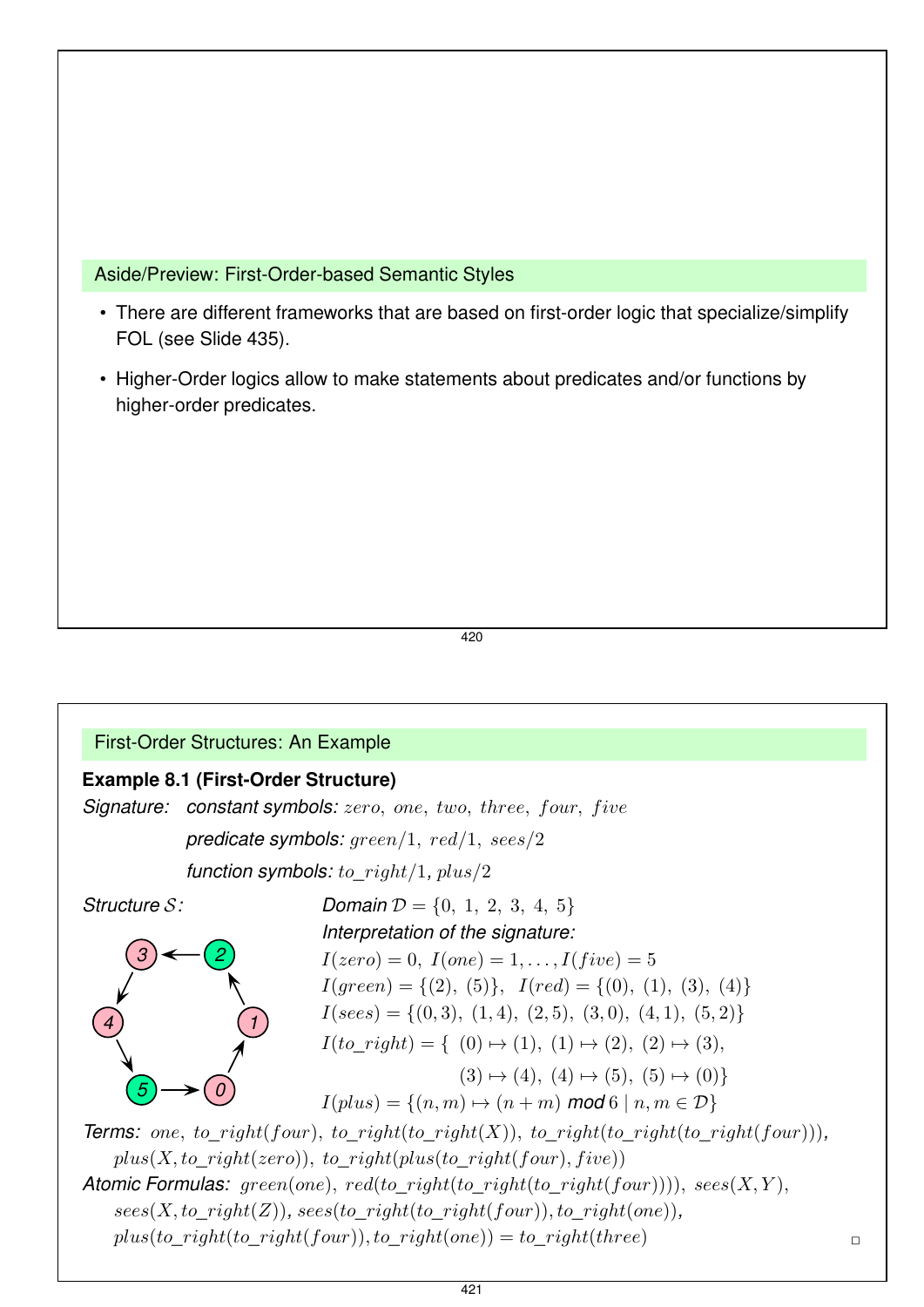## **SUMMARY: NOTIONS FOR DATABASES**

- a set R of relational schemata; logically spoken, R is the **signature**,
- a database state is a structure  $S$  over  $R$
- $\cdot$   $\mathcal D$  contains all domains of attributes of the relation schemata,
- for every single relation schema  $R = (\bar{X})$  where  $\bar{X} = \{A_1, \ldots, A_k\}$ , we write  $R[A_1, \ldots, A_k]$ . k is the **arity** of the relation name R.
- relation names are the predicate symbols. They are interpreted by relations, e.g., I(encompasses) (which we also write as  $S(encompasses)$ ).

#### For Databases:

- no function symbols with arity  $> 0$
- constants are interpreted "by themselves":  $I(4) = 4$ ,  $I("Asia") = "Asia"$
- care for domains of attributes.

422

#### Evaluation of Terms and Formulas

Terms and formulas must be **evaluated** under a given interpretation – i.e., wrt. a given database state S.

- Terms can contain variables.
- variables are not interpreted by  $S$ .

A **variable assignment** over a universe D is a mapping

 $\beta: Variables\to\mathcal{D}$ .

For a variable assignment  $\beta$ , a variable  $X$ , and  $d\in\mathcal{D},$  the **modified** variable assignment  $\beta^d_X$ is identical with  $\beta$  except that it assigns d to the variable X:

$$
\beta^d_X = \left\{ \begin{array}{ll} Y \mapsto \beta(Y) & \text{ for } Y \neq X \; , \\ X \mapsto d & \text{ otherwise.} \end{array} \right.
$$

#### **Example 8.2**

*For variables*  $X, Y, Z, \ \beta = \{X \mapsto 1, Y \mapsto \text{``Asia''}, Z \mapsto 3.14\}$  *is a variable assignment.*  $\beta_X^3 = \{X \mapsto 3, Y \mapsto \text{``Asia''}, Z \mapsto 3.14\}.$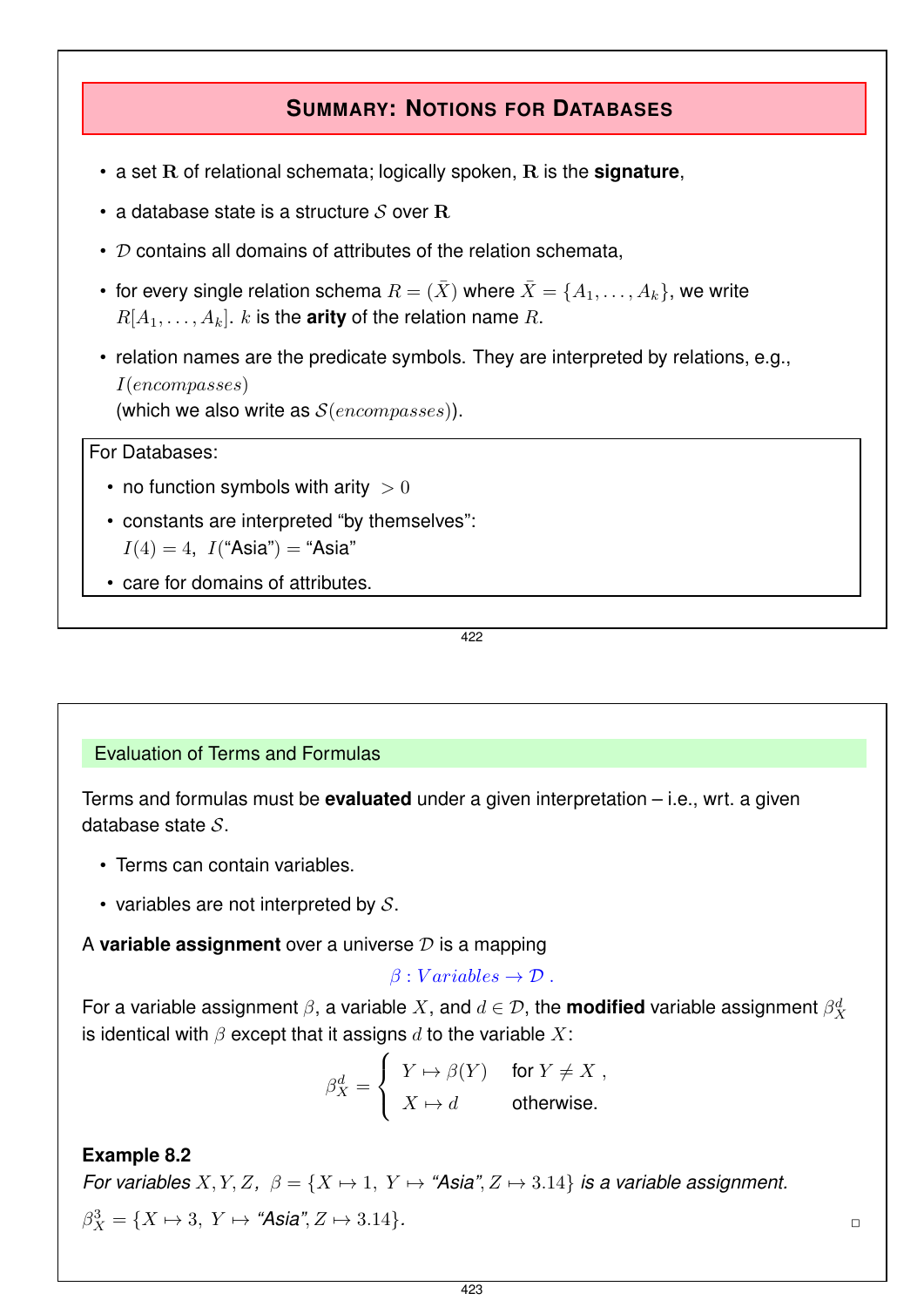#### Evaluation of Terms

Terms and formulas are interpreted

- wrt. a given structure  $\mathcal{S} = (I, \mathcal{D})$ , and
- wrt. a given variable assignment  $\beta$ .

Every structure S together with a variable assignment  $\beta$  induces an evaluation S of terms and predicates:

- Terms are mapped to elements of the universe:  $S: \text{Term}_{\Sigma} \times \beta \rightarrow \mathcal{D}$
- (Closed) formulas are true or false in a structure:  $S : \mathsf{Fml}_{\Sigma} \times \beta \rightarrow \{\mathsf{true}, \mathsf{false}\}\$

For Databases:

- $\cdot$   $\Sigma$  is a purely relational signature,
- S is a database state for  $\Sigma$ .
- no function symbols with arity  $> 0$ , no nontrivial terms,
- constants are interpreted "by themselves".

424

#### Evaluation of Terms

 $\mathcal{S}(x,\beta) := \beta(x)$  for a variable x,  $\mathcal{S}(c, \beta) := I(c)$  for any constant c.  $\mathcal{S}(f(t_1,\ldots,t_n),\beta) := (I(f))(\mathcal{S}(t_1,\beta),\ldots,\mathcal{S}(t_n,\beta))$ for a function symbol  $f \in \Sigma$  with arity n and terms  $t_1, \ldots, t_n$ .

## **Example 8.3 (Evaluation of Terms)**

*Consider again Example 8.1.*

- *For variable-free terms:*  $\beta = \emptyset$ .
- $S(one, \emptyset) = I(one) = 1$
- $S(to\ right(four), \emptyset) = I(to\ right(S(four, \emptyset)) = I(to\ right(4)) = 5$
- $S(to\ right(to\ right(to\ right(four))),$   $\emptyset$ ) =  $I(to\ right(S(to\ right(four)), \emptyset))$  =  $I(to\ right(I(to\ right(S(to\ right(four), \emptyset))))$ ) =  $I(to\_right(I(to\_right(I(to\_right(S(four)), \emptyset))))$  =  $I(to\ right(I(to\ right(I(to\ right(4), \emptyset))))$  $I(to\_right(I(to\_right(5)))) = I(to\_right(0)) = 1$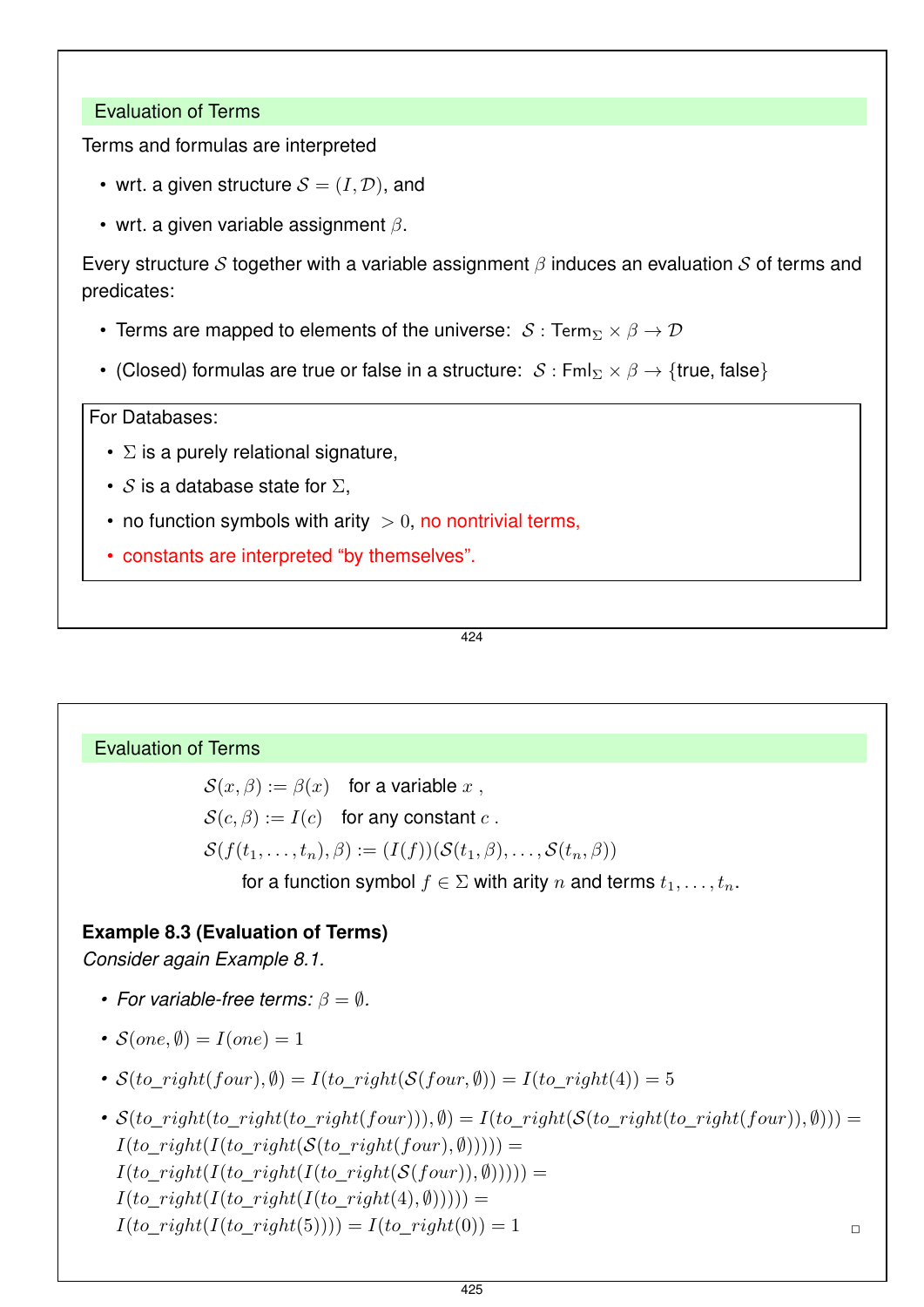#### **Example 8.3 (Continued)**

- Let  $\beta = \{X \mapsto 3\}$ *.*  $S(to\_right(to\_right(X)), \beta) = I(to\_right(S(to\_right(X), \beta)) =$  $I(to\_right(I(to\_right(S(X, \beta)))) = I(to\_right(I(to\_right(\beta(X))))))$  $I(to\_right(I(to\_right(3)))) = I(to\_right(4)) = 5$
- Let  $\beta = \{X \mapsto 3\}$ .  $\mathcal{S}(plus(X, to\_right(zero)), \emptyset) = I(plus(\mathcal{S}(X, \beta), \mathcal{S}(to\_right(zero), \beta))) =$  $I(plus(\beta(X), I(to\_right(S(zero, \beta)))) = I(plus(3, I(to\_right(I(zero)))))) =$  $I(plus(3, I(to\_right(0)))) = I(plus(3, 1)) = 4$

426

## **EVALUATION OF FORMULAS**

Formulas can either hold, or not hold in a database state.

Truth Value

Let F a formula, S an interpretation, and  $\beta$  a variable assignment of the free variables in F (denoted by  $free(F)$ ).

Then we write  $S \models_{\beta} F$  if "F is true in S wrt.  $\beta$ ".

Formally,  $\models$  is defined inductively.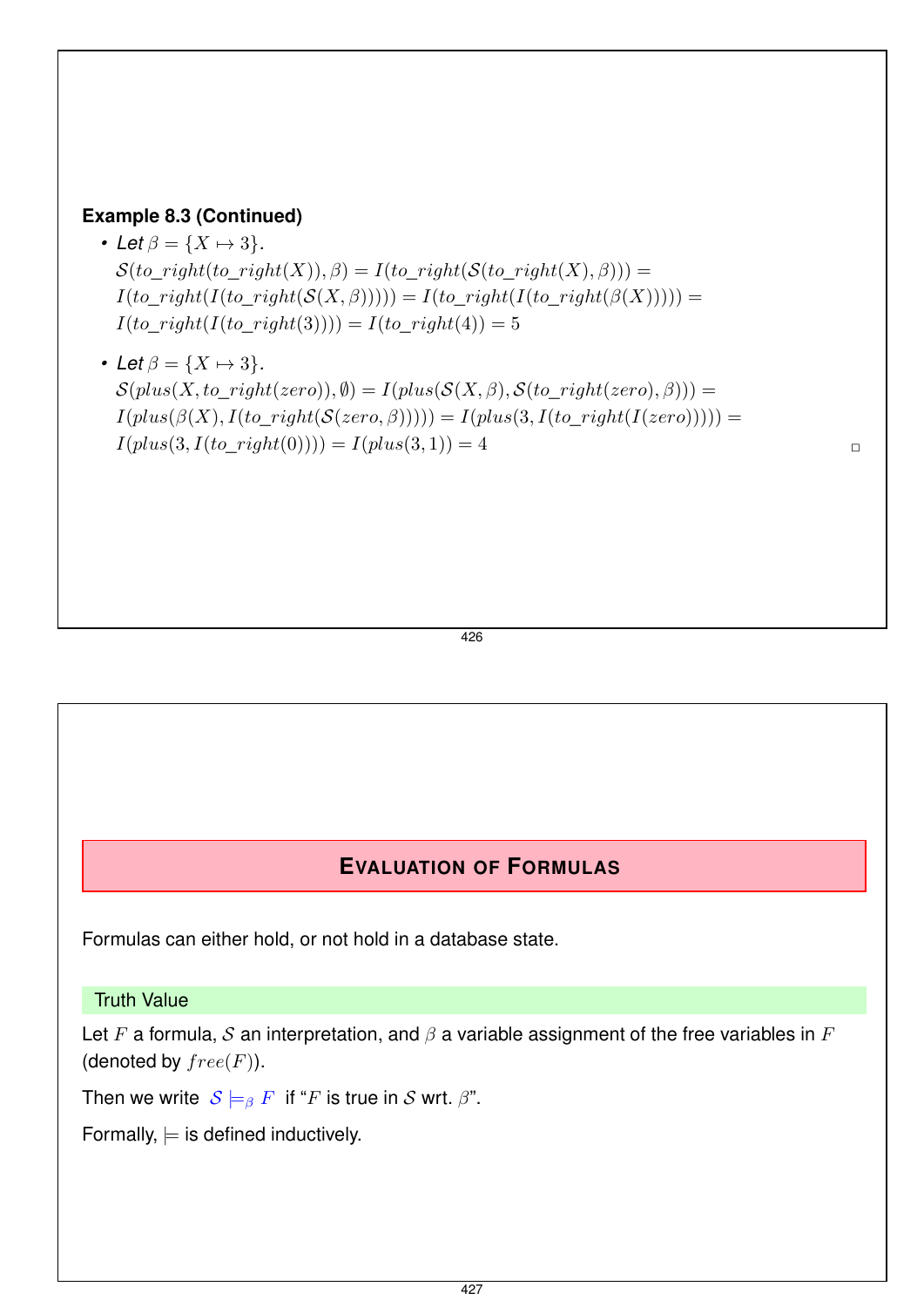## **TRUTH VALUES OF FORMULAS: INDUCTIVE DEFINITION**

Motivation: variable-free atoms

For an atom  $R(a_1, \ldots, a_k)$ , where  $a_i, 1 \leq i \leq k$  are constants,

```
R(a_1, \ldots, a_k) is true in S if and only if (I(a_1), \ldots, I(a_k)) \in S(R).
```
Otherwise,  $R(a_1, \ldots, a_k)$  is **false** in S.

Base Case: Atomic Formulas

The **truth value** of an atom  $R(t_1, \ldots, t_k)$ , where  $t_i, 1 \leq i \leq k$  are terms, is given as

 $S \models_{\beta} R(t_1,\ldots,t_k)$  if and only if  $(S(t_1,\beta),\ldots,S(t_k,\beta)) \in S(R)$ .

For Databases:

 $\bullet$  the  $t_i$  can only be constants or variables.

428

## **TRUTH VALUES OF FORMULAS: INDUCTIVE DEFINITION**

- $t_1 \theta t_2$  with  $\theta$  a comparison operator in  $\{\equiv, \neq, \leq, \leq, \geq, \geq\}$ :  $S \models_{\beta} t_1 \theta t_2$  if and only if  $S(t_1, \beta) \theta S(t_2, \beta)$  holds.
- $S \models_{\beta} \neg G$  if and only if  $S \not\models_{\beta} G$ .
- $S \models_\beta G \wedge H$  if and only if  $S \models_\beta G$  and  $S \models_\beta H$ .
- $S \models_\beta G \vee H$  if and only if  $S \models_\beta G$  or  $S \models_\beta H$ .
- (Derived; cf. next slide)  $S \models_\beta F \rightarrow G$  if and only if  $S \models_\beta \neg F$  or  $S \models_\beta G$ .
- $\mathcal{S} \models_{\beta} \forall X G$  if and only if for all  $d \in \mathcal{D}, \, \mathcal{S} \models_{\beta^d_X} G.$
- $\mathcal{S} \models_{\beta} \exists X G$  if and only if for some  $d \in \mathcal{D}, \, \mathcal{S} \models_{\beta^d_X} G.$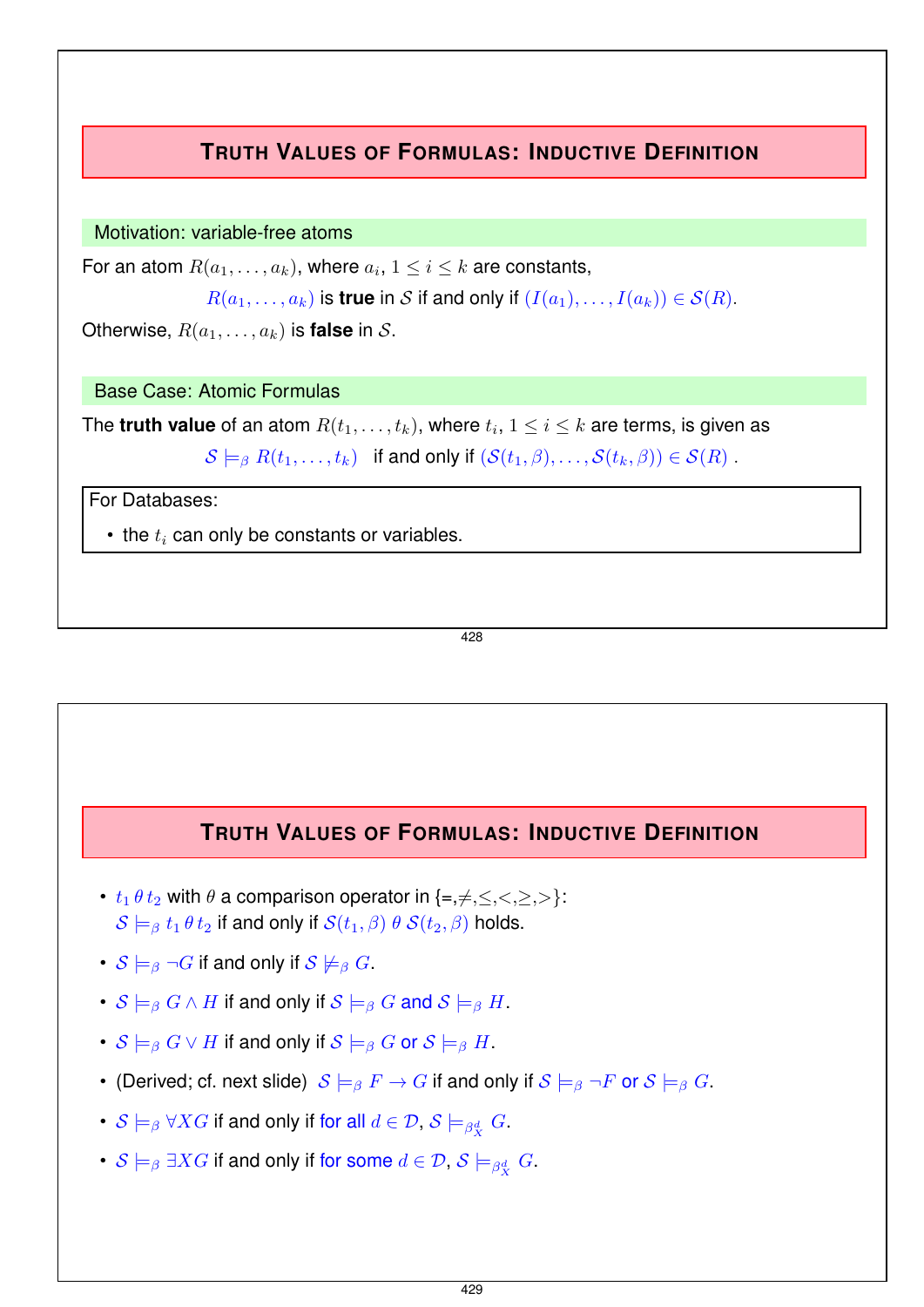#### Derived Boolean Operators

There are some minimal sets (e.g.  $\{\neg, \land, \exists\}$ ) of boolean operators from which the others can be derived:

• The **implication** syntax  $F \to G$  is a shortcut for  $\neg F \lor G$  (cf. Slide 416):  $S \models_B F \to G$  if and only if  $S \models_B \neg F$  or  $S \models_B G$ . "whenever F holds, also G holds" – this is called *material implication* instead of "causal implication".

Note: *if* F implies G causally in a scenario, then all (possible) states satisfy  $F \to G$ .

- note that ∧ and ∨ can also be expressed by each other, together with ¬:  $F \wedge G$  is equivalent to  $\neg(\neg F \vee \neg G)$ , and  $F \vee G$  is equivalent to  $\neg(\neg F \wedge \neg G)$ .
- The quantifiers ∃ and ∀ are in the same way "dual" to each other:  $\exists x : F$  is equivalent to  $\neg \forall x : (\neg F)$ , and  $\forall x : F$  is equivalent to  $\neg \exists x : (\neg F)$ .
- Proofs: exercise. Show e.g. by the definitions that whenever  $S \models_{\beta} \exists x : F$  then  $S \models_{\beta} \neg \forall x : (\neg F)$ .

430

#### **Example 8.4 (Evaluation of Atomic Formulas)**

*Consider again Example 8.1.*

- *For variable-free formulas, let* β = ∅
- $S \models_{\emptyset} {\text{green}(one)} \Leftrightarrow S(\text{one}) \in I(\text{green}) \Leftrightarrow (1) \in I(\text{green})$   *which is not the case. Thus,*  $S \not\models_{\emptyset} \text{green}(one)$ *.*
- *•*  $S \models_{\emptyset} red(to\ right(to\ right(to\ right(three)))$  ⇔

 $(S(to\ right(to\ right(to\ right(the\ right(the\ right,(three))), \emptyset)) \in I(\text{red}) \Leftrightarrow (0) \in I(\text{red})$ 

*which is the case. Thus,*  $S \models_{\emptyset} red(to\ right(to\ right(the\ right(the\ right,(three)))$ .

- Let  $\beta = \{X \mapsto 3, Y \mapsto 5\}.$  $\mathcal{S} \models_{\beta} \text{ sees}(X, Y) \Leftrightarrow (\mathcal{S}(X, \beta), \mathcal{S}(Y, \beta)) \in I(\text{sees}) \Leftrightarrow (3, 5) \in I(\text{sees})$ *which is not the case.*
- Again,  $\beta = \{X \mapsto 3, Y \mapsto 5\}.$  $S \models_\beta \textit{sees}(X, \textit{to right}(Y)) \Leftrightarrow (S(X, \beta), S(\textit{to right}(Y), \beta)) \in I(\textit{sees}) \Leftrightarrow (3, 0) \in I(\textit{sees})$ *which is the case.*
- $S \models_\beta plus(to\_right(to\_right(four)), to\_right(one)) = to\_right(three)$  ⇔  $S(plus(to\_right(four)), to\_right(one)), \emptyset) = S(to\_right(three), \emptyset) \Leftrightarrow 2 = 4$ *which is not the case.*  $\Box$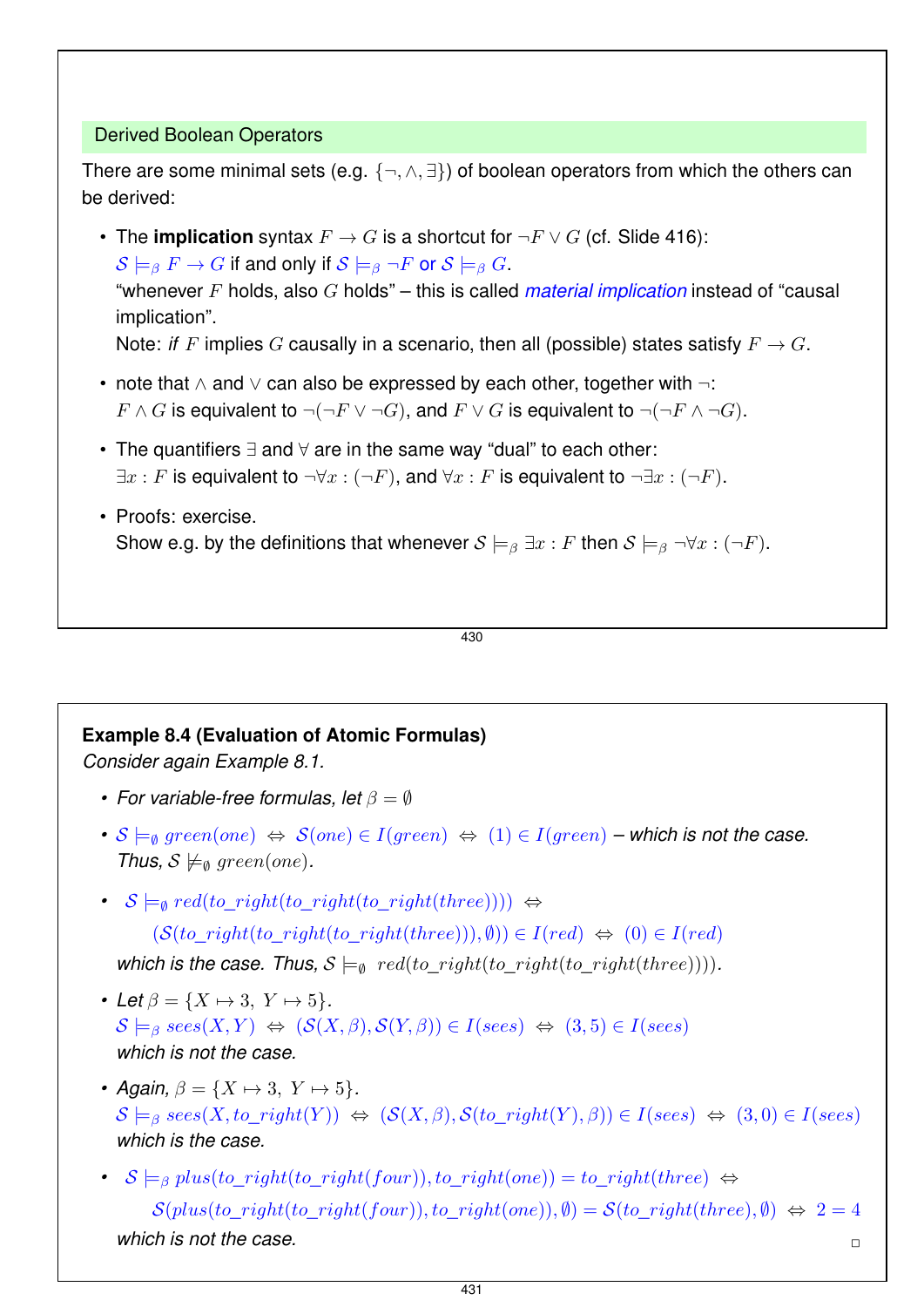#### **Example 8.5 (Evaluation of Compound Formulas)**

*Consider again Example 8.1.*

•  $S \models_{\emptyset} \exists X : red(X) \Leftrightarrow$ 

*there is a*  $d \in \mathcal{D}$  *such that*  $\mathcal{S} \models_{\emptyset^d_X} \mathit{red}(X) \Leftrightarrow$  *there is a*  $d \in \mathcal{D}$  *s.t.*  $\mathcal{S} \models_{\{X \mapsto d\}} \mathit{red}(X)$ *Since we have shown above that*  $S \models_{\emptyset} red(6)$ *, this is the case.* 

•  $S \models_{\emptyset} \forall X : green(X) \Leftrightarrow$ 

*for all*  $d \in \mathcal{D}$ ,  $S \models_{\emptyset^d_X} \text{green}(X) \Leftrightarrow$  *for all*  $d \in \mathcal{D}$ ,  $S \models_{\{X \mapsto d\}} \text{green}(X)$ *Since we have shown above that*  $S \not\models_{\emptyset} \text{green}(1)$  *this is not the case.* 

*•*  $S \models_{\emptyset} \forall X : (green(X) \lor red(X)) \Leftrightarrow$  *for all*  $d \in \mathcal{D}, S \models_{\{X \mapsto d\}} (green(X) \lor red(X)).$ *One has now to check whether*  $S \models_{\{X \mapsto d\}} (green(X) \vee red(X))$  *for all*  $d \in domain$ *. We do it for*  $d = 3$ *:* 

 $S \models_{\{X \mapsto 3\}} (green(X) \vee red(X)) \Leftrightarrow$ 

 $\mathcal{S} \models_{\{X \mapsto 3\}} \text{green}(X)$  or  $\mathcal{S} \models_{\{X \mapsto 3\}} \text{red}(X) \Leftrightarrow$ 

 $(S(X, {X \mapsto 3})) \in I(green)$  *or*  $(S(X, {X \mapsto 3})) \in I(red) \Leftrightarrow$ 

 $(3) \in I(qreen)$  *or*  $(3) \in I(red)$ 

*which is the case since*  $(3) \in I(\text{red})$ *.* 

*• Similarly, S*  $\not\vDash_{\emptyset}$   $\forall X : (green(X) \land red(X))$ 

432

## **SOME NOTIONS**

Consider a formula  $F$  with some free variables.

- S is a model for F under  $\beta$  if  $S \models_{\beta} F$ .
- (for closed formulas: S is a model for F if  $S \models F$ )
- F is *satisfiable* if F has some model (e.g.,  $F = \exists x, y : (p(x) \land q(x, y))$  is satisfiable).
- F is *unsatifisfiable* if F has no model (e.g.,  $F = \exists x : (p(x) \land \neg p(x))$  is unsatisfiable)
- F is *valid* (german: "allgemeingültig") if F holds in every structure:  $(e.g., F = (\forall x : (p(x) \rightarrow q(x)) \land \forall y : (q(y) \rightarrow r(y))) \rightarrow \forall z : (p(z) \rightarrow r(z)))$  is valid) Application: verification of a system has the goal to show that  $\varphi \to \psi$  is valid where  $\varphi$  is a formula that contains the specification (usually a large conjunction) and  $\varphi$  is a conjunction of guaranteed properties.
- two FOL formulas F and G are *equivalent*,  $F \equiv G$  if every model of F is also a model of G and vice versa.
- a FOL formula F *entails a FOL formula*  $G, F \models G$  if every model of F is also a model of G. (note the overloading of  $\models$  for  $S \models F$  and  $F \models G$ ).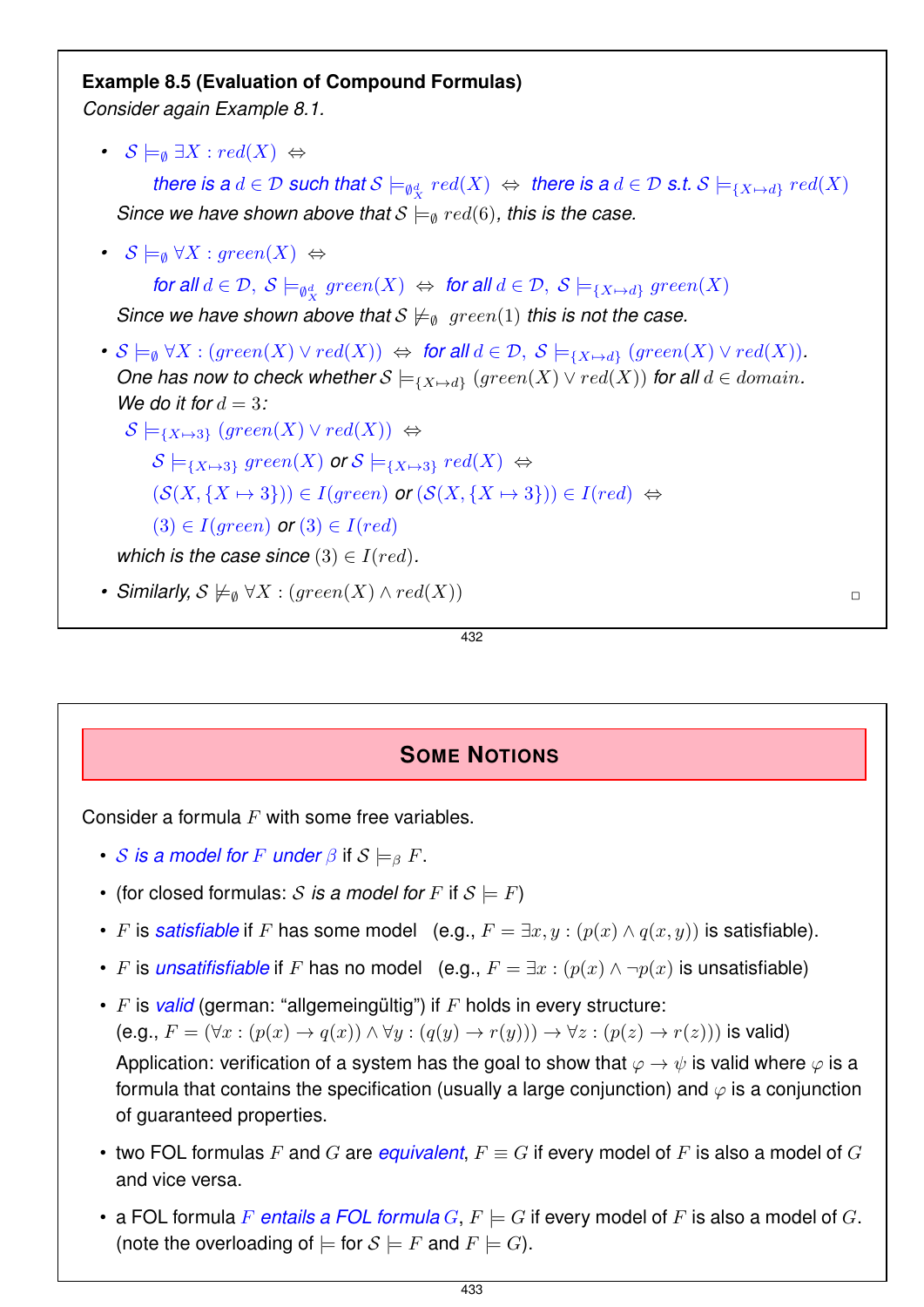#### **Example 8.6**

*For the following pairs* F *and* G *of formulas, check whether one implies the other (if not, give a counterexample), and whether they are equivalent:*

- *1.*  $F = (\forall x : p(x)) \vee (\forall x : q(x)), G = \forall v : (p(v) \vee q(v)).$
- 2.  $F = \forall x : ((\exists y : p(y)) \rightarrow q(x)), G = \forall v, \forall w : p(v) \rightarrow q(w).$
- *3.*  $F = \forall x : ∃y : p(x, y)$ ,  $G = ∃v : �forall w : p(v, w)$ .

434

## **8.3 FOL-based Modeling Styles and Frameworks**

- Full FOL allows for several restrictions, shortcuts and extensions
- variants developed depending on the application and the intended reasoning mechanisms.

#### **Recall**

- note: the FOL signature is disjoint from the domain  $D$ , e.g. germany is a constant symbol, mapped to the element *germany*  $\in \mathcal{D}$ .
- each FOL signature consists of
	- **–** predicate symbols
		- \* 0-ary predicates: "boolean predicates", just being interpreted as true/false (formally  $I(p_0) \subseteq \mathcal{D}^0$ , where  $\mathcal{D}^0 = 1$  means true, while  $\emptyset$  means false).
		- \* *n*-ary predicates, interpreted as  $\mathcal{I}(p) \subseteq \mathcal{D}^n$ .
	- **–** function symbols
		- \* 0-ary functions: constants, interpreted by elements of the domain. (formally  $I(c): \mathcal{D}^0 \to \mathcal{D}$ , e.g. for the constant germany:  $I(\text{germany}) : () \mapsto \text{germany};$  $S$ (germany) =  $\mathcal{I}$ (germany()) = *germany*)
		- \* *n*-ary functions, interpreted as  $\mathcal{I}(f) : \mathcal{D}^n \to \mathcal{D}$ .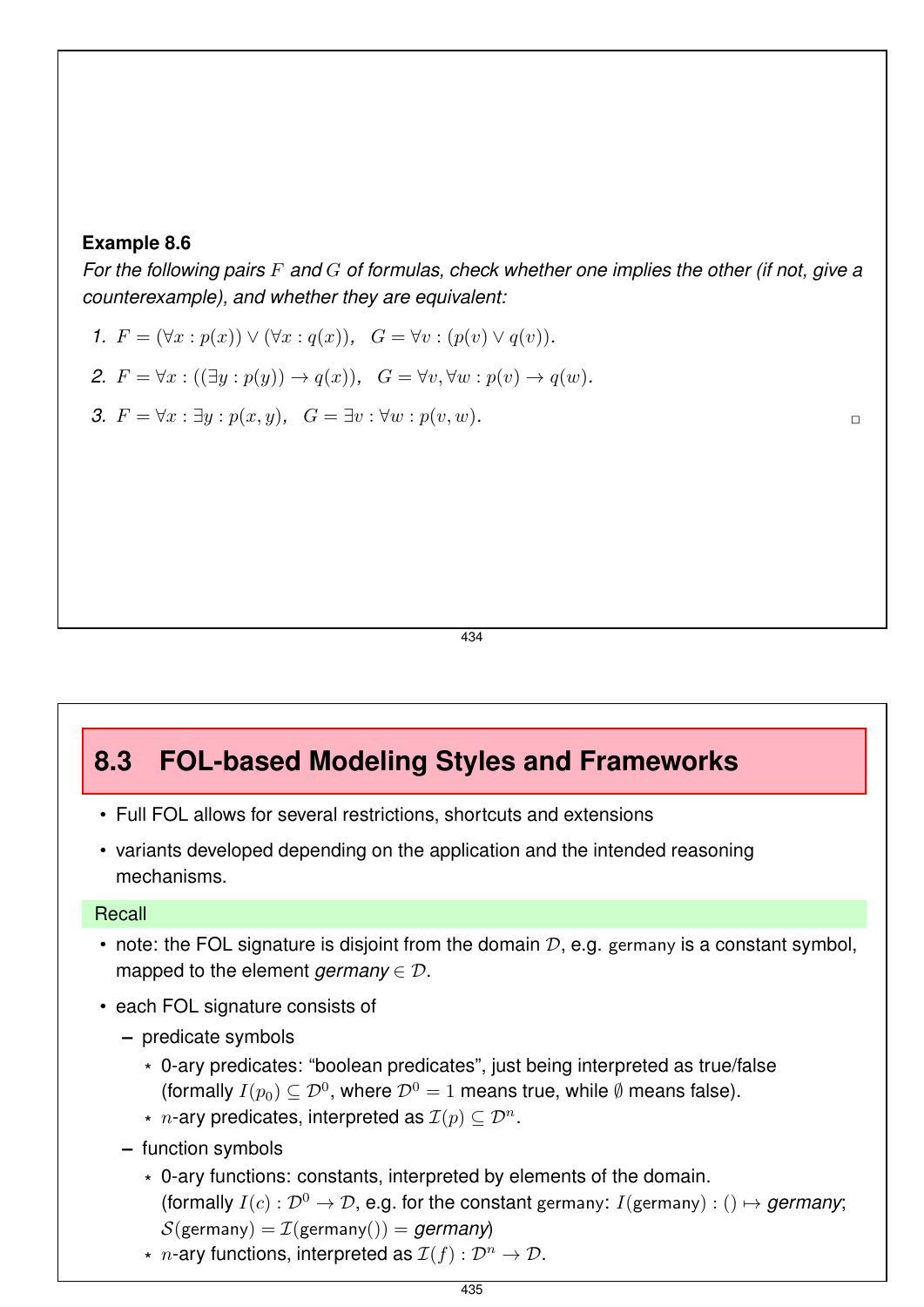## **8.3.1 FOL with (atomic) Datatypes**

Common extension:  $\text{FOL}(D_1, \ldots, D_n)$  where  $D_1, \ldots, D_n$  are datatypes like strings, numbers, dates.

- for these, the values are both 0-ary constant symbols and elements of the domain,
- appropriate predicates and functions are contained in the signature and as built-in predicates and functions (i.e., are not explicitly mentioned when giving an interpretation).

#### Example 8.1 revisited

Example 8.1 can be formulated in  $FOL(INT)$ :

- integers  $0, 1, 2, \ldots \in \Sigma$  as constant symbols (instead of *one, two, ...*).
- $I(0) = 0, I(1) = 1, \ldots$  is implicit.
- no interpretation of the constant symbols *one, two, . . .* required.
- function  $+/2$  (i.e., binary function "+") instead of *plus/2*, its interpretation comes implicitly from integers.
- interpretation of user-defined predicates *green, sees, to right* as before (over the domain  $\mathcal{D} \supseteq INT$ .

436

## **8.3.2 Purely Relational Object-Oriented Modeling**

- Closely related with the ER Model:
- the domain D contains instances/individuals/"resources" *germany*, *berlin*, . . . and datatype literals.
- **–** Entity types = Classes: unary predicates *germany*  $\in I$ (Country), *berlin*  $\in I$ (City), *eu*  $\in I$ (Organization).
	- **–** Attributes: binary predicates (*germany*, "Germany")  $\in I$ (name), (*berlin*, "3472009")  $\in I$ (*population*)
	- **–** Relationships: binary predicates (*germany*, *berlin*)  $\in$  *I*(*capital*),  $(qermany, eu) \in I$ (isMember).
- closely related: RDF Resource Description Framework as the data model underlying the Semantic Web (cf. Slide 440).
- closely related: Specific family of logics called "Description Logic" as a *decidable* subset of FOL (cf. Slide 441)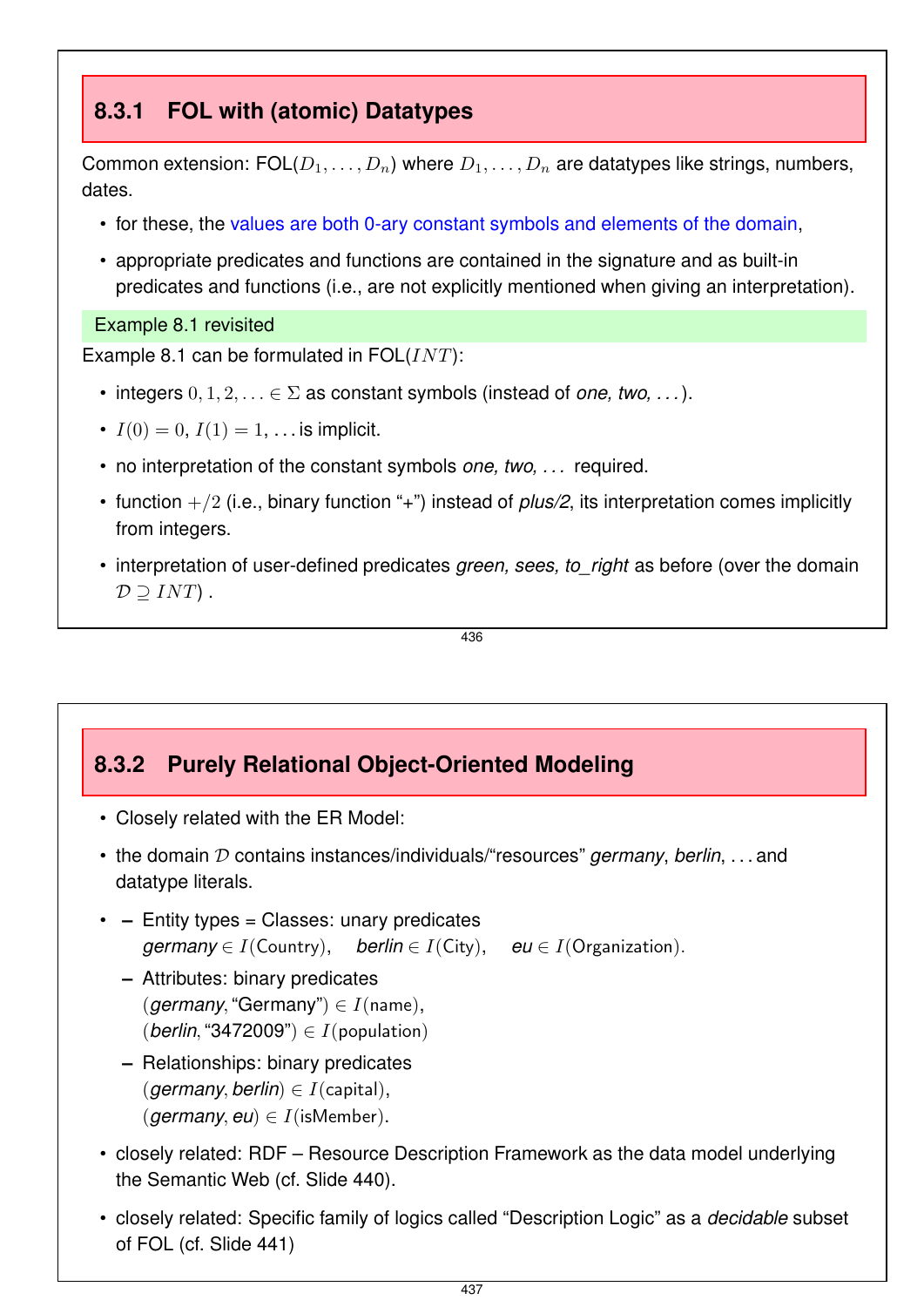#### Examples

The following sets specify answers to sample queries:

• Names of all countries such that there is a city with more than 1,000,000 inhabitants in the country:

```
\{n \mid \exists x : \text{Country}(x) \land \text{name}(x, n) \land \}
```
 $\exists y, p : (\text{City}(y) \land \text{inCountry}(x, y) \land \text{population}(y, p) \land p > 1,000,000)$ 

• Names of all countries such that all its cities have more than 1,000,000 inhabitants:

```
{n \mid \exists x : \textsf{Country}(x) \land \textsf{name}(x, n) \land
```
 $\forall y : (City(y) \land inCountry(x, y) \rightarrow \exists p : (population(y, p) \land p > 1,000,000))$ 

- Names of all countries such that the capital of the country has more than 1,000,000 inhabitants:
	- $\{n \mid \exists x : \mathsf{Country}(x) \land \mathsf{name}(x, n) \land$

 $\exists y, p : (\text{City}(y) \land \text{capital}(x, y) \land \text{population}(y, p) \land p > 1,000,000)$ 

• Names of all countries such that the country is a member of the organization with abbreviation "EU":

```
{n \mid \exists x : \text{Country}(x) \land \text{name}(x, n) \land \text{...}}
```

```
\exists o : (Organization(o) \land abbrev(o, "EU") \land isMember(x, o))
```
438

#### Problem

 $\Rightarrow$  attributed relationships (like isMember with membertype) can only be modeled via reification.

#### Example

 $(delnEU) \in I(Membership)$ ,

 $(dehEU, germany) \in I$  (of Country).

 $(dehEU, eu) \in I$ (inOrganization).

 $(delnEU, "full member") \in I(memberType).$ 

Names of all countries such that the country is a member of the organization with abbreviation "EU":

```
{n \mid \exists x : (Country(x) \land name(x, n) \land \}
```

```
\exists o, m, t : (Organization(o) \wedge abbrev(o, "EU") \wedge
```
 $\wedge$  Membership $(m) \wedge$  of Country $(m, x) \wedge$  in Organization $(m, o) \wedge$  member Type $(m, t))$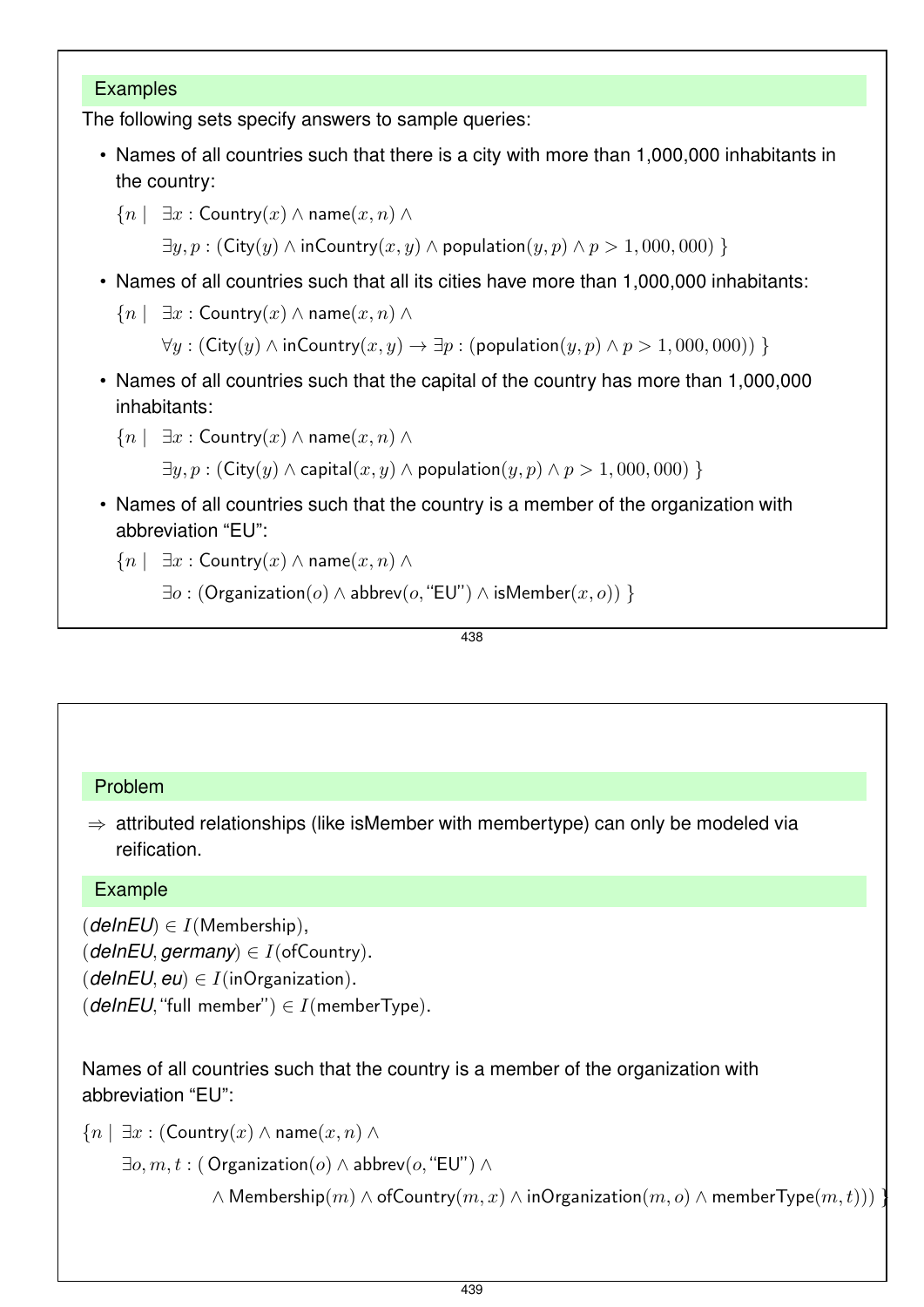## **RDF – RESOURCE DESCRIPTION FRAMEWORK**

- most prominent Semantic Web data model.
- graph-based: objects and literals are nodes, properties are the edges.
- instance data represented by (subject predicate object) triples that can be seen as unary (class membership) and binary (properties and relationships) predicates:
	- :germany a mon:Country.  $\qquad -$  Country(germany) :germany mon:name "Germany" – name(germany, "Germany") :germany mon:population 83536115. – population(germany, 83536115)
		-
		-
		-
	- :germany mon:capital :berlin. – capital(germany, berlin)
- optional: XML serialization
- domain: URIs and literals (using the XML namespace concept)
	- **–** URIs serve as constant symbols and (web-wide) object/resource identifiers,
	- **–** property and class names are also URIs.

440

## **DESCRIPTION LOGICS**

- traditional framework, became popular as a base for the Semantic Web,
- subset of FOL where the *formulas* are restricted,
- $\Rightarrow$  modular family of logics, most of which are decidable.
	- special syntax that can be translated into the 2-variable fragment of FOL (decidable).
	- focus of DL is on the definition of concepts:

#### *CoastCity* ≡ *City* ⊓ ∃*locatedAt.Sea* .

FOL:  $\forall x : \textit{CoastCity}(x) \leftrightarrow \textit{City}(x) \land \exists y : (\textit{locatedAt}(x, y) \land \textit{Seq}(y)).$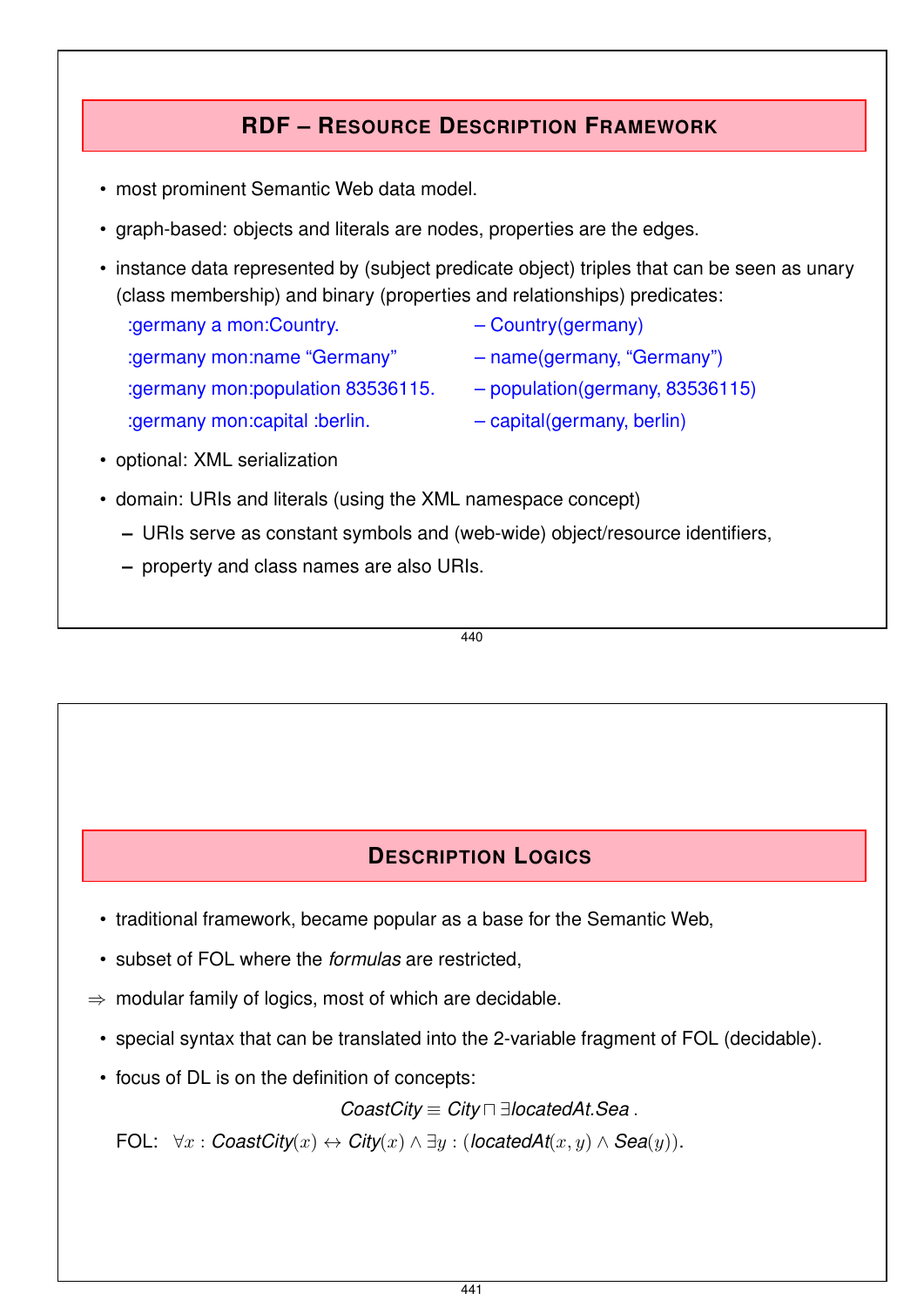## **8.3.3 FOL Object-Oriented Modeling with Functions**

- $S = (I, D)$  as follows:
- the domain D contains elements *germany*, *berlin*, ... and datatype literals
- Predicates Country/1, City/1, Organization/1, ismember/2 etc. as before,
- functions capital/1, headq/1, population/1 for *functional* attributes and relationships:  $(qermany) \mapsto$  *berlin*  $\in$  *I*(capital),  $(eu) \mapsto$  *brussels*  $\in$  *I*(headq),  $(berlin) \rightarrow 3472009 \in I(population).$
- some example formula that evaluates to true:

```
S \models \exists o, c : Organization(o) \land name(o) = "Europ. Union" \land is Member(c, o) \land headq(o) = capital(c)
```
(FOL with equality)

442

## **8.3.4 Relational Calculus ("Domain Relational Calculus")**

- The signature  $\Sigma$  is a relational database schema  $\mathbf{R} = \{R_1, \ldots, R_n\}$ .  $\Rightarrow$  everything is modeled by predicates.
- the domain consists only of *datatype literals* (strings, numbers, dates, . . . ).
- constant symbols are the literals themselves, with e.g.  $I(3) = 3$  and  $I("Berlin") = "Berlin".$
- $\Rightarrow$  a relational database state  $S = (I, (Strings + Numbers + Dates))$  over R is an interpretation of R. For every relation name  $R_i \in \mathbf{R}$ ,  $I(R_i)$  is a finite set of tuples: ("Germany", "D", 356910, 83536115, "Berlin", "Berlin")  $\in I$ (country), ("D", "Europe", 100)  $\in I$  (encompasses).
	- I (and by this, also S) can be described as a *finite* set of ground atoms over predicate symbols (= relation names): country("Germany", "D", 356910, 83536115, "Berlin", "Berlin"), encompasses("D", "Europe", 100).
	- the purely value-based "modeling" without individuals/object identifiers/0-ary constant symbols requires the use of primary/foreign keys.
	- semantics and model theory as in traditional FOL; quantifiers range over the literals – "Domain Relational Calculus"
	- usage: theoretical framework for queries; mapped to *nonrecursive Datalog with negation*.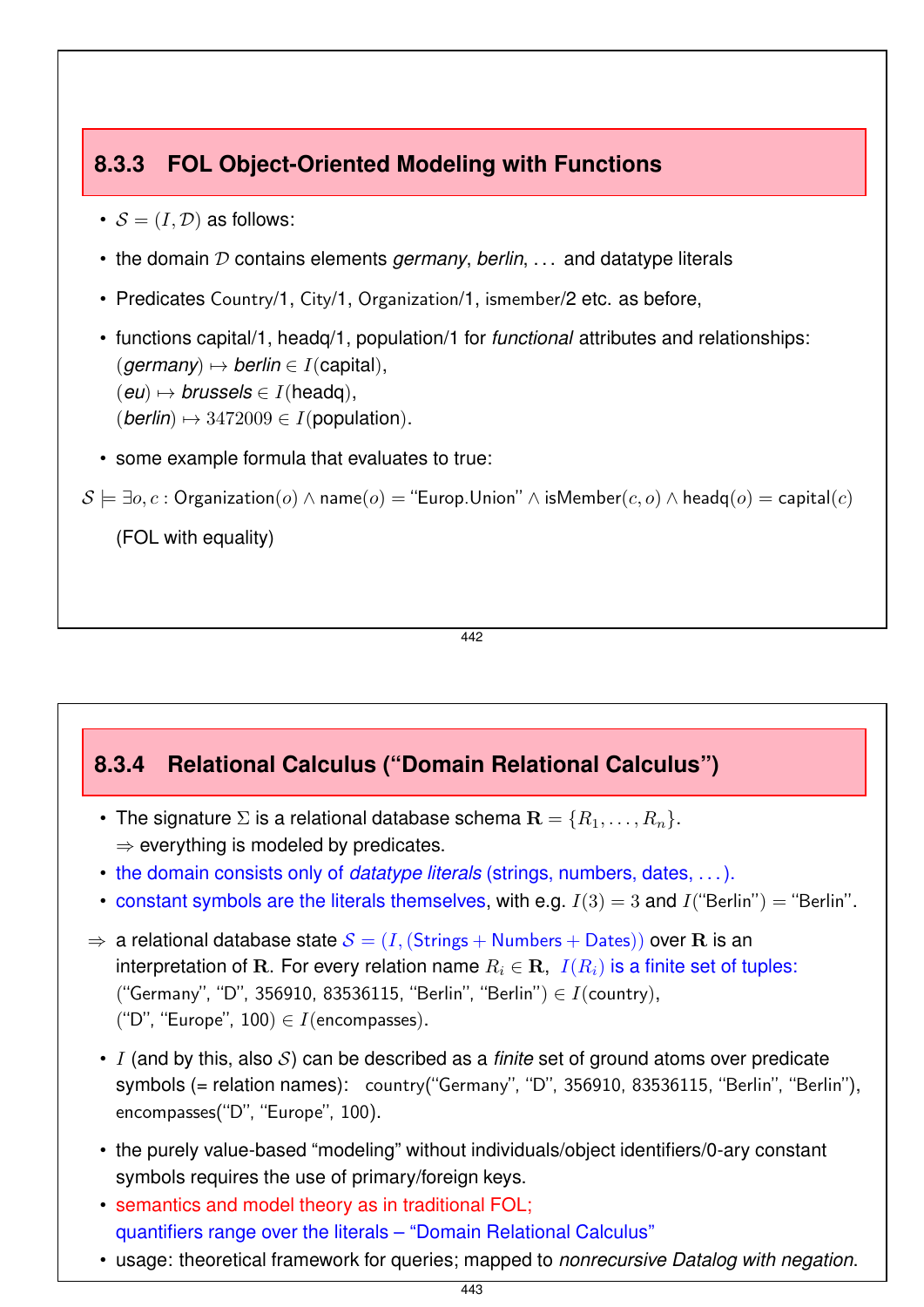#### Examples

The following sets specify answers to sample queries:

• Names of all countries such that there is a city with more than 1,000,000 inhabitants in the country:

 ${n \mid \exists cc, ca, cp, cap, capprov : Country(n, cc, ca, cp, cap, capprov) \wedge$ ∃ctyn, ctyprov, ctypop, lat, long :  $(City(ctyn, ctyprov, cc, ctypop, lat, long) \wedge ctypop > 1,000,000)$ 

- Names of all countries such that all its cities have more than 1,000,000 inhabitants:
	- ${n \mid \exists cc, ca, cp, cap, capprov : Country(n, cc, ca, cp, cap, capprov) \wedge$ ∀ctyn, ctyprov, ctypop, lat, long :  $(\text{City}(ctyn, ctyprov, cc, ctypop, lat, long) \rightarrow ctypop > 1,000,000)$
- Names of all countries such that the country is a member of the organization with name "Europ.Union":
	- ${n \mid \exists cc, ca, cp, cap, capprov : Country(n, cc, ca, cp, cap, capprov) \wedge$

 $\exists$ abbr, hq, hqp, hqc, est, t:

(Organization(abbr, "Europ.Union", hq, hqc, hqp, est)  $\land$  isMember(cc, abbr, t)) }

444

## **8.3.5 Relational Calculus ("Tuple Relational Calculus")**

- Logical connectives and quantifiers as in FOL,
- syntax and semantics different from FOL: quantifiers range over tuples "Tuple Relational Calculus"
- Each relation name of R acts as unary predicate, holding *tuples*,
- attributes of tuples are accessed by *path expressions* variable.attrname,

```
Example
```
Names of all countries that have a city with more than 1,000,000 inhabitants:

```
{x.name } Country(x) \wedge \exists y : (City(y) \wedge y.country = x.code \wedge y.population > 1,000,000)
```
• The Tuple Relational Calculus is a "parent" of SQL:

```
SELECT x.name
FROM country x, city y
WHERE y. country = x. code
  AND y.population > 1000000
                                    SELECT x.name
                                    FROM country x
                                    WHERE EXISTS (SELECT *
                                                   FROM city y
                                                   WHERE y. country = x. code
                                                   AND y.population > 1000000)
```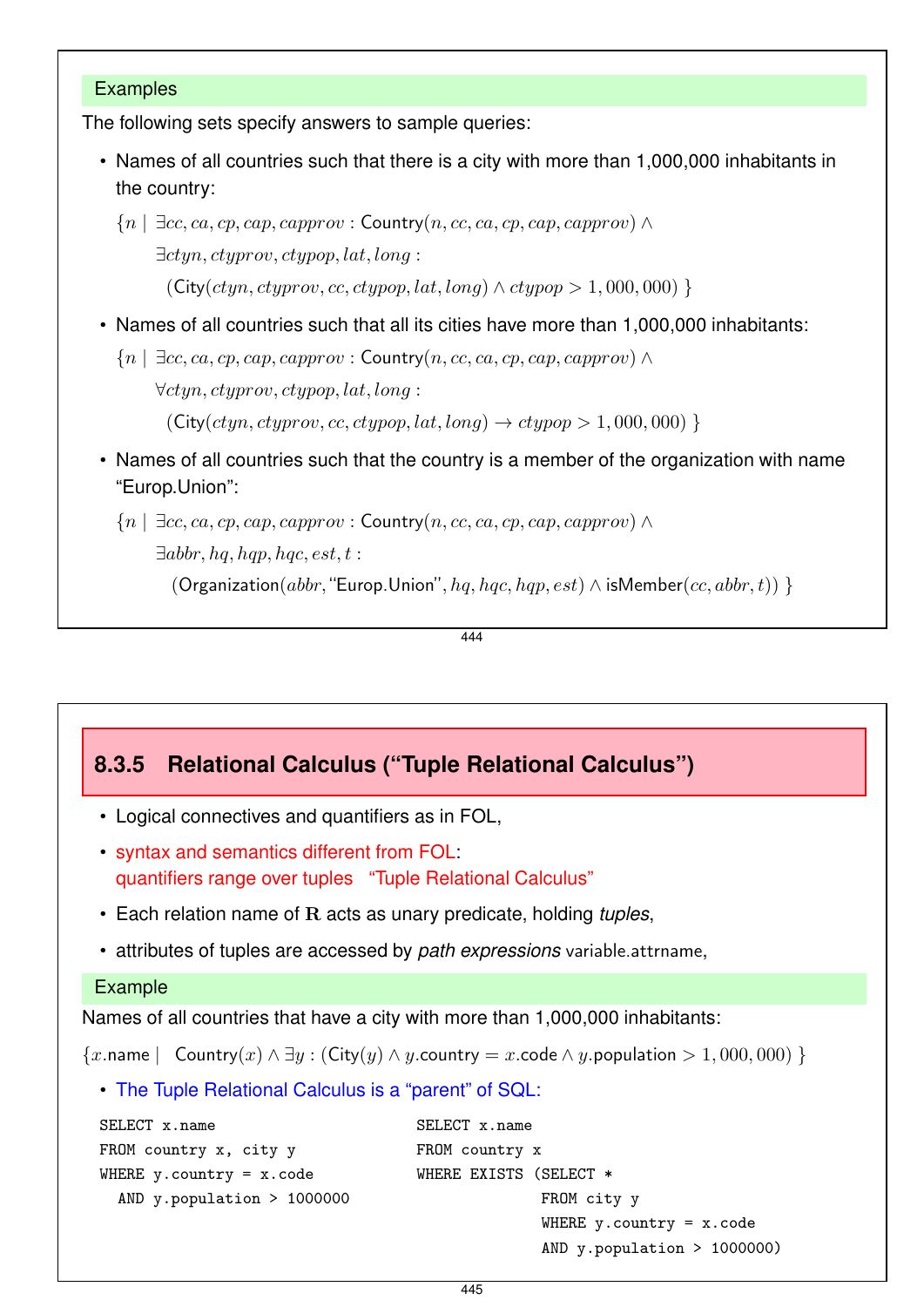#### Examples

The following sets specify answers to sample queries:

- Names of all countries such that all its cities have more than 1,000,000 inhabitants:
	- ${c.name \mid Country(c) \land \forall y : ((City(y) \land y.country = c.code) \rightarrow y.population > 1000000})$
- Names of all countries such that the capital of the country has more than 1,000,000 inhabitants:

{c.name | Country(c)  $∧$ 

 $\exists y : (\mathsf{City}(y) \land c.\mathsf{capital} = y.\mathsf{name} \land c.\mathsf{code} = y.\mathsf{country} \land c.\mathsf{capacity} = y.\mathsf{provide} \land \neg c.\mathsf{output}$ y.population  $> 1000000$ }

• Names of all countries such that the country is a member of the organization with name "Europ.Union":

```
{c}.name | Country(c) \wedge \exists o, m : (Organization(o) \wedge o.name = "Europ.Union" \wedge
```

```
m.country = c.code \land m.organization = o.abbrev) }
```
446

## **8.4 Formulas as Queries**

Formulas can be seen as **queries** against a given database state:

- For a formula F with free variables  $X_1, \ldots, X_n, n \geq 1$ , write  $F(X_1, \ldots, X_n)$ .
- each formula  $F(X_1, \ldots, X_n)$  defines dependent on a given interpretation  $S$  an **answer relation**  $\mathcal{S}(F(X_1, \ldots, X_n))$ .

The **answer set** to  $F(X_1, \ldots, X_n)$  wrt. S is the set of tuples  $(a_1, \ldots, a_n)$ ,  $a_i \in \mathcal{D}$ ,  $1 \leq i \leq n$ , such that F is true in S when assigning each of the variables  $X_i$  to the constant  $a_i, 1 \leq i \leq n$ .

Formally:

 $\mathcal{S}(F) = \{\{\beta(X_1), \ldots, \beta(X_n)\} \mid \mathcal{S} \models_{\beta} F \text{ where } \beta \text{ is a variable assignment of } free(F)\}.$ Each  $\beta$  such that  $S \models_{\beta} F$  is called an **answer**.

• for  $n = 0$ , the answer to F is **true** if  $S \models_{\emptyset} F$  for the empty variable assignment  $\emptyset$ ; the answer to F is **false** if  $S \not\models_{\emptyset} F$  for the empty variable assignment  $\emptyset$ .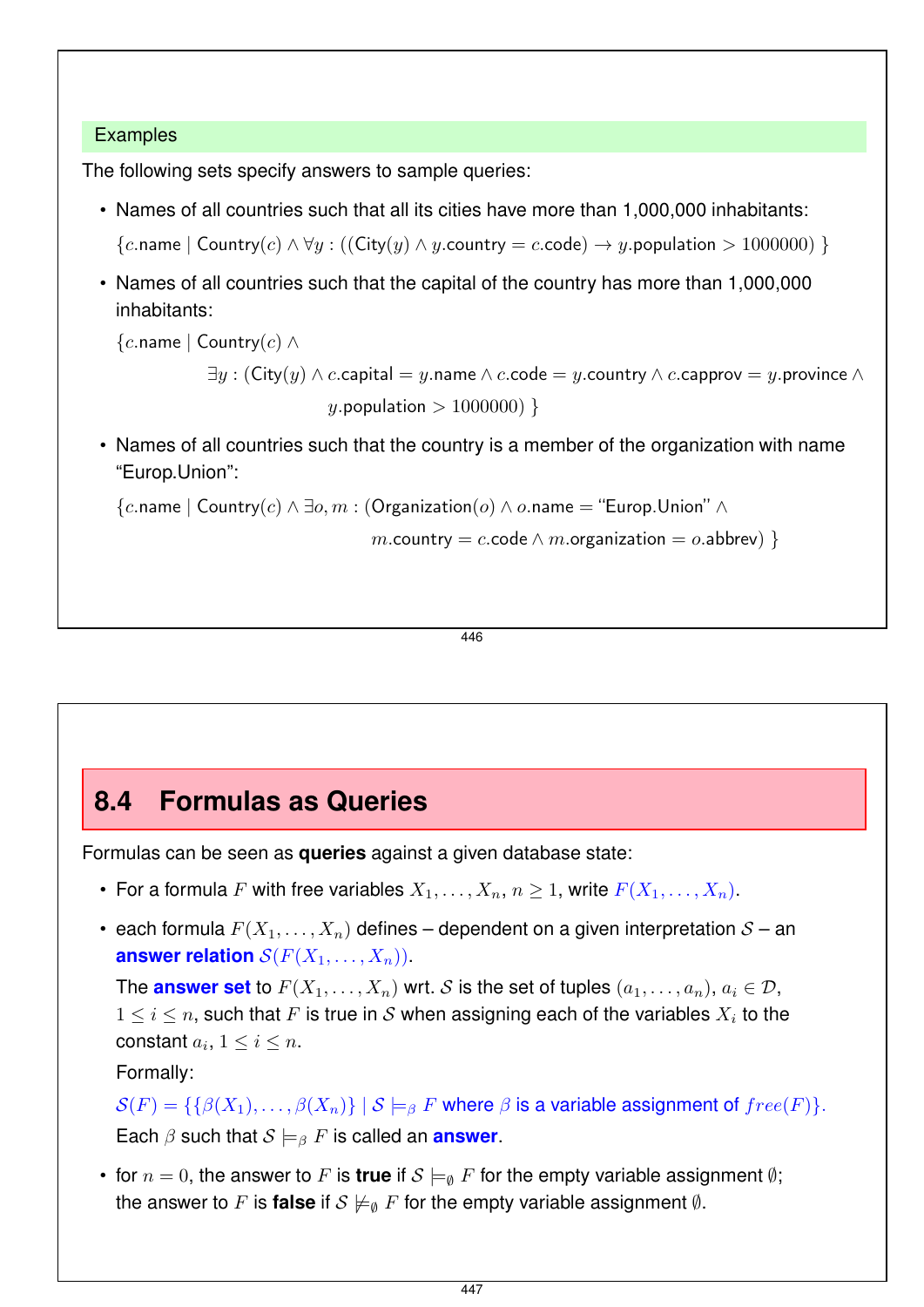

448

## **Example 8.7**

*Consider the* MONDIAL *schema.*

*• Which cities (CName, Country) have at least 1,000,000 inhabitants?*

 $F(CN, C) = \exists Pr, Pop, L_1, L_2 : (city(CN, C, Pr, Pop, L_1, L_2) \wedge Pop \ge 1000000)$ 

*The answer set is*

{{CN/*"Berlin"*, C/*"D"*}, {CN/*"Munich"*, C/*"D"*}, {CN/*"Hamburg"*, C/*"D"*},

- {CN/*"Paris"*, C/*"F"*}, {CN/*"London"*, C/*"GB"*}, {CN/*"Birmingham"*, C/*"GB"*}, . . .}.
- *Which countries (CName) belong to Europe?*

$$
F(CName) = \exists CCode, Cap, Capprov, Pop, A, ContName, ContArea, Perc:
$$
  
\n(**country**(*CName*, *CCode*, *Cap*, *Capprov*, *Pop*, *A*)  $\land$   
\n**continent**(*ContName*, *ContArea*)  $\land$   
\n
$$
ContName = "Europe" \land encompasses(CCode, ContName, Perc) )
$$

 $\Box$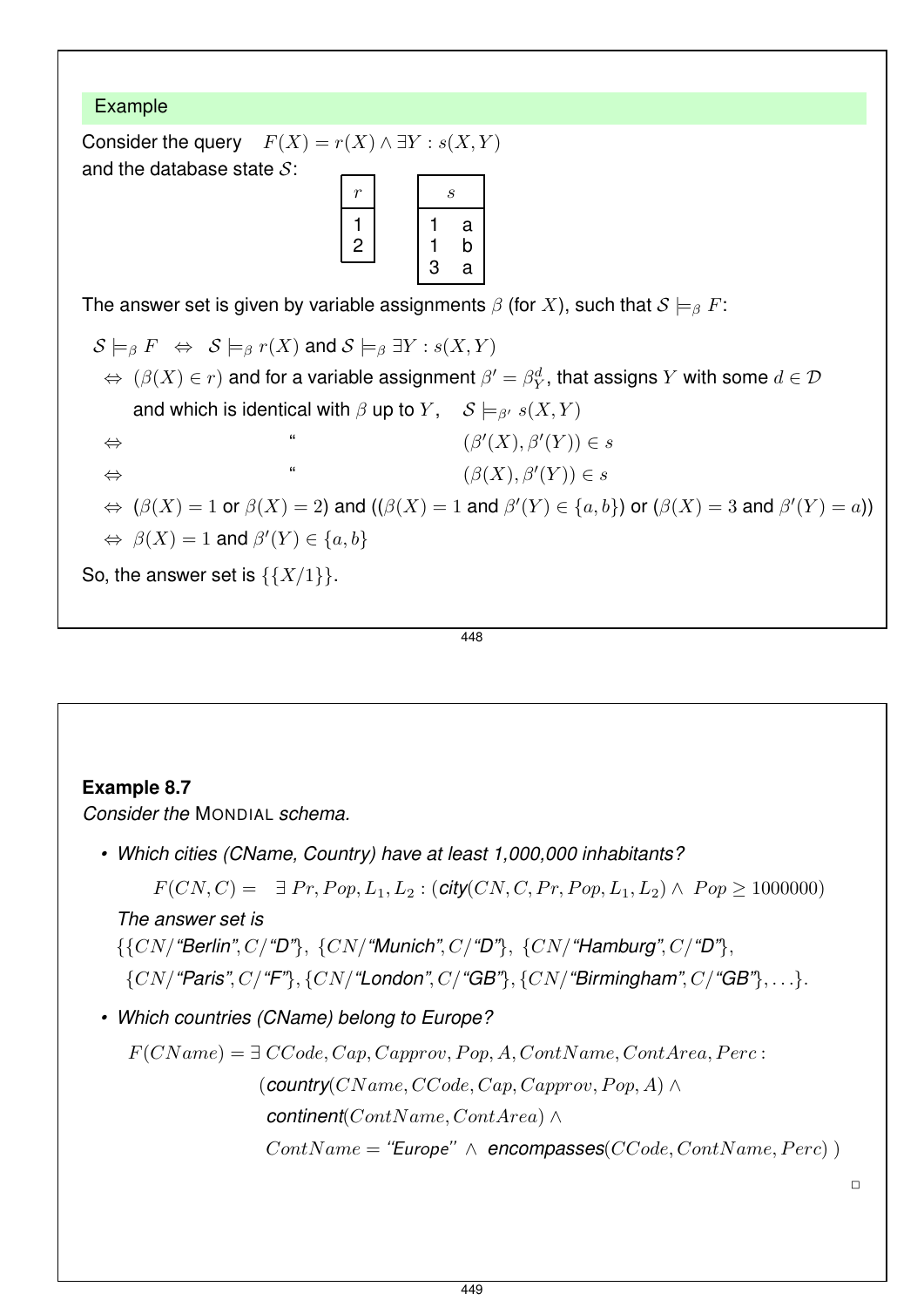## **CONJUNCTIVE QUERIES**

... the above ones are *conjunctive queries*:

- use only logical conjunction of positive literals (i.e., no disjunction, universal quantification, negation)
- conjunctive queries play an important role in database optimization and research.
- in SQL: only a single simple SFW clause without subqueries.

450

#### **Example 8.7 (Continued)**

*• Again, relational division ... Which organizations have at least one member on each continent*

 $F(Abbrev) = \exists O, HeadqN, HeadqC, HeadqP, Est:$ 

 $(organization (O, Abbrev, Head qN, Head qC, Head qP, Est) \wedge$ 

 $\forall Cont : ((\exists ContArea: continent(Cont, ContArea)) \rightarrow$ 

 $\exists Country, Perc, Type: (encompasses (Country, Cont, Perc) \wedge$ 

 $isMember(Country, Abbrew, Type))$ )

*• Negation*

*All pairs (country,organization) such that the country is a member in the organization, and all its neighbors are not.*

 $F(CCode,Org) = \exists CName, Cap, Capprov, Pop, Area, Type:$  $($ **country** $(CName, CCode, Cap, Capprov, Pop, Area) \wedge$  $i$ *sMember*(*CCode*, *Org*,  $Type$ ) ∧ ∀CCode′ : (∃Length : *sym\_borders*(CCode, CCode′ , Length) →  $\neg \exists Type': \mathit{isMember}(CCode',Org, Type'))$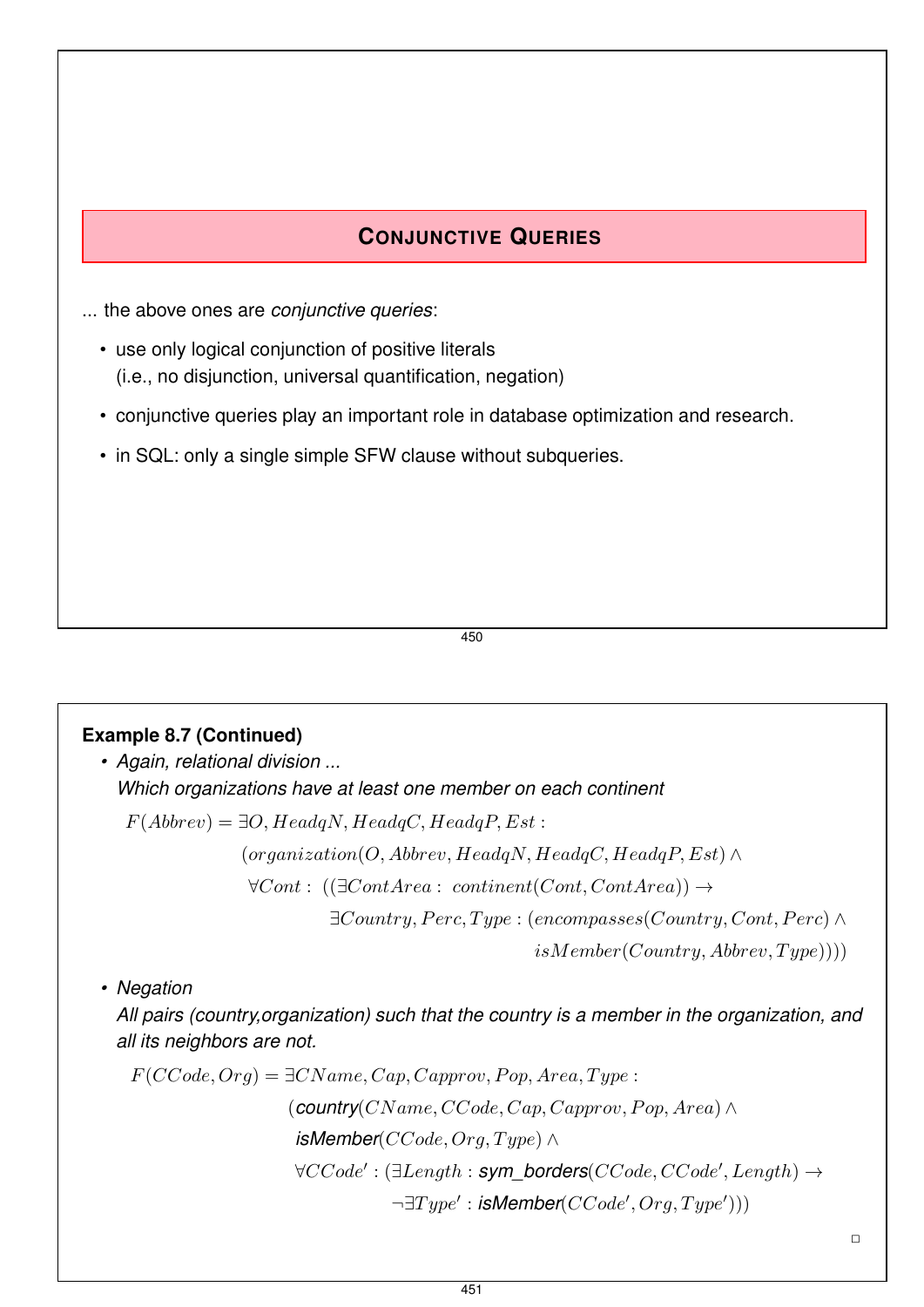# **8.5 Comparison of the Algebra and the Calculus**

#### **Algebra:**

- The semantics is given by evaluating an algebraic expression (i.e., an operator tree) "**algebraic** Semantics" (which is also some form of a *declarative* semantics).
- The algebraic semantics also induces a naive, but already polynomial bottom-up evaluation algorithm based on the algebra tree.

#### **Calculus:**

- The semantics (= answer) of a query in the relational calculus is defined via the truth value of a logical formula wrt. an interpretation "**logical** Semantics" (which is some form of a *declarative* semantics)
- The logical semantics can be evaluated by a (FOL) Reasoner FOL is undecidable.
- $\Rightarrow$  translate "FOL" formulas over a simple database into the algebra ...

$$
\overline{\textbf{452}}
$$

#### Example: Expressing Algebra Operations in the Calculus

Consider relation schemata  $R[A, B], S[B, C],$  and  $T[A].$ 

(Note: [A, B] is the *format* of the relationships wrt. the relational model with named columns; X and Y are variables used in the *positional* relational calculus)

| <b>Projection</b> $\pi[A](R)$ :       | $F(X) = \exists Y R(X, Y)$                                                                                                                                           |
|---------------------------------------|----------------------------------------------------------------------------------------------------------------------------------------------------------------------|
| <b>Selection</b> $\sigma[A = B](R)$ : | $F(X,Y) = R(X,Y) \wedge X = Y$                                                                                                                                       |
| Join $R \bowtie S$ :                  | $F(X, Y, Z) = R(X, Y) \wedge S(Y, Z)$                                                                                                                                |
| Union $R \cup (T \times \{b\})$ :     | $F(X,Y) = R(X,Y) \vee (T(X) \wedge Y = b)$                                                                                                                           |
|                                       | <b>Difference</b> $R - (T \times \{B : b\})$ : $F(X, Y) = R(X, Y) \wedge \neg (T(X) \wedge Y = b)$                                                                   |
| <b>Division</b> $R \div T$ :          | $F(Y) = (\exists X : R(X, Y)) \wedge \forall X : (T(X) \rightarrow R(X, Y))$ or<br>$F(Y) = (\exists X : R(X, Y)) \wedge \neg \exists X : (T(X) \wedge \neg R(X, Y))$ |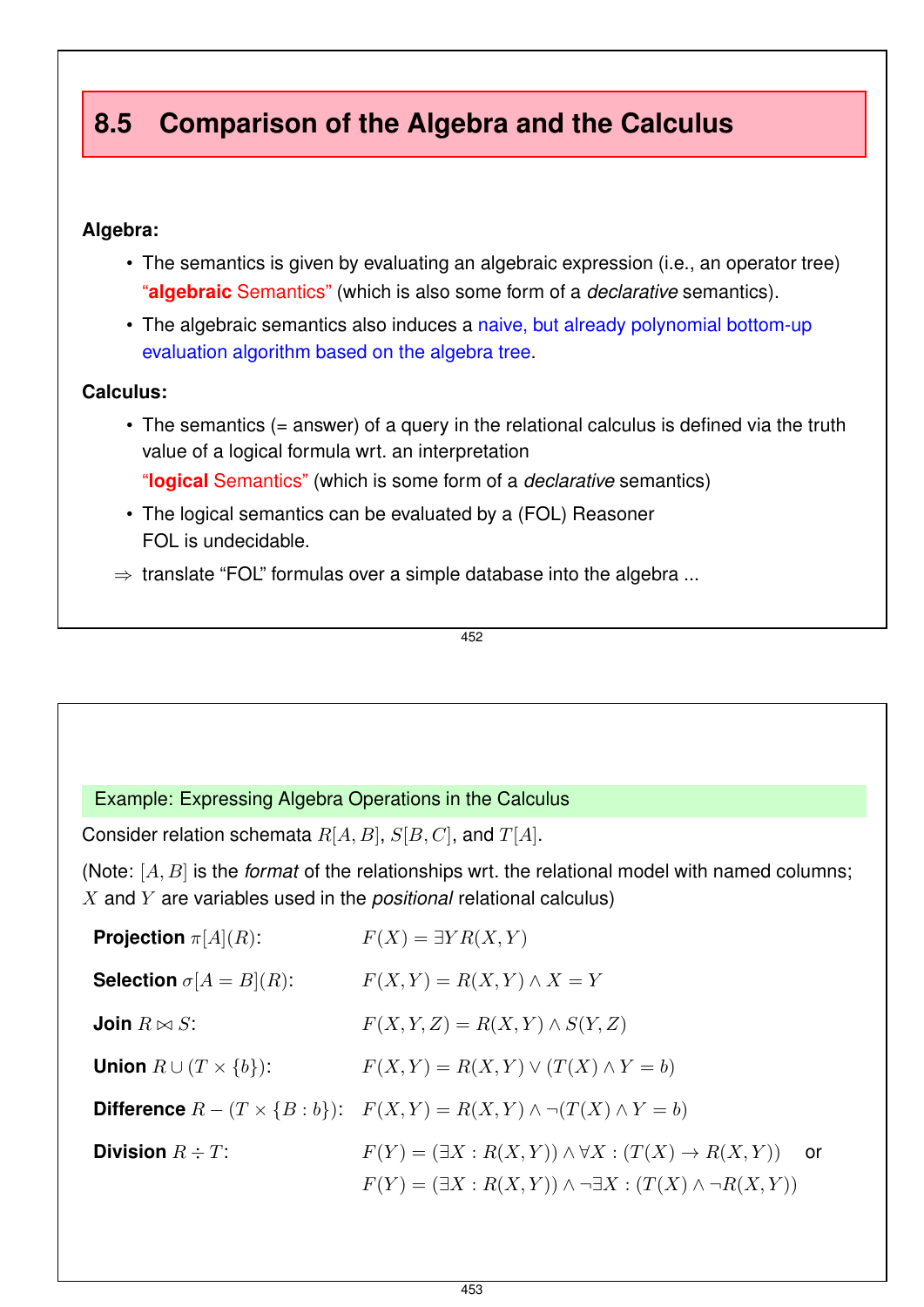## **SAFETY AND DOMAIN-INDEPENDENCE**

- For some formulas, the actual answer set does not depend on the actual database state, but on the domain of the interpretation.
- If the domain is infinite, the answer relations to some expressions of the calculus can be infinite!

## **Example 8.8**

*Recall*  $S = (I, D)$ *, usually*  $D =$  *Strings* + *Numbers* + *Dates (cf. Slide 443).* 

- Consider  $F(X) = \neg R(X)$  *("all a such that*  $R(a)$  does not hold") *where*  $I(R) = \{(1)\}.$ *For every domain* D*, the answers to* S(F) *are all elements of the domain. For an infinite domain, e.g.,* D = IN*, the set of answers is infinite.*
- Consider  $F(X, Z) = \exists Y (R(X, Y) \vee S(Y, Z))$ , *where*  $I(R) = \{(1, 2)\}\$ , arbitrary  $S(S)$  (even empty). *How to determine*  $Z$ ? – return  $\{X/1, Y/d\}$  *for every element d of the domain*?
- Consider  $F(X) = \forall Y : R(X, Y)$ *where*  $I(R) = \{(1, 1), (1, 2)\}$ *. For*  $D = \{1, 2\}$  *the answer set is*  $\{\{X/1\}\}$ *, for any larger domain, the answer set is empty.*  $\Box$

454

## **Example 8.9**

*Consider a FOL interpretation*  $S = (I, D)$  *of persons:* 

*Signature*  $\Sigma = \{married/2\}$ , married(*X,Y*): *X* is married with Y.

 $F(X) = \neg married(john, X) \land \neg (X = john).$ 

*What is the answer?*

- Consider  $\mathcal{D} = \{john, Mary\}$ ,  $I(married) = \{(john, Mary), (mary, john)\}$ .  $\mathcal{S}(F) = \emptyset$ .
	- **–** *there is no person (except John) who is not married with John*
	- **–** *all persons are married with John???* ✷
- Consider  $\mathcal{D} = \{john, Mary, sue\}$ ,  $I(married) = \{(john, Mary), (mary, john)\}$ .  $S(F) = \{\{X/see\}\}.$

*The answer depends not only on the database, but on the domain (that is a purely* logical *notion)*

*Obviously, it is meant "All persons in the database who are not married with* john*".*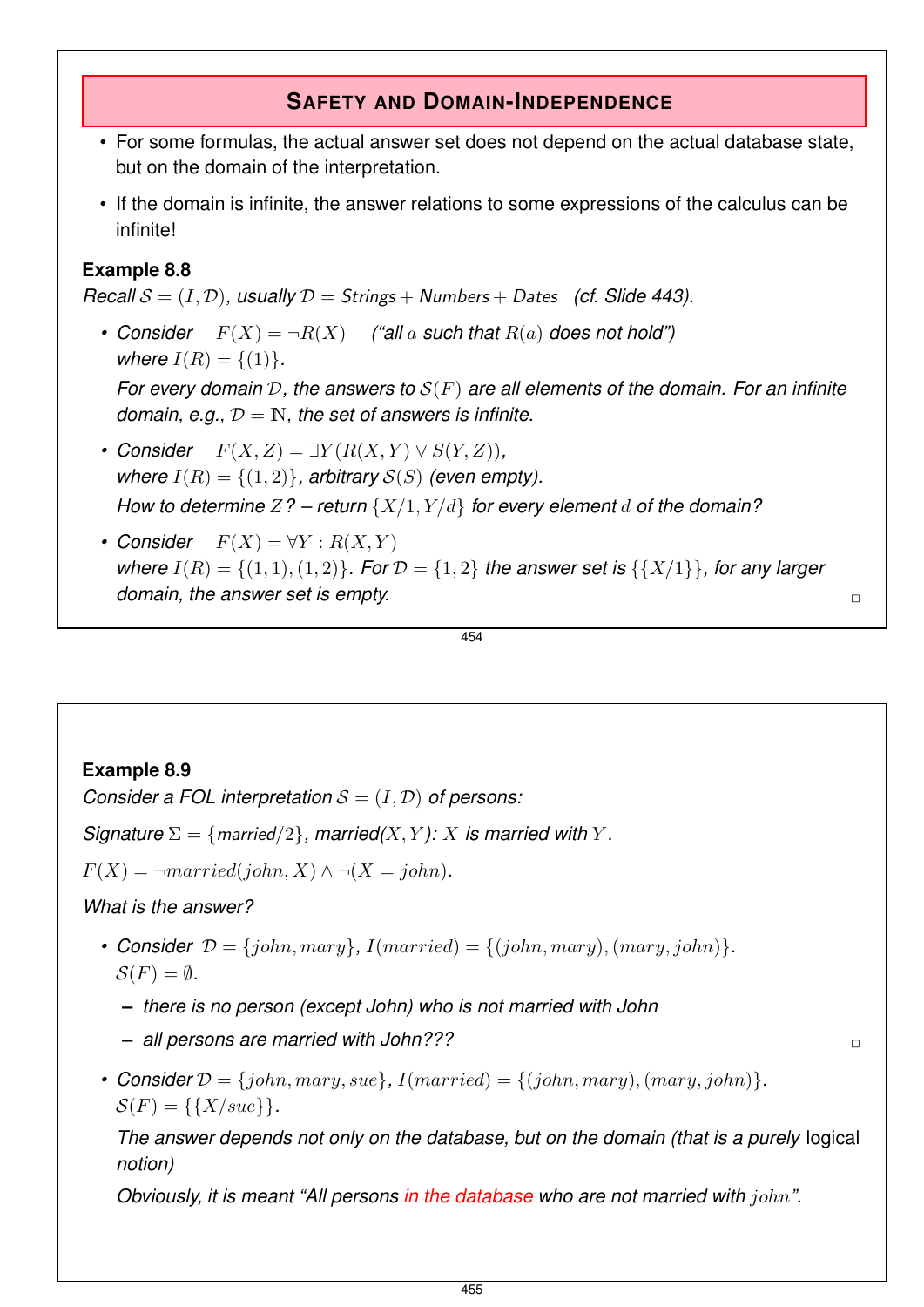#### Active Domain

**Requirement:** the answer to a query depends only on

- constants given in the query
- constants in the database

#### **Definition 8.1**

*Given a formula* F of the relational calculus and a database state  $S = (I, \mathcal{D})$ ,  $\overline{ADOM}(F)$ *contains*

- *all constants in* F*,*
- *and all constants in* I(R) *where* R *is a relation name that occurs in* F*.*

 $ADOM(F \cup I)$  *is called the active domain domain of* F wrt. the interpretation I.

 $ADOM(F\cup I)$  is finite.

456

#### Domain-Independence

Formulas in the relational calculus are required to be **domain-independent**:

#### **Definition 8.2**

*A formula*  $F(X_1, \ldots, X_n)$  *is domain-independent if for all interpretations* I *of the predicates and constants, and for all*  $D \supset ADOM := ADOM(F \cup I)$ ,

$$
(I, ADOM)(F) =
$$
  
= {( $\beta(X_1),..., \beta(X_n)$ ) | (*I*, *ADOM*) |= $\beta$  *F*,  $\beta(X_i) \in ADOM$  for all  $1 \le i \le n$ }  
= {( $\beta(X_1),..., \beta(X_n)$ ) | (*I*, *D*) |= $\beta$  *F*,  $\beta(X_i) \in D$  for all  $1 \le i \le n$ } = (*I*, *D*)(*F*).

It is undecidable whether a formula  $F$  is domain-independent! (follows from Rice's Theorem).

Instead, **(syntactical) safety** is required for queries:

- stronger condition
- can be tested algorithmically

Idea: every formula guarantees that variables can only be bound to values from the database or that occur in the formula.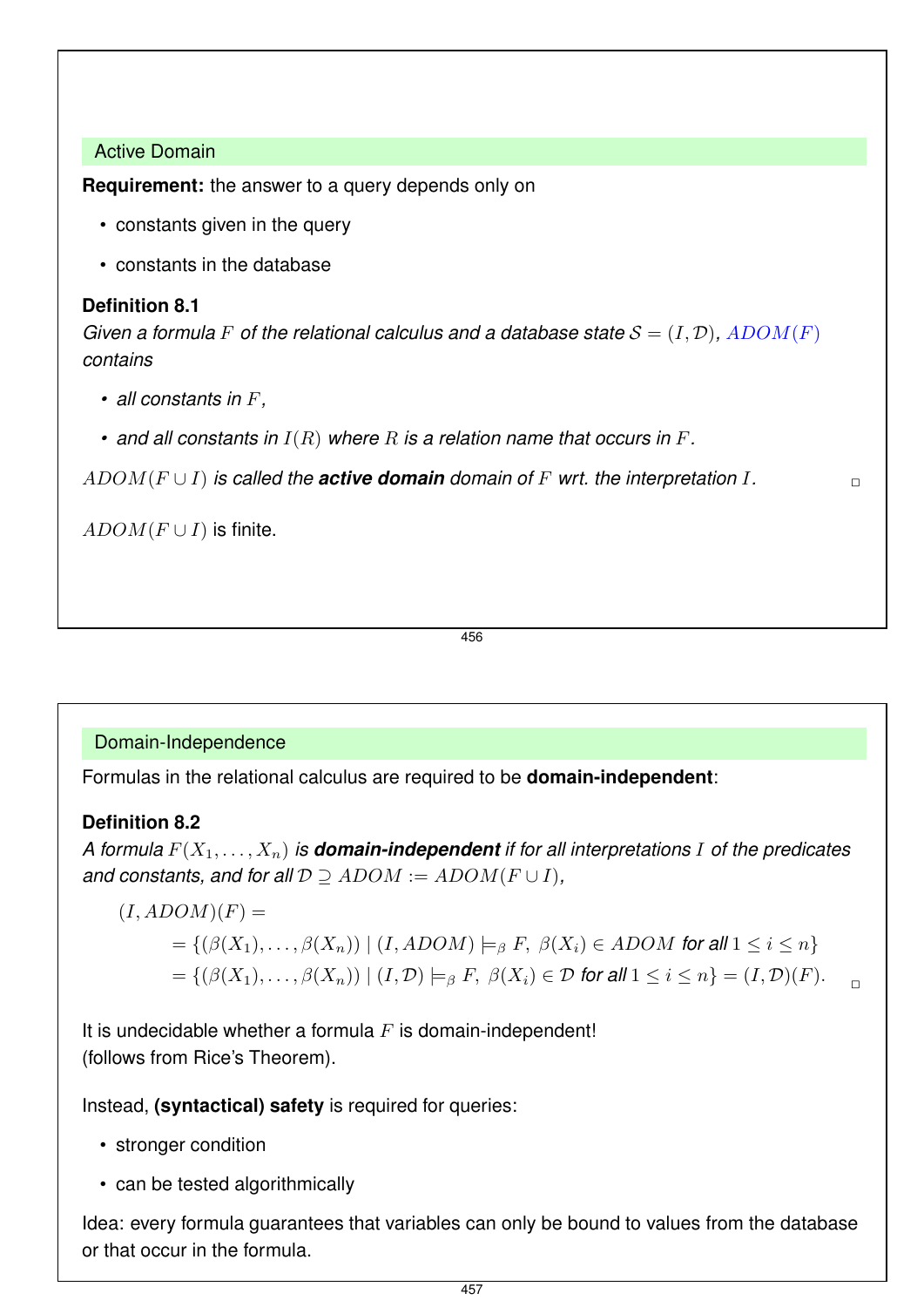#### Safety: SRNF

#### **Definition 8.3**

*A formula* F *is in SRNF (Safe Range Normal Form) [Abiteboul, Hull, Vianu: Foundations of Databases] if and only if it satisfies the following conditions:*

- *variable renaming: no variable symbol is bound twice with different scopes by different quantifiers; no variable symbol occurs both free and bound.*
- *remove universal quantifiers by replacing* ∀X : G *by* ¬∃X : ¬G*,*
- *•* remove implication by replacing  $F \to G$  by  $\neg F \lor G$ ,
- *push negations down through* ∧ *and* ∨*. Negated formulas are then either of the form* ¬∃F *or* ¬*atom (push negations down through* ∧ *and* ∨*),*
- *•* flatten  $\land$ ,  $\lor$  and  $\exists$  (i.e., replace  $F \land (G \land H)$  by  $F \land G \land H$ , and  $\exists X : \exists Y : F$  by  $\exists X, Y : F$ ). $\Box$

... then, check, if it is safe range.

458

#### Safety Check for SRNF formulas

#### **Definition 8.4**

- *1. For a formula* F *in SRNF,* rr(F) *is defined (and computable) via structural induction:*
	- (1)  $F = R(t_1, \ldots, t_n)$   $\Rightarrow$   $rr(F)$  *is the set of variables occurring in*  $t_1, \ldots, t_n$

$$
(2) \quad F = x = a \text{ or } a = b \Rightarrow \operatorname{rr}(F) = \{x\}
$$

(3) 
$$
F = F_1 \wedge F_2
$$
  $\Rightarrow$   $rr(F) = rr(F_1) \cup rr(F_2)$ 

$$
(4) \quad F = F_1 \land X = Y \qquad \Rightarrow \qquad \begin{cases} \quad rr(F) = rr(F_1) \cup \{x, y\} & \text{if } rr(F_1) \cap \{x, y\} \neq \emptyset \\ \quad rr(F) = rr(F_1) & \text{if } rr(F_1) \cap \{x, y\} = \emptyset \end{cases}
$$

(5) 
$$
F = F_1 \vee F_2
$$
  $\Rightarrow$   $rr(F) = rr(F_1) \cap rr(F_2)$ 

(6) 
$$
F = \neg F_1
$$
  $\Rightarrow$   $rr(F) = \emptyset$   
\n(7)  $F = \exists \bar{X} : F_1$   $\Rightarrow$  
$$
\begin{cases} rr(F) = rr(F_1) - \bar{X} & \text{if } \bar{X} \subseteq rr(F_1) \\ return \bot & \text{if } \bar{X} \not\subseteq rr(F_1) \end{cases}
$$

*2. if*  $free(F) = rr(F)$  *and no subformula returned*  $\perp$ , F *is safe range.* 

Note:

- ∗ The  $\forall$ -quantifier is not allowed in any formula in SRNF (i.e. replace  $\forall X F$  by  $\neg \exists X \neg F$ ).
- ∗ The definition does not contain any explicit syntactical hints how to write such a formula.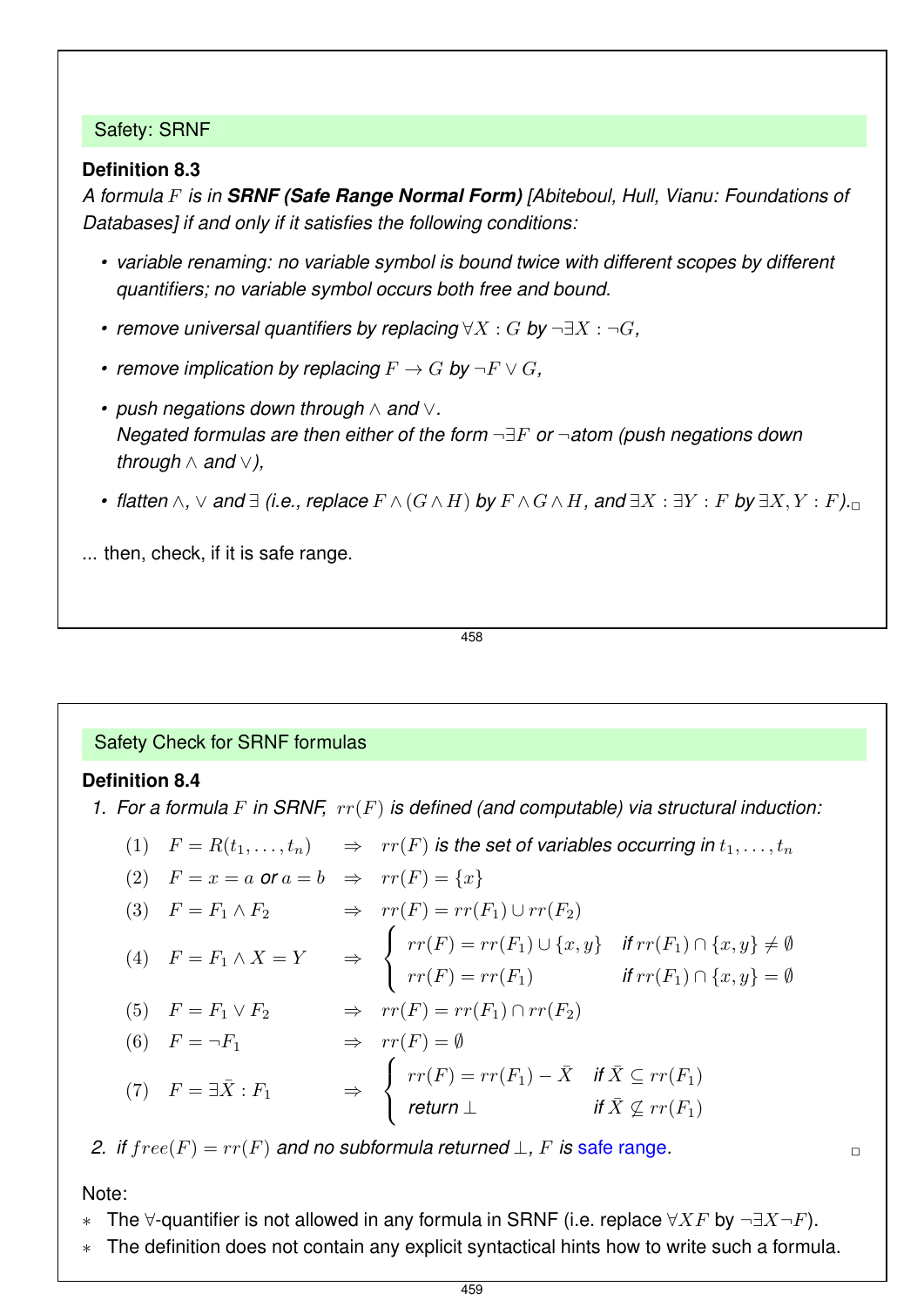## **Example 8.10** *and Exercise*

*Consider the formulas*

*1.*  $F(X, Y, Z) = p(X, Y) \wedge (q(Y) \vee r(Z)),$ 

2.  $F(X, Y) = p(X, Y) \wedge (q(Y) \vee r(X)),$ 

*3.*  $F(X) = p(X) \land ∃Y : (q(Y) \land ¬r(X, Y)),$ 

*4.*  $F(X) = p(X) \land \neg \exists Y : (q(Y) \land \neg r(X, Y))$  – the relational division pattern,

*5.*  $F(X, Y) = p(X, Y) \land \neg \exists Z : r(Y, Z)$ ,

*Are they safe-range?*

*Give* rr(G) *for each of their subformulas.*

*Translate the formulas into SQL and into the relational algebra.* ✷

460

## Safe Range and Domain Independence

## **Theorem 8.1**

*If a formula* F *is in SRNF and is safe-range, then it is domain-independent.* ✷

... one can prove this by induction, but this will also follow in a more useful way.

How to evaluate calculus queries?

- the underlying framework is FOL, undecidable, no complete reasoners exist. incomplete reasoners would do it, but they have high complexity and bad performance. (this issue will be the same when continuing with Datalog "knowledge" bases.)
- the goal is that the relational calculus is equivalent with the relational algebra; i.e. much weaker than full FOL, but polynomial.

(Datalog variants are also weaker than FOL, but some of them harder than polynomial)

 $\Rightarrow$  get a translation to the relational algebra.

(this problem will be solved by algebra+fixpoint and Logic-Programming-based implementations)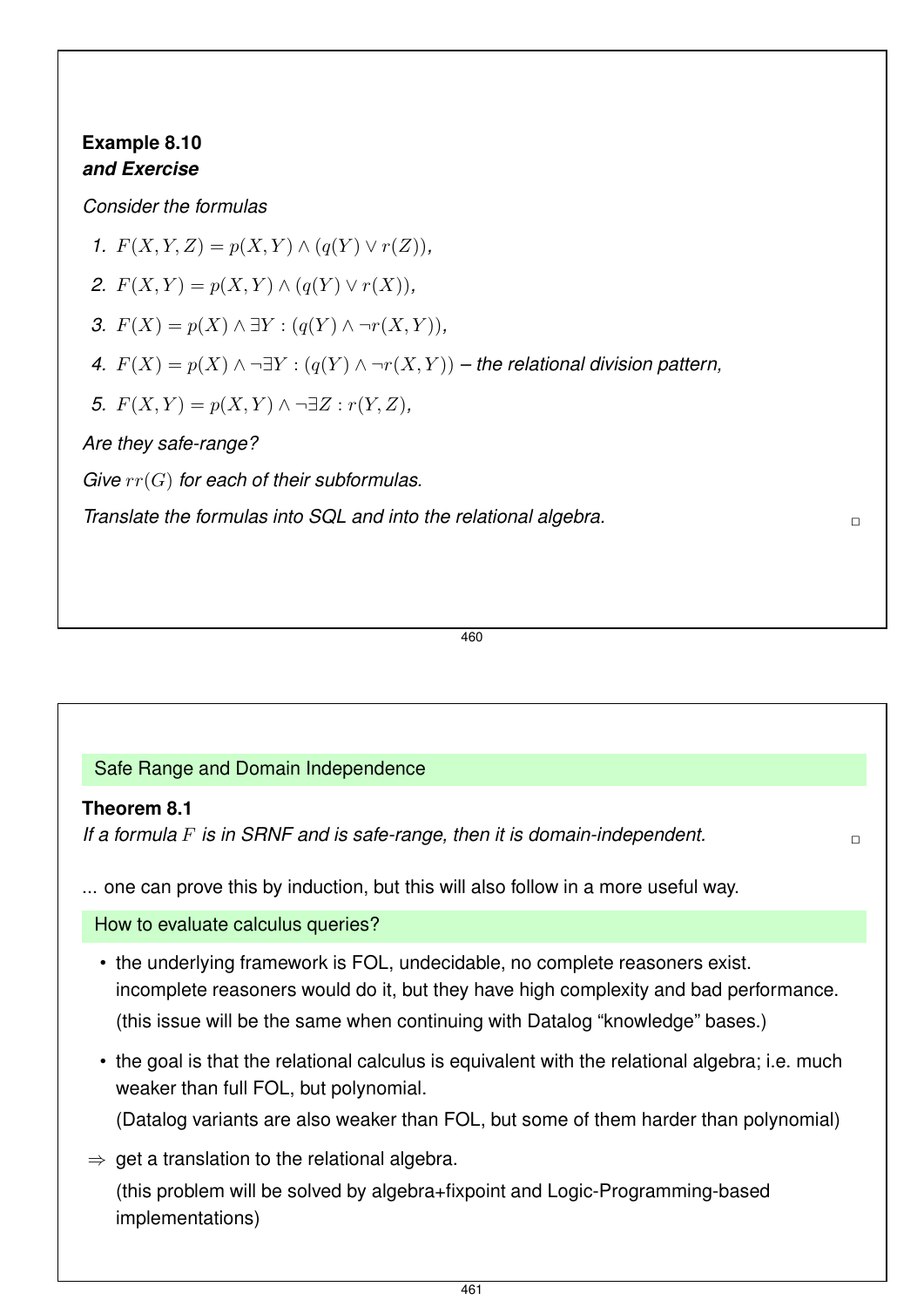#### Comments on SRNF

- underlying idea: the formula can be evaluated from the database relations, never using the (purely logical concept of) "domain".
- subformulas of a conjunction  $F(\ldots, X, \ldots) \wedge G(X, Y)$  whose evaluation would not be domain-independent alone (i.e.,  $rr(G) \subseteq free(G)$ ) are "cured" by other parts of the conjunction (cf. solution to Example 8.10);
	- **–** cf. *correlated subqueries* (SQL) or *correlated joins* in SQL/OQL/XQuery;
	- **–** cf. index-based join in SQL: compute  $E_1 \Join E_2$  by iterating over results of  $E_1$  and accessing matching tuples in  $E_2$  via index.
	- **–** also called "sideways information passing strategy".
- ... but the relational algebra does not have correlated subqueries (no subqueries in selection conditions at all!) and no correlated joins.

The algebra's theory is only bottom-up (cf. the relational algebra translations from Example 8.10 which provide some insights into the next definition ...).

462

#### Self-Containedness of Subformulas

#### **Definition 8.5**

*A formula* F *that is in SRNF and which is safe-range is in RANF (Relational Algebra Normal Form) if:*

- *1. (from SRNF)* F *does not contain* ∀ *quantifiers (replace* ∀XG *by* ¬∃X¬G*),*
- *2. (from SRNF) negated formulas are either of the form* ¬∃F *or* ¬*atom (push negations down through* ∧ *and* ∨*),*
- *3. and if each subformula* G *of* F *is* self-contained*, where a subformula* G *is* self-contained *if*
	- *(0)* if G is an atom, or if  $G = G_1 \wedge \ldots \wedge G_k$ *(in this case, no additional explicit condition is stated, but requirements are made whenever such a* G *is used as a subformula in (i)-(iii)),*
	- *(i)* if  $G = H_1 \vee \ldots \vee H_k$  and for all i,  $rr(H_i) = free(G)$ *(which implies that*  $free(H_i) = free(G) = rr(H_i)$  *for all i)*,
	- *(ii)* if  $G = \exists \overline{X} : H$  and  $rr(H) = free(H)$ *(which due to SRNF(7) is equivalent to*  $rr(G) = free(G)$ *)*,
	- *(iii)* if  $G = \neg H$  and  $rr(H) = free(H)$ .

(note: typo in [Abiteboul, Hull, Vianu: Foundations of Databases] in (ii) and (iii)!)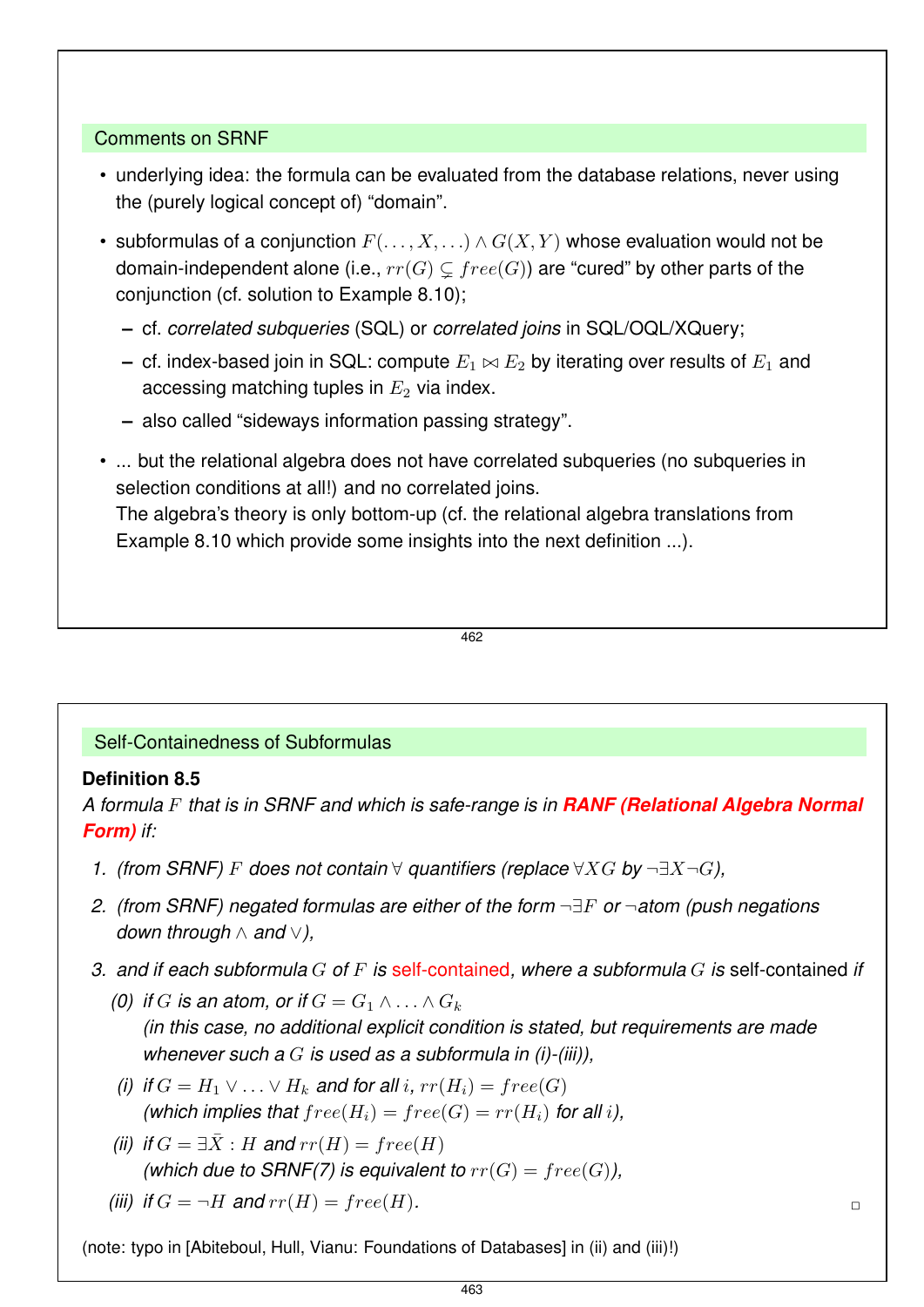#### Self-Containedness of Subformulas

- Recall "correlated joins/subqueries" via  $F(\ldots, X, \ldots) \wedge G(X, Y)$  that refer to an "outer" query that provides bindings for  $-\text{in}$  this case– X.
- self-containedness requires that the evaluation of G does actually *not* depend on propagation of bindings from "outside".
- For that,

$$
rr(G) = free(G) \qquad (*)
$$

would be a sufficient criterion

(i.e., each subformula  $G$  is in SRNF itself).

This criterion is enforceable, except for negated subformulas.

464

## Self-Containedness

Consider again

$$
rr(F) = free(F) \qquad (*)
$$

• The definition of "self-contained" does not state any explicit condition on conjunctions  $G = G_1 \wedge \ldots \wedge G_k$ .

For them, the property  $(*)$  follows from the other requirements:

if  $G$  is in a disjunction (from (3a)), in a negated subformula (from (3b)), and in an existence formula (from (3c) and SRNF (1.7)), and if  $G = F$ , then from SRNF (2).

- Self-containedness implies and requires that (∗) holds for all formulas that are not of the form  $F = \neg G$ .
- For negations  $F = \neg G$ ,  $rr(F) = \emptyset$ , and  $(*)$  is implied and required only for their body:  $rr(G) = free(G).$

Negations as a whole and isolated cannot satisfy (∗) – they depend on propagation from outside.

• idea: hardcode the subformula that generates the relevant bindings into the subformula.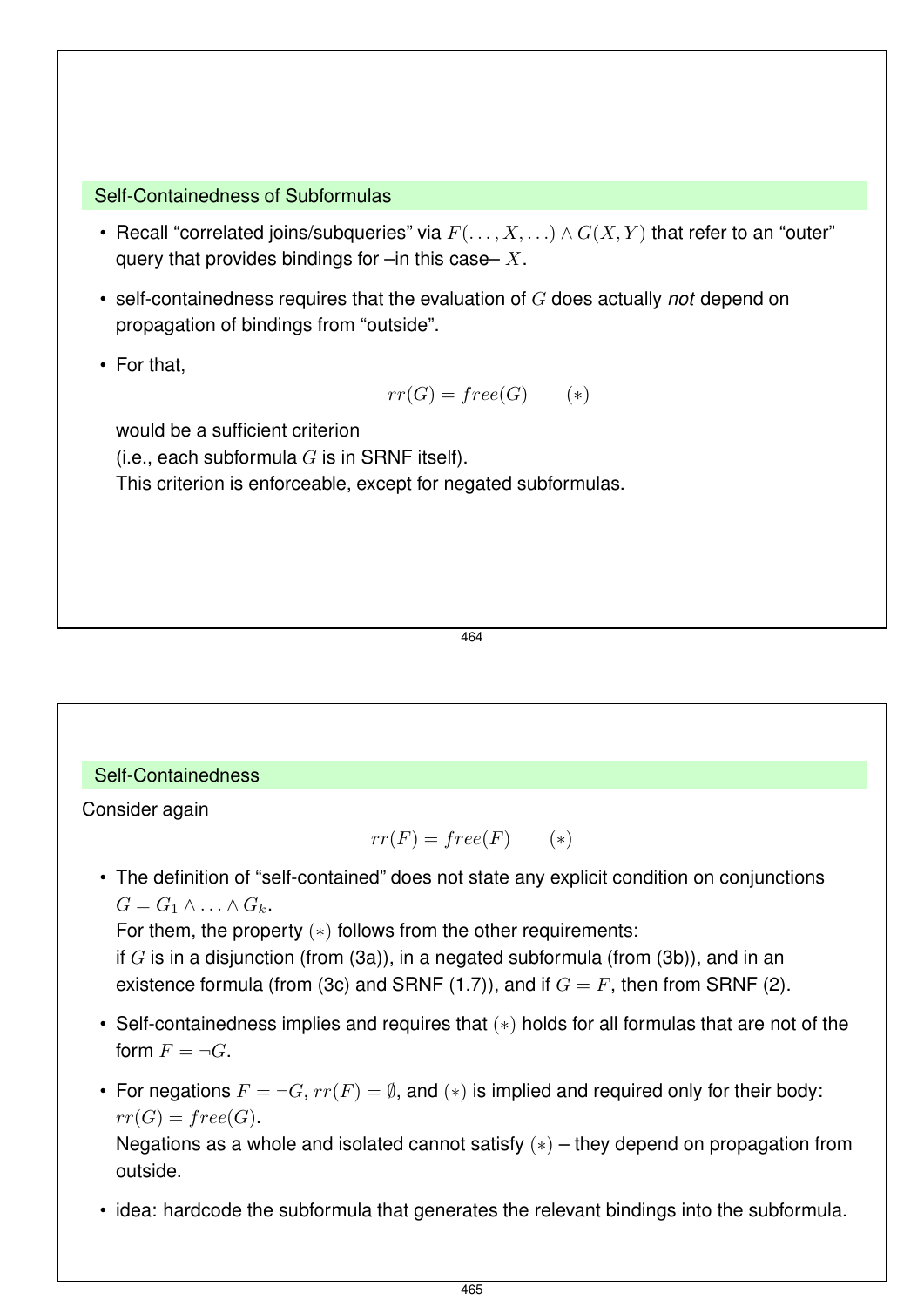#### From SRNF to RANF

Application of the following *rewriting rules (recursively – top-down)* translates SRNF formulas to RANF.

[Abiteboul, Hull, Vianu: Foundations of Databases]

- 1. Assume that  $(*)$  holds for the whole formula  $F: free(F) = rr(F)$ .
- 2. This is the case for each SRNF formula, so the starting point is well-defined.
- 3. input to each rewriting rule is a conjunction F of the form  $F = F_1 \wedge \ldots \wedge F_n$  s.t.  $free(F) = rr(F)$  where one or more of the  $F<sub>i</sub>$  are not self-contained (let m the number of such  $F_i$ ).
- $\Rightarrow$  Make them self-contained!
- 4. each application of a rewriting rule will handle one such conjunct.
- 5. after  $m$  applications,  $F$  has been transformed into a conjunction  $F' = F'_1 \wedge \ldots \wedge F'_k$ ,  $k \leq n$ , where all  $F_i'$  are self-contained.
- 6. then, the assumption in (∗) is valid for them (for negations: for their immediate subformula), and the formulas on lower levels can be rewritten.
- 7. as seen above, rewriting rules must only care for conjunctions (where the bindings propagation takes place).

$$
\overline{466}
$$

## From SRNF to RANF -2-

- W.l.o.g. assume that the conjunct to be treated is the rightmost one.
- Push-into-or:  $F = F_1 \wedge \ldots \wedge F_n \wedge G$  where  $G = G_1, \ldots, G_m$  is a disjunction, G is not self-contained, i.e.,  $rr(G) \subseteq free(G)$  (which actually is the case if for some disjunct  $rr(G_i) \subseteq free(G)$ ).

(w.l.o.g.,  $G$  is the last conjunct)

Known:  $rr(F) = free(F)$ ; the missing variable(s) must be in  $rr(F_1, \ldots, F_n)$ .

Choose any subset  $F_{i_1}, \ldots, F_{i_k}, k \leq n$  such that

 $G' = (F_{i_1} \wedge \ldots \wedge F_{i_k} \wedge G_1) \vee \ldots \vee (F_{i_1} \wedge \ldots \wedge F_{i_k} \wedge G_m)$  satisfies  $rr(G') = free(G').$ 

- $-$  choosing all  $F_i$  is correct, but usually "inefficient".
- **−** note:  $rr(G') \supseteq rr(G)$  ("=" in the best case), and for each disjunct  $G_i'$  in  $G',$  $rr(G'_i) = free(G'_i) = free(G')$  (before,  $free(G_i) \neq free(G_j)$  was possible)

Let  $j_1, \ldots, j_{n-k}$  the indexes from  $\{1, \ldots, n\} \setminus \{i_1, \ldots, i_k\}$ ; i.e., the non-chosen ones. Replace F by  $F'=SRNF(F_{j_1}\wedge \ldots \wedge F_{j_{n-k}}\wedge G')$  and go on recursively.  $(SRNF()$  for renaming vars, flattening, etc.)

• ... two more rewriting rules see next slide.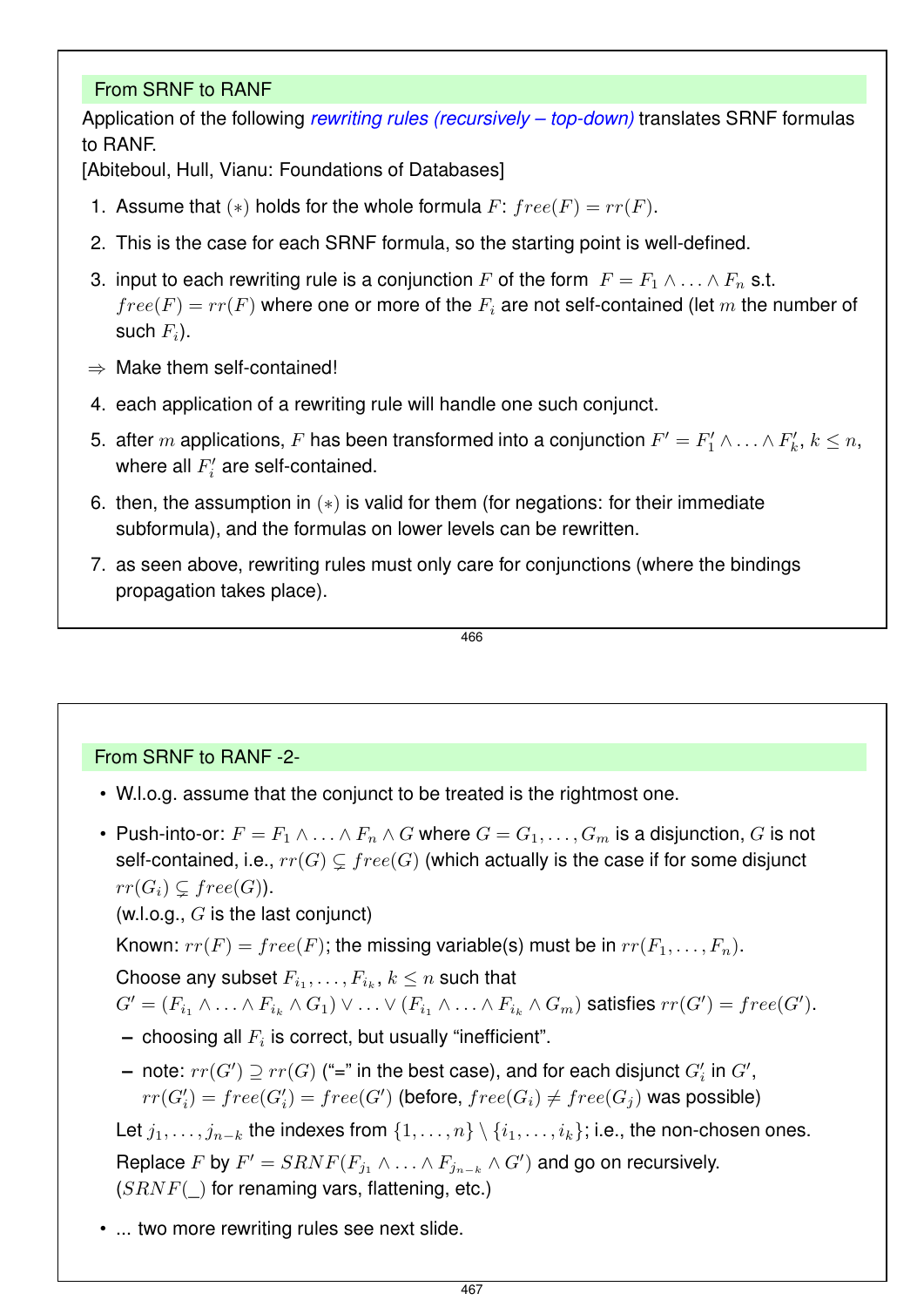#### From SRNF to RANF -3-

#### **Example 8.11**

- *Recall Example 8.10 (2) and its algebra translation.*
- *Recall Example 8.10 (3) for guessing the next rule.*
- ... recall Example 8.10 (4) for guessing the third rule.

... other rewriting rules in the same style:

- Push-into-exists:  $F = F_1 \wedge \ldots \wedge F_n \wedge \exists \bar{X} : G$  where  $rr(F) = free(F); rr(G) \subset free(G)$ . Choose again  $F_i$ s such that  $G' = F_{i_1} \wedge \ldots \wedge F_{i_k} \wedge G$  as above. Replace F by  $F'=SRNF(F_{j_1}\wedge\ldots\wedge F_{j_{n-k}}\wedge\exists x:G')$  and go on recursively.
- Push-into-not-exists:  $F = F_1 \wedge \ldots \wedge F_n \wedge \neg \exists \overline{X} : G$  where  $rr(F) = free(F);$  $rr(G) \subsetneq free(G).$

Do the same as above for  $G' = F_{i_1} \wedge \ldots \wedge F_{i_k} \wedge G$ , replace F by  $F'=SRNF(F_1\wedge\ldots\wedge F_n\wedge\neg\exists x:G')$  (keeping all  $F_i$  also outside!) and go on recursively.

• what about "Push-into-negation"? Recall from Definition 8.5(2) that ¬ occurs only as ¬∃F (see above) or ¬*atom* (always self-contained).

468

#### Exercise

Consider the formula

```
F(X, Y) = \exists V : (r(V, X) \land \neg s(X, Y, V)) \land \exists W : (r(W, Y) \land \neg s(Y, X, W))
```
- Give  $rr(F)$  for all its subformulas,
- is it in SRNF?
- if yes, transform it to RANF.

This is an example, where no conjunct of the original formula is self-contained.

#### Exercise

Give an algorithm that transforms RANF formulas to the Relational Algebra.

#### **PREVIEW**

RANF is not only necessary for the translation into the Relational Algebra, but also for translation into (Nonrecursive Stratified) Datalog; cf. next section.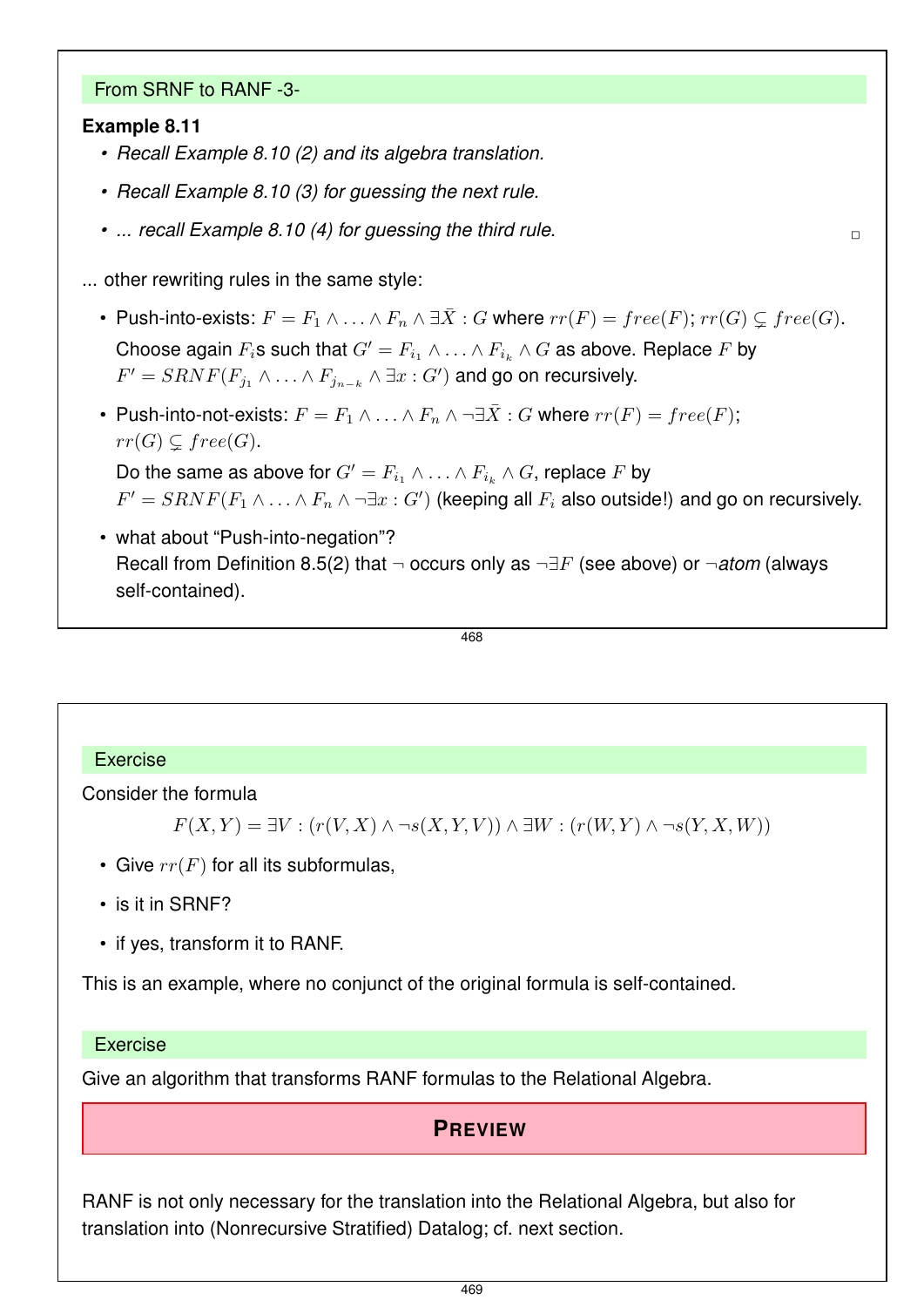#### An Alternative Formulation

[Ullman, J. D., Principles of Database and Knowledge-Base Systems, Vol. 1]

### **Definition 8.6**

*A formula* F *is* safe *(SAFE) if:*

- *1.* F *does not contain* ∀ *quantifiers (replace* ∀XG *by* ¬∃X¬G*),*
- *2. if*  $F_1 \vee F_2$  *is a subformula of* F, then  $F_1$  *and*  $F_2$  *must have the same free variables,*
- *3. for all maximal conjunctive subformulas*  $F_1 \wedge \ldots \wedge F_m$ ,  $m \geq 1$  *of*  $F$ :

*All free variables must be limited, where limited is defined as follows:*

- *if*  $F_i$  is neither a comparison, nor a negated formula, any free variable in  $F_i$  is limited,
- *if*  $F_i$  *is of the form*  $X = a$  *or*  $a = X$  *with*  $a$  *a constant, then*  $X$  *is limited,*
- *if*  $F_i$  *is of the form*  $X = Y$  *or*  $Y = X$  *and*  $Y$  *is limited, then*  $X$  *is also limited.*

*(a subformula* G *of a formula* F *is a maximal conjunctive subformula, if there is no conjunctive subformula* H *of* F *such that* G *is a subformula of* H*).* ✷

#### **Theorem 8.2**

**Safe formulas are domain-independent.**  $\Box$ 

## Safety (Cont'd)

#### **Example 8.12**

- *•* p(X, Y ) ∨ X = Y *is not safe:* X = Y *is a maximal conjunctive subformula where none of the variables is limited (it is also not domain-independent).*
- *•*  $p(X, Y) \wedge X = Z$  *is safe:*  $p(X, Y)$  *limits* X and Y, then  $X = Z$  also limits Z.
- $p(X, Y) \wedge (q(X) \vee r(Y))$  *is not safe, but the equivalent formula*  $(p(X, Y) \wedge q(X)) \vee (p(X, Y) \wedge q(Y))$  *is safe.*
- *•* p(X, Y, Z) ∧ ¬(q(X, Y ) ∨ r(Y, Z)) *is not safe, but the logically equivalent formula*  $p(X, Y, Z) \wedge \neg q(X, Y) \wedge \neg r(Y, Z)$  *is safe.*
- *•*  $F(X) = p(X) \land \neg \exists Y : (q(Y) \land \neg s(X, Y))$  *is not safe because*  $F'(X) = \exists Y : (q(Y) \wedge \neg r(X, Y))$  *is a maximal conjunctive subformula, but it does not limit* X*); the logically equivalent, but less intuitive formula*  $F(X) = p(X) \wedge \neg \exists Y : (p(X) \wedge q(Y) \wedge \neg r(X, Y))$  is safe. *(again the relational division pattern)* ✷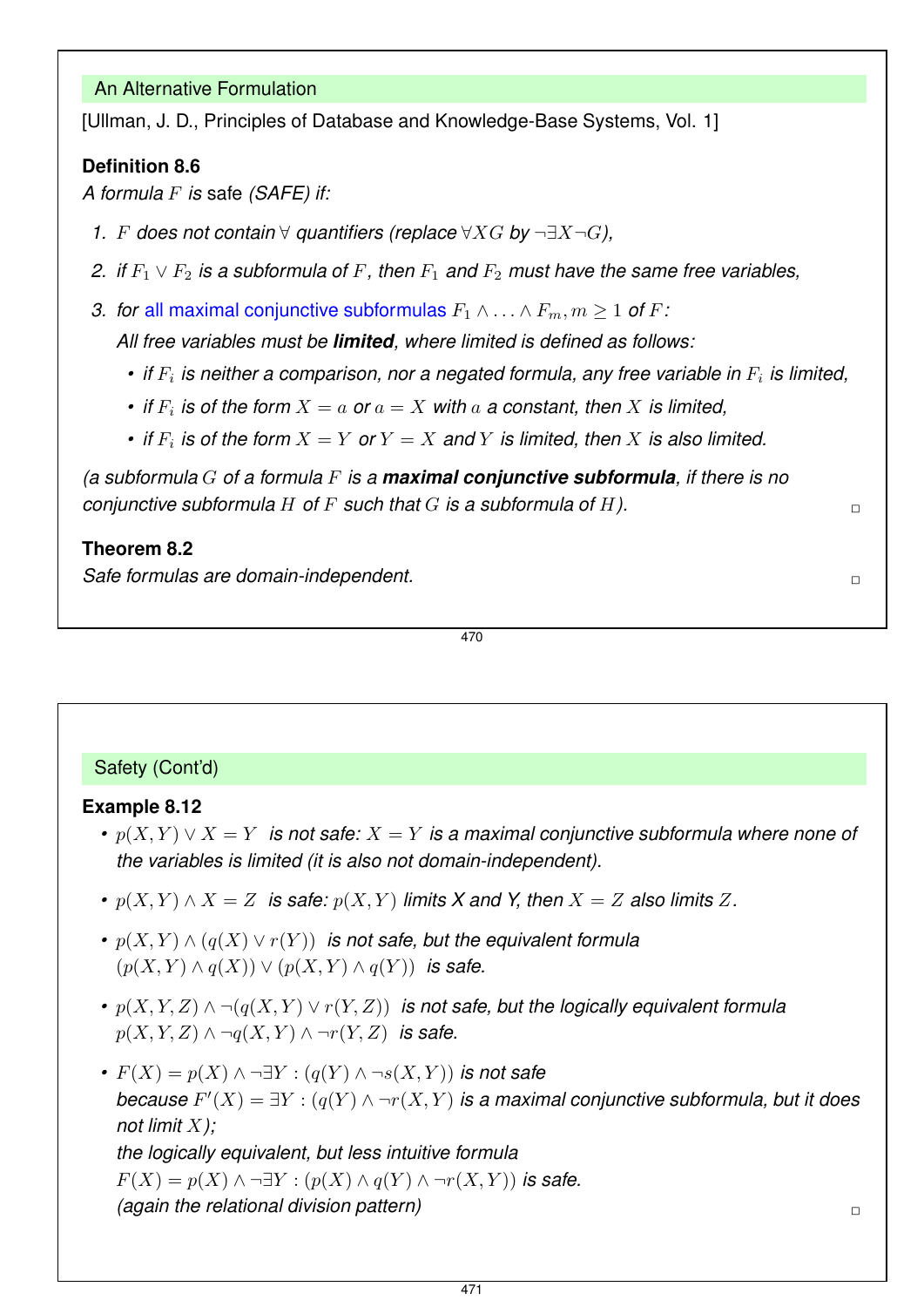#### **Notes**

- condition RANF(3b) is not required by SAFE. Nevertheless, since in  $\neg G$ , G is a maximal conjunctive formula (maybe with  $m = 1$ ), SAFE(3) applies to it and implies RANF(3b).
- condition RANF(3a) is stronger than SAFE(2), but implied by SAFE(3) since in  $G_1 \vee G_2$ each disjunct is a maximal conjunctive subformula which implies that all its variables must be limited.
- SAFE(3) explicitly requires for each negated formula  $\neg F(\bar{X})$  that it *must* occur in some conjunction  $G = (\ldots \wedge F(\bar{X}) \wedge \ldots)$  with positive formulas that limit the Xs: Otherwise, if any non-conjunctive formula G contains  $\neg F(\bar{X})$  as an immediate

subformula,  $\neg F(\bar{X})$  would be a maximal conjunctive formula in F where  $\bar{X}$  are not limited.

• In contrast, RANF does not state an explicit condition on the occurrence of negated subformulas. Implicitly, the same condition follows from the fact that  $rr(\neg F(\bar{X})) = \emptyset$ (SNRF(6)), and the remark on the bottom of Slide 463:  $\bar{X} \subset free(G)$ , so there must be a conjunct  $G_i$  "neighboring" the negated formula to such that  $rr(G_i) \subseteq \overline{X}$ .

$$
472\\
$$

#### Safety: universal quantification

Consider again from Example 8.8:

$$
F(X) = \forall Y : R(X, Y)
$$

• This formula is not allowed to be considered since ∀ must be rewritten:

$$
F_2(X) = \neg \exists Y : \neg R(X, Y)
$$

is not safe since  $\neg R(X, Y)$  is a maximal conjunctive subformula.

- Start again with F: the problem in Example 8.8 was that it is not known which Y have to be considered (the whole domain?)
- restrict to  $Y$  that satisfy some condition (e.g., all country codes).

An upper bound is to consider all elements of the active domain, let (assume relations  $R_{/2}, S_{/1}, \ldots$ )

$$
ADOM(Z) = (\exists Y : R(Z, Y) \lor \exists X : R(X, Z) \lor S(Z) \lor \dots) \quad :
$$

 $F_3(X) = \forall Y : (ADOM(Y) \rightarrow R(X, Y))$ 

(continue next slide)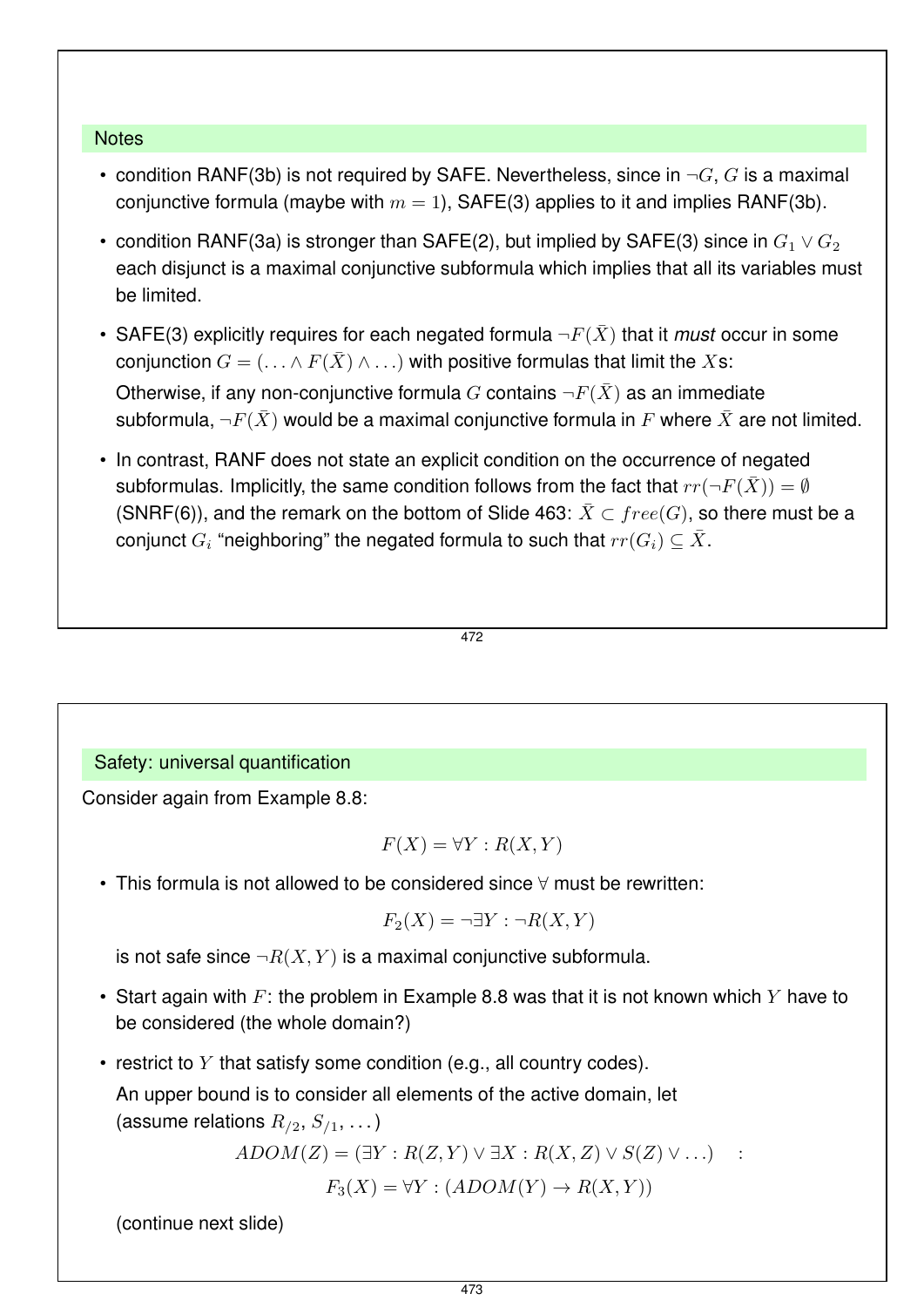Safety: universal quantification (cont'd)

• ... and rewrite ∀:

 $F_4(X) = \neg \exists Y : \neg (ADOM(Y) \rightarrow R(X, Y))$ 

push negation down and rewrite  $F \to G$  as  $\neg F \vee G$ :

 $F_5(X) = \neg \exists Y : (ADOM(Y) \land \neg R(X, Y))$ 

•  $ADOM(Y) \wedge \neg R(X,Y)$  is still not safe. X must be bound; use again  $ADOM$ :

 $F_6(X) = \neg \exists Y : (ADOM(X) \land ADOM(Y) \land \neg R(X, Y))$ 

• is safe, but unintuitive. Pulling out X yields ...

$$
F_7(X) = ADOM(X) \land \neg \exists Y : (ADOM(Y) \land \neg R(X, Y))
$$

... which is the relational division pattern!

474

Aside: Another Alternative Formulation

[Allen Van Gelder and Rodney W. Topor. Safety and translation of relational calculus queries. ACM Transactions on Database Systems (TODS), 16(2):235-278, 1991.]

- based on two syntactical, inductively defined properties  $con(X)$  ("constrained") and  $gen(X)$  ("generated"),
- a formula is "evaluable" if
	- **–** for every free variable in  $Q(X) = F(X)$ , gen $(X, F)$  holds,
	- **–** for every subformula  $\exists X$  : *F*,  $con(X, F)$  holds,
	- **–** for every subformula  $\forall X$  : *F*,  $con(X, \neg F)$  holds,
- claimed that this definition is the largest class of domain-independent formulas that can be characterized by syntactical restrictions;
- proven that for queries without repetitions of predicate symbols the definition coincides with domain-independence.
	- **–** The (simple) formula  $Q(x) = p(x) \land \forall y : \neg q(x, y)$  is in SRNF, and evaluable, but the equivalent PLNF (prenex literal normal form)  $Q'(x) = \forall y : (p(x) \land \neg q(x, y))$  is not in SRNF (equivalent to  $\neg \exists y : \neg (p(x) \vee \neg q(x, y))$ , where  $y \notin rr(\neg (p(x) \vee \neg q(x, y))))$ , but still "evaluable". Later, for Datalog always the (SRNF-compatible) variant where the scope of the universal quantifier is *only a single, negative literal* is relevant.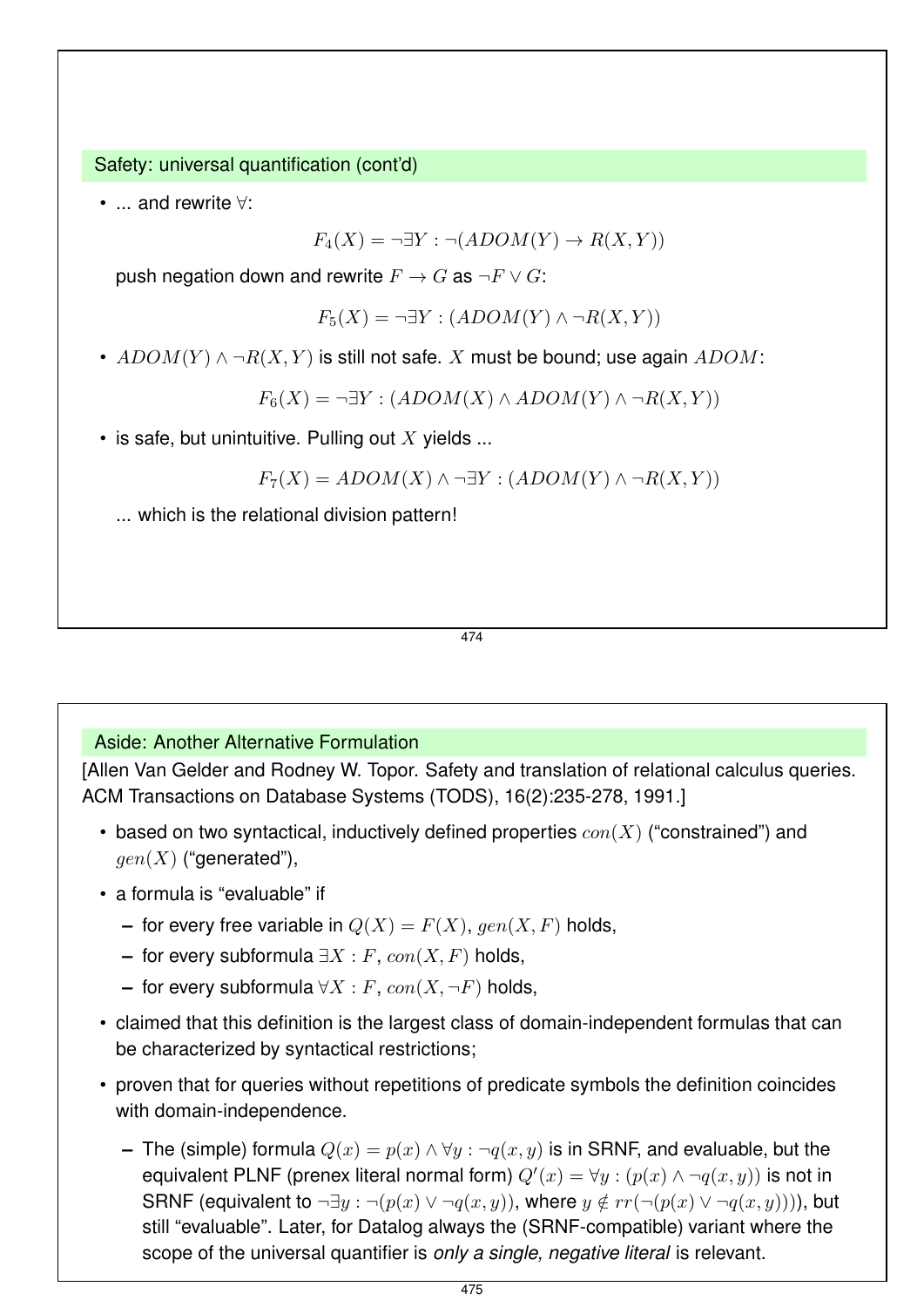## **SUMMARY: A HIGHER-LEVEL VIEW ON DOMAIN INDEPENDENCE/SAFETY VS RANF**

#### Domain Independence

- Domain independence is absolutely necessary for a query to have a well-defined meaning (humans evaluate such queries when the context gives the domain, e.g. "who is not registered for the exam?" [domain: the participants of the lecture]).
- Domain independence is undecidable.

#### **Safety**

- safety is defined purely syntactically,
- safety can be tested effectively,
- safety implies domain-independence.

476

## **METALEVEL: RECONSIDER FOL VS HERBRAND STYLE**

• FOL:

 $\Sigma$ : predicate symbols  $p, q, r, \ldots$ , function symbols  $f, g, \ldots$ , constant symbols  $a, b, c, \ldots$ ,

 $\mathcal{I} = (I, \mathcal{D})$ ;  $I(p) \subset \mathcal{D}^n$  for *n*-ary *p*.

 $\mathcal{I} \models p(a, b, c) \Leftrightarrow (I(a), I(b), I(c)) \in I(p).$ 

- **–** The abstraction level of I is needed in FOL model theory, especially if function symbols are used.
- $-$  the notion of the domain  $D$  is needed for the semantics of the universal quantifier and proving validity of a formula.
- Herbrand/DB with *safe formulas*:
	- Σ: predicate symbols  $p, q, r, \ldots$

constants  $a, b, c, \ldots$  + datatype values 1, 2, 3,  $\ldots$ , "D", "CH",  $\ldots$ 

Database state S over the relations  $p, q, r, \ldots;$ 

with values from the constants and datatype values,

- $\mathcal{S} \models p(a, b, c) \Leftrightarrow (a, b, c) \in p.$
- $\Rightarrow$  neither need the notions of I nor  $D$  everything is immediately contained in S.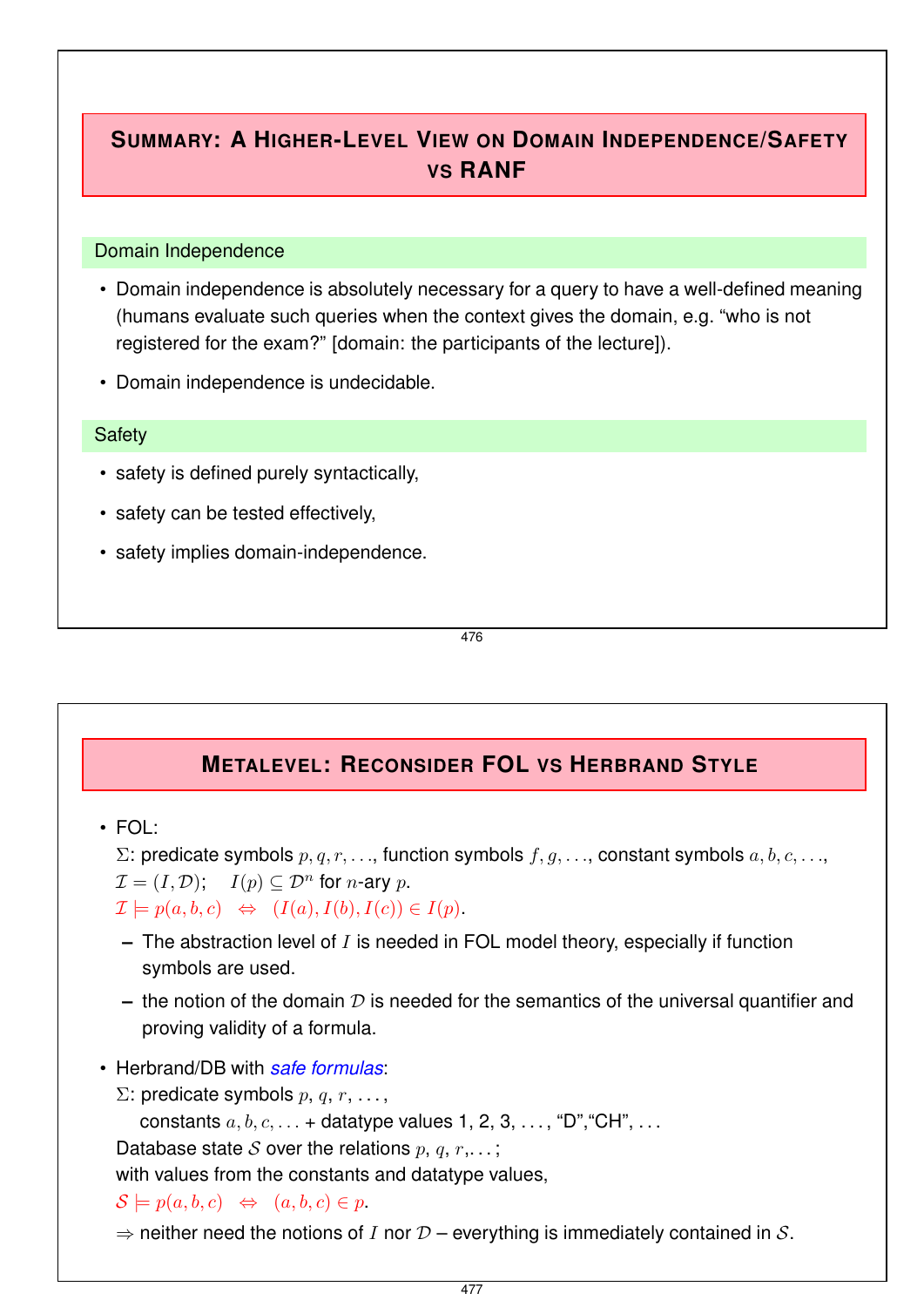#### Domain Independence is inherent in the relational algebra and in SQL

#### Algebra

- Basic algebra expressions/leaves of the algebra tree are always relations (database relations or constants),
- (non-atomic) "negation" in the relation algebra only via "minus",
- proof by structural induction: the left subtree of "minus" is always domain-independent  $\Rightarrow$ the whole expression is domain-independent.

#### **SQL**

- FROM clause always refers (positively) to relations or to SQL subqueries,
- (non-atomic) negation only in subqueries in the WHERE clause, sideways-information-passing.
- whole SQL expression is domain-independent.

478

## A Higher-Level View on Domain Independence/Safety vs RANF

- Logics: domain-independent formulas can be evaluated;
- Relational algebra: requires RANF for strict bottom-up evaluation;
- SQL:
	- **–** relaxed criterion (cf. Example 8.10) for (negated) existential quantification;
	- **–** not relaxed for disjunction/union;
	- ⇒ internal compiler from SQL into an internal (relational) algebra that supports *sideways information passing*;
- SPARQL (query language for RDF): also relaxed for disjunction/union.
- Datalog will require RANF since every subexpression is represented by an own "local" rule;

"global" semantics and internal compilation by Logic Programming-based (Prolog) top-down proof tree strategy supports *sideways information passing*.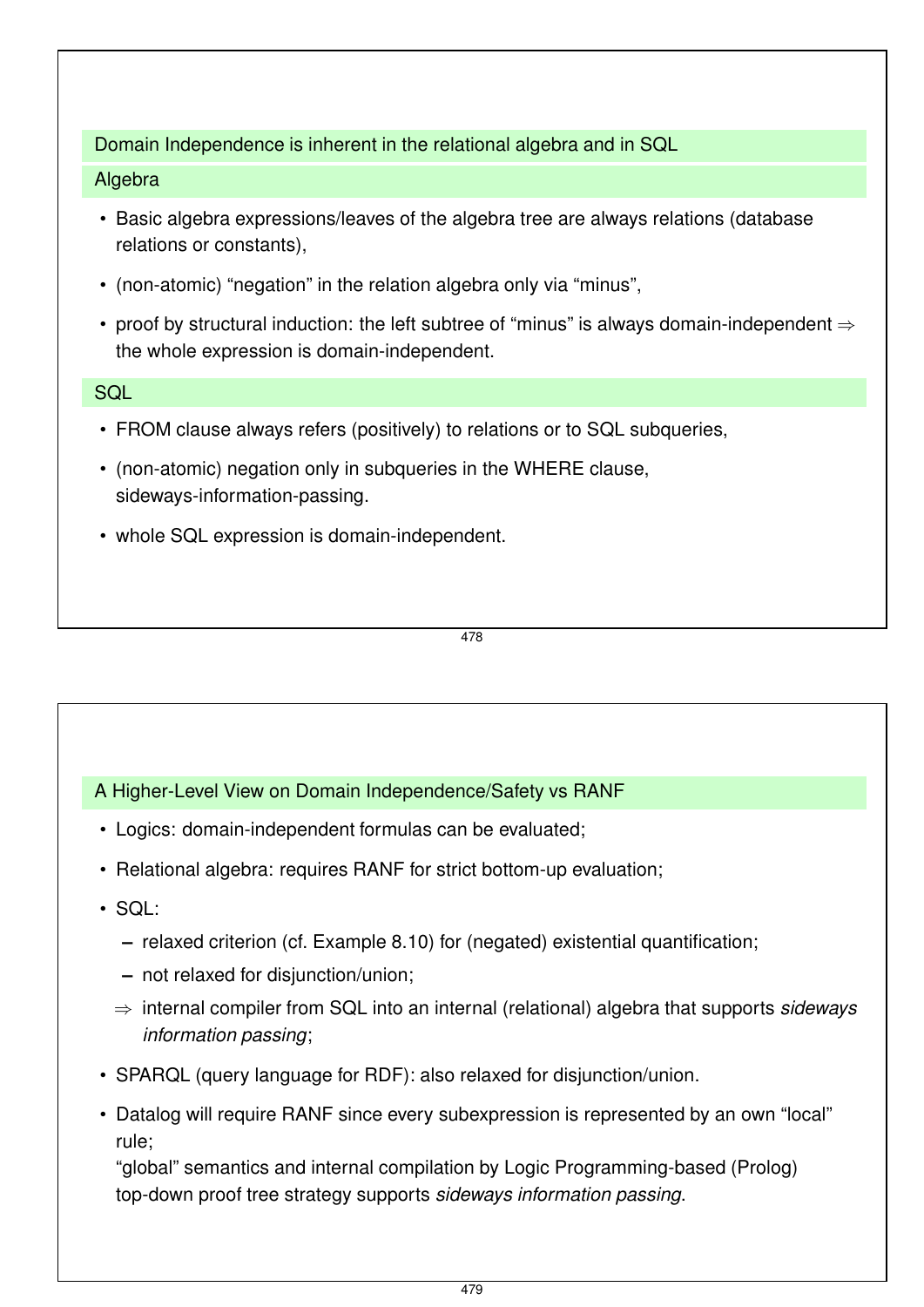# **8.6 Equivalence of Algebra and (safe) Calculus**

As for the algebra, the attributes of each relation are assumed to be ordered.

#### **Theorem 8.3**

*For each expression* Q *of the relational algebra there is an equivalent safe formula* F *of the relational calculus, and vice versa; i.e., for every state* S*,* Q *and* F *define the same answer relation.* ✷

#### Proof Summary

- give mappings (A) "Algebra  $\rightarrow$  Calculus" and (B) "Calculus  $\rightarrow$  Algebra"
- (A) gives insights how to express a textual (or SQL) query by Datalog Rules,
- (B) gives insight how to write SQL statements for a given textual (or logical) query (and how one could implement a Calculus evaluation engine via SQL).

480

## Proof: **(A) Algebra to Calculus**

Let  $Q$  an expression of the relational algebra. The proof is done by induction over the structure of  $Q$  (as an operator tree).

All generated formulas are safe.

As an invariant, the variable names  $A, B, C, \ldots$  correspond always to the column names A,B,C,. . . of the format of the respective algebra expression.

**Induction base:** Q does not contain operators.

• if  $Q = R$  where R is a relation symbol of arity  $n \geq 1$  with format  $A_1, \ldots, A_n$ :

$$
F(A_1,\ldots,A_n)=R(A_1,\ldots,A_n)
$$

| R             |               |  |  |  |  |  |
|---------------|---------------|--|--|--|--|--|
| $\mathsf A_1$ | $\mathsf A_2$ |  |  |  |  |  |
| а             |               |  |  |  |  |  |
| b             |               |  |  |  |  |  |

|                           |     | $A_1 \quad A_2$ |
|---------------------------|-----|-----------------|
| answer to $R(A_1, A_2)$ : | a a |                 |
|                           | h.  | - 2             |

• otherwise,  $Q = \{A:c\}$  where c is a constant. Then,  $F(A) = (A = c)$ .

| A:c         | Answer to $A = c$ : | $\frac{A}{c}$ |
|-------------|---------------------|---------------|
| $\boxed{c}$ | $\boxed{a}$         |               |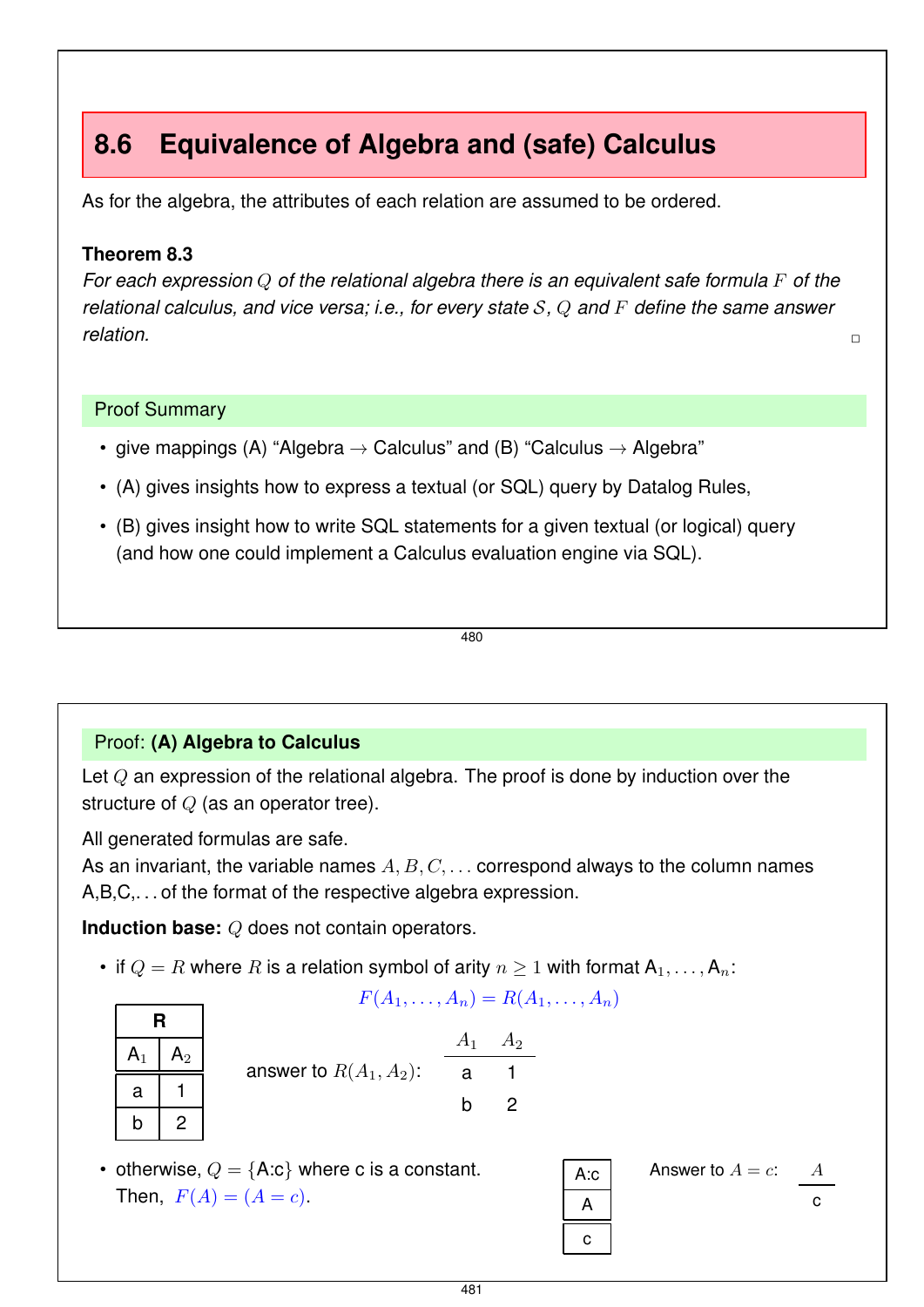## **Induction step:**

• Case 
$$
Q = Q_1 \cup Q_2
$$
. Thus,  $\Sigma_{Q_1} = \Sigma_{Q_2} = A_1, ..., A_n$ .  
\n $F(A_1, ..., A_n) = F_1(A_1, ..., A_n) \vee F_2(A_1, ..., A_n)$   
\nExample:  
\n $\begin{array}{|c|c|c|}\n\hline\nQ_1 \\
\hline\nA_1 & A_2 \\
\hline\na & b \\
\hline\nc & d \\
\hline\nQ_2 \\
\hline\nA_1 & A_2 \\
\hline\nQ_2 \\
\hline\nA_1 & A_2 \\
\hline\nP_2(\begin{array}{ccc} A_1 & A_2 \\ A_1 & A_2 \\ \hline\n1 & 2 \\
\hline\n0 & d \\
\hline\n\end{array})\n\end{array}$ \n $F_2(\begin{array}{ccc} A_1 & A_2 \\ A_1 & A_2 \\ \hline\n1 & 2 \\
\hline\n\end{array})$ \n $\begin{array}{c}\n\text{c} & \text{d} \\
\hline\n1 & 2 \\
\hline\n\end{array}$ \n $\begin{array}{c}\n\text{d} & \text{e} & \text{d} \\
\hline\n\end{array}$ 

482

- Case  $Q = Q_1 Q_2$ . Analogously; replace ...  $\vee \ldots$  by  $(\ldots) \wedge \neg (\ldots)$ .
- Case  $Q = \pi[\bar{Y}](Q_1)$  with  $\bar{Y} = \{A_{i_1}, \ldots, A_{i_k}\} \subseteq \Sigma_{Q_1}, k \ge 1$ . Let  $\{j_1, \ldots, j_{n-k}\} = \{1, \ldots, n\} \setminus \{i_1, \ldots, i_k\}$  (the indices not in  $\bar{Y}$ ).

$$
F(A_{j_1},\ldots,A_{j_{n-k}})=\exists A_{i_1},\ldots,A_{i_k}:F_1(A_1,\ldots,A_n).
$$

Example:

| $Q_1$                                                                        | $F_1$ | $A_1$ | $A_2$ |
|------------------------------------------------------------------------------|-------|-------|-------|
| a                                                                            | b     | c     | d     |
| c                                                                            | d     | c     | d     |
| Let $\overline{Y} = \{A_2\}$ :<br>F( $A_2$ ) = $\exists A_1 : F_1(A_1, A_2)$ |       |       |       |
| b                                                                            |       |       |       |

d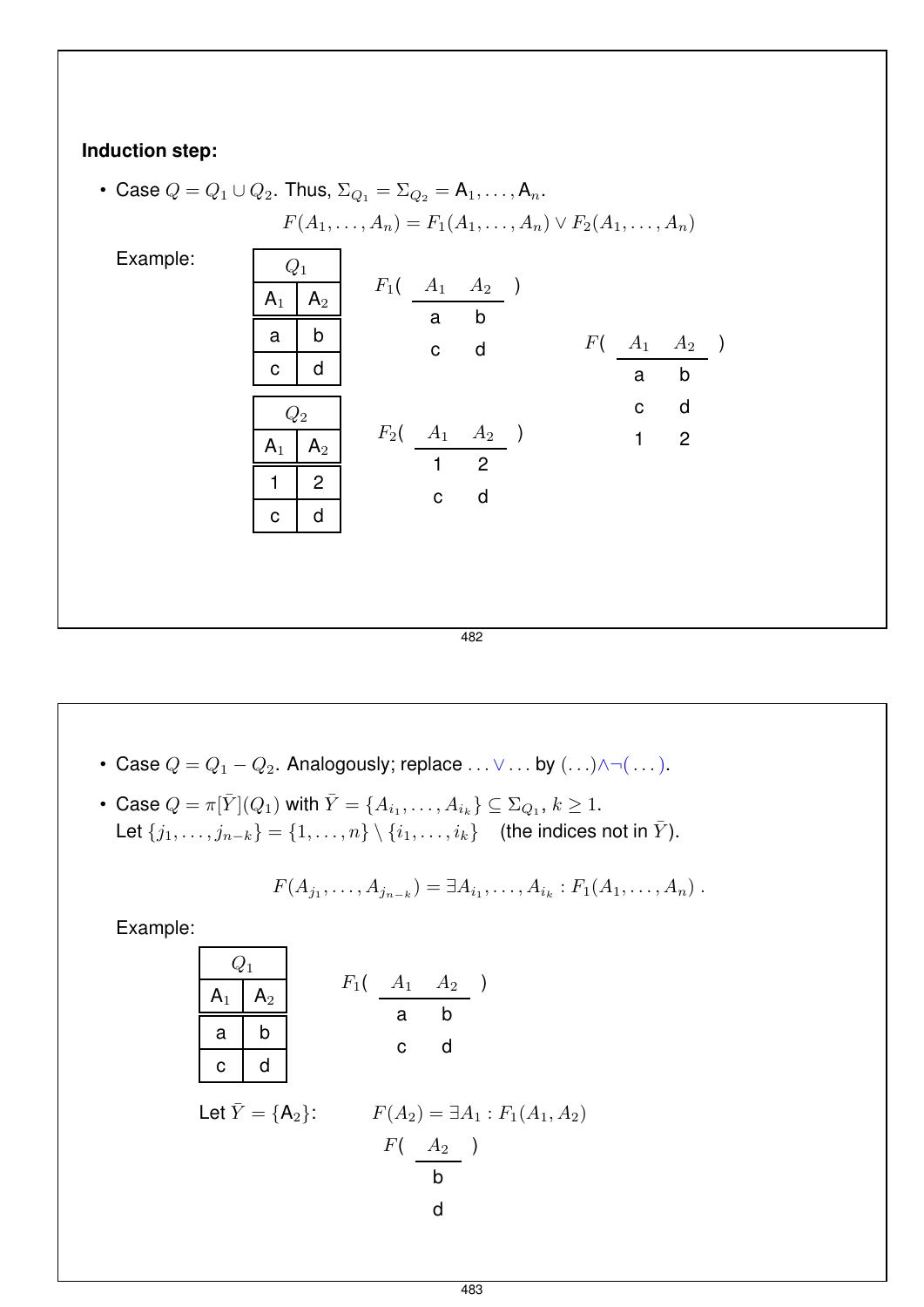• Case  $Q = \sigma[\alpha](Q_1)$  where  $\alpha$  is a condition over  $\Sigma_{Q_1} = \{A_1, \ldots, A_n\}.$ 

$$
F(A_1,\ldots,A_n)=F_1(A_1,\ldots,A_n)\wedge\alpha'
$$

, where  $\alpha'$  is obtained by replacing each column name  $\mathsf{A}_i$  by the variable  $A_i$  in  $\sigma.$ 

| Example:                   |              |                                          |                                                                                    |
|----------------------------|--------------|------------------------------------------|------------------------------------------------------------------------------------|
|                            | $Q_1$        |                                          |                                                                                    |
|                            | $A_1$        | A <sub>2</sub>                           | $F_1(A_1 \ A_2)$                                                                   |
|                            | $\mathbf{1}$ | $\begin{array}{c} \boxed{2} \end{array}$ | $3 \qquad 4$                                                                       |
|                            | 3            | $\overline{4}$                           |                                                                                    |
| Let $\sigma = "A_1 = 3"$ : |              |                                          | $F(A_1, A_2) = F_1(A_1, A_2) \wedge A_1 = 3$<br>$F(A_1 \ A_2)$<br>$3 \overline{4}$ |

484

• Case  $Q = \rho[A_1 \to B_1, \ldots, A_m \to B_m](Q_1), \Sigma_{Q_1} = \{A_1, \ldots, A_n\}, n \ge m.$ 

 $F(B_1, \ldots, B_m, A_{m+1}, \ldots, A_n) = \exists A_1, \ldots, A_m : (F_1(A_1, \ldots, A_n) \wedge B_1 = A_1 \ldots \wedge B_m = A_m)$ 

Example:

| $Q_1$ | $F_1$ | $A_1$ | $A_2$ |
|-------|-------|-------|-------|
| 1     | 2     | 3     | 4     |

Consider  $\rho[A_1 \rightarrow B_1](Q_1)$ :

$$
F(B_1, A_2) = \exists A_1 : (F_1(A_1, A_2) \land A_1 = B_1)
$$
  
\n
$$
F(\begin{array}{c} B_1 & A_2 \\ \hline 1 & 2 \end{array})
$$
  
\n3 4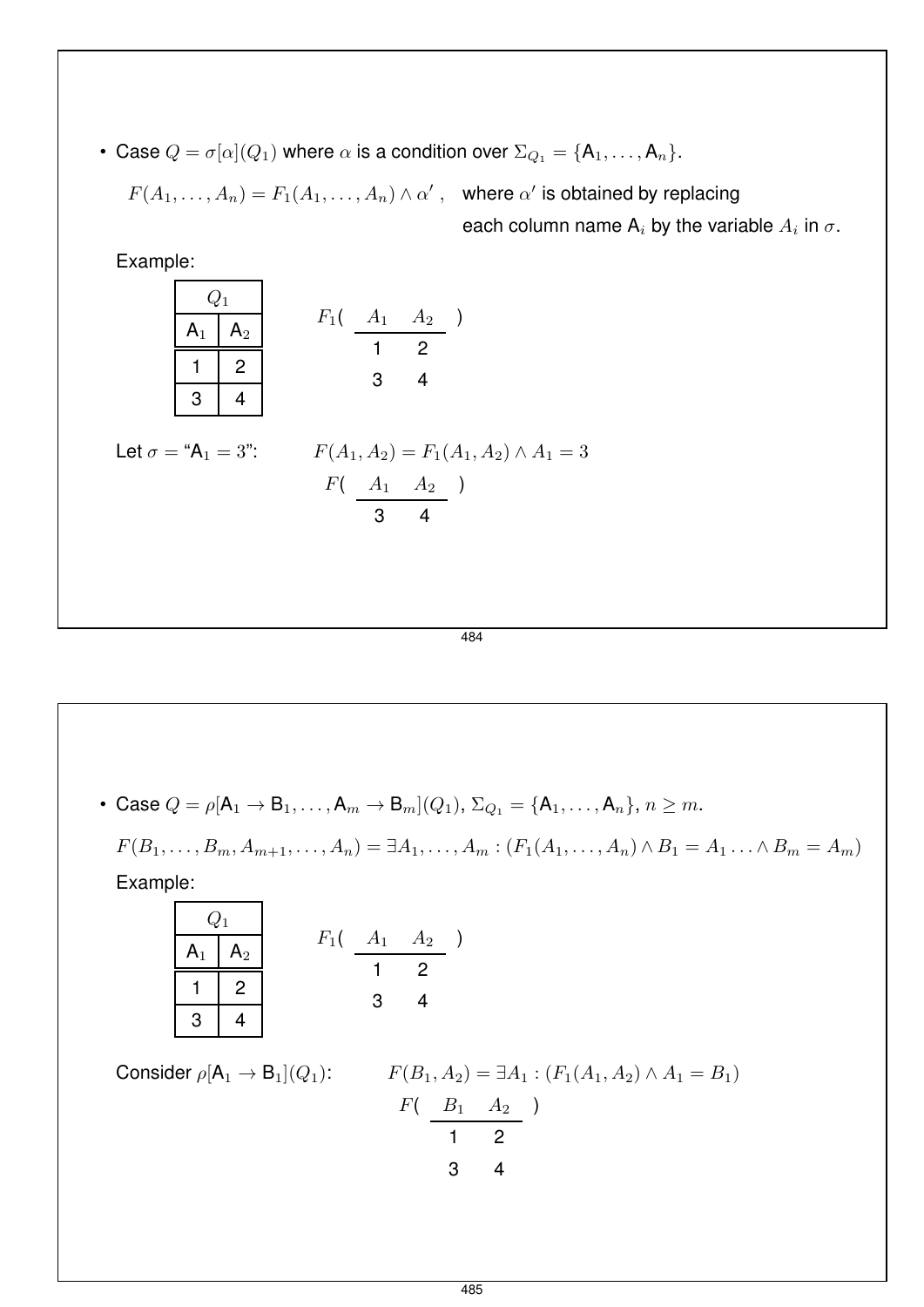• Case  $Q = Q_1 \bowtie Q_2$  and  $\Sigma_{Q_1} = \{A_1, \ldots, A_n\}, \Sigma_{Q_2} = \{A_1, \ldots, A_k, B_{k+1}, \ldots, B_m, \},$  $n, m \geq 1$  and  $0 \leq k \leq n, m$ .

 $F(A_1, \ldots, A_n, B_{k+1}, \ldots, B_m) = F_1(A_1, \ldots, A_n) \wedge F_2(A_1, \ldots, A_k, B_{k+1}, \ldots, B_k)$ .

Example:

|          | $\boxed{A_1 \mid A_2}$ $\boxed{A_1 \mid B_2}$                                 |  |  |  |              |  |  |   | $F_1$ ( $A_1$ $A_2$ ) $F_2$ ( $A_1$ $B_2$ ) |  |
|----------|-------------------------------------------------------------------------------|--|--|--|--------------|--|--|---|---------------------------------------------|--|
|          | $\begin{array}{c c c c c c c c c} \hline 1 & 2 & 5 & 6 \\ \hline \end{array}$ |  |  |  | $\mathbf{3}$ |  |  | 5 | 6                                           |  |
| $3 \mid$ |                                                                               |  |  |  |              |  |  |   |                                             |  |

 $F(A_1, A_2, B_2) = F_1(A_1, A_2) \wedge F_2(A_1, B_2)$  $F(A_1 \ A_2 \ B_2)$ 

1 2 7

• Note that in all cases, the resulting formulas  $F$  are domain-independent, in SRNF, RANF, and SAFE.

(which came up automatically, because it is built-in in the structure induced by the algebra expressions)

$$
\overline{486}
$$

## **(B) Calculus to Algebra**

Consider a relational schema  $\Sigma = \{R_1, \ldots, R_n\}$  and a SAFE formula  $F(X_1, \ldots, X_n)$ ,  $n \ge 1$  of the relational calculus.

First, an algebra expression  $ADOM$  that computes the active domain  $ADOM(S)$  of the database state is derived:

For every  $R_i$  with arity  $k_i$ ,

 $ADOM(R_i) = \pi[\$1](R_i) \cup ... \cup \pi[\$k_i](R_i).$ 

(where  $\pi[\$i]$  denotes the projection to the *i*-th column). Let

 $ADOM = ADOM(R_1) \cup ... \cup ADOM(R_n) \cup \{a_1,...,a_m\},$ 

where  $a_1, \ldots, a_m$  are the constants occurring in F.

• For a given database state S over  $\Sigma$ ,  $ADOM(S)$  is a unary relation that contains the whole active domain of the database, i.e., all values occurring in any tuple in any position.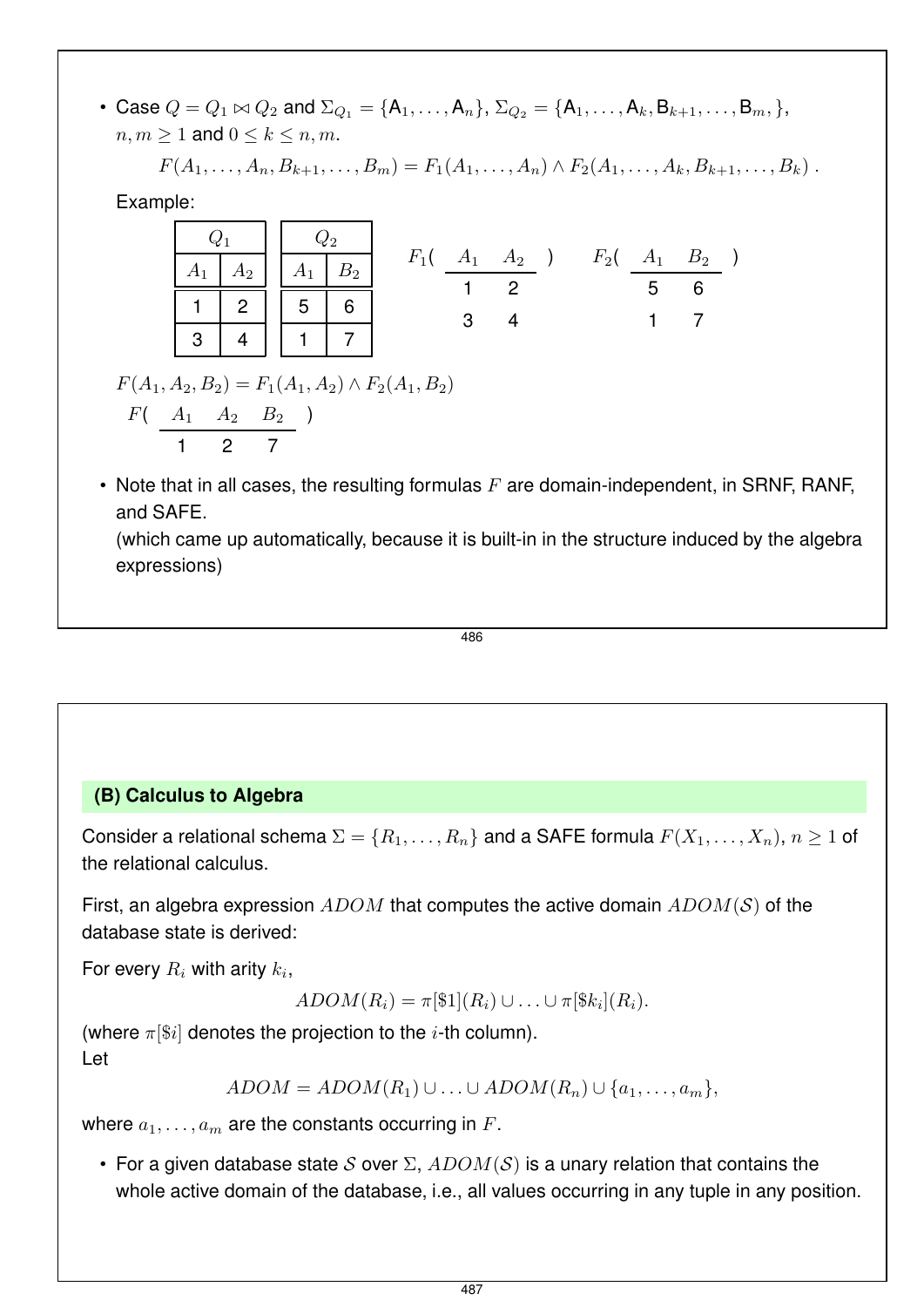An equivalent algebra expression Q is now constructed by induction over the number of maximal conjunctive subformulas of F.

**Induction base:** F is a conjunction of positive literals. Thus,  $F = G_1 \wedge \ldots \wedge G_l$ ,  $l \geq 1$ .

(1) Case  $l = 1$ . F is a single positive safe literal.

Then, either is of the form  $F = R_i(a_1, \ldots, a_{i_k})$ , where each  $a_i$  is a variable or a constant, or F is a comparison of one of the forms  $F = (X = c)$  or  $F = (c = X)$ , where X is a variable and  $c$  is a constant (note that all other comparisons would not be safe).

- **–** Case  $F = R(a_1, \ldots, a_{i_k})$ : contains some (free, maybe duplicate) variables, and some constants that state a condition on the matching tuples.
	- $\Rightarrow$  encode the condition into a selection, and do a projection to the columns where variables occur – one column for each variable and name the columns with the variables:

e.g. 
$$
F(X,Y) = R(a, X, b, Y, a, X)
$$
. Then, let

$$
Q(F) = \rho[\$2 \to X, \$4 \to Y](\pi[\$2, \$4](\sigma[\Theta_1 \wedge \Theta_2](R))) ,
$$

where  $\Theta_1 = (\$1 = a \land \$3 = b \land \$5 = a)$  and  $\Theta_2 = (\$2 = \$6)$ .

**–** Case  $F = (X = c)$  or  $F = (c = X)$ . Let  $Q(F) = \{X : c\}$ 

$$
\begin{array}{|c|} \hline X \\ \hline c \\ \hline \end{array}
$$

488

(2) Case  $l > 1$  (cf. example below) Then, w.l.o.g.

 $F = G_1 \wedge \ldots \wedge G_m \wedge G_{m+1} \wedge \ldots \wedge G_l$ 

s.t.  $1 < m \leq l$ , where all  $G_i, 1 \leq i \leq m$  as in (1) and all  $G_j, m+1 \leq j \leq l$  are other comparisons (i.e., unsafe literals like  $X = Y, X < 3$ ).

For every  $G_i,$   $1\leq i\leq m$  take an algebra expression  $Q(G_i)$  as done in (1). The format  $\Sigma_{Q(G_i)}$  is the set of free variables in  $G_i.$  Let

$$
Q' = \bowtie_{i=1}^{m} Q(G_i).
$$

With  $\Theta$  the conjunction of the additional conditions  $G_{m+1}, \ldots, G_l$ 

$$
Q(F) = \sigma[\Theta](Q') .
$$

#### **Example 8.13**

*Consider*  $F = R(a, X, b, Y, a, X) \wedge S(X, Z, a) \wedge X = Y \wedge Z < 3$ *as*  $F = G_1 \wedge G_2 \wedge G_3 \wedge G_4$ :  $Q(G_1) = \rho$  $\{2 \to X, 34 \to Y\}$  $(\pi$  $\{32, 34\}$  $(\sigma$  $\{31 = a \land 33 = b \land 35 = a \land 32 = 36$  $(R))$ 

$$
Q(G_2) = \rho[\$1 \to X, \$2 \to Z](\pi[\$1, \$2](\sigma[\$3 = a](S)))
$$

$$
Q(F) = \sigma[X = Y \wedge Z < 3](Q(G_1) \bowtie Q(G_2))
$$

 $\Box$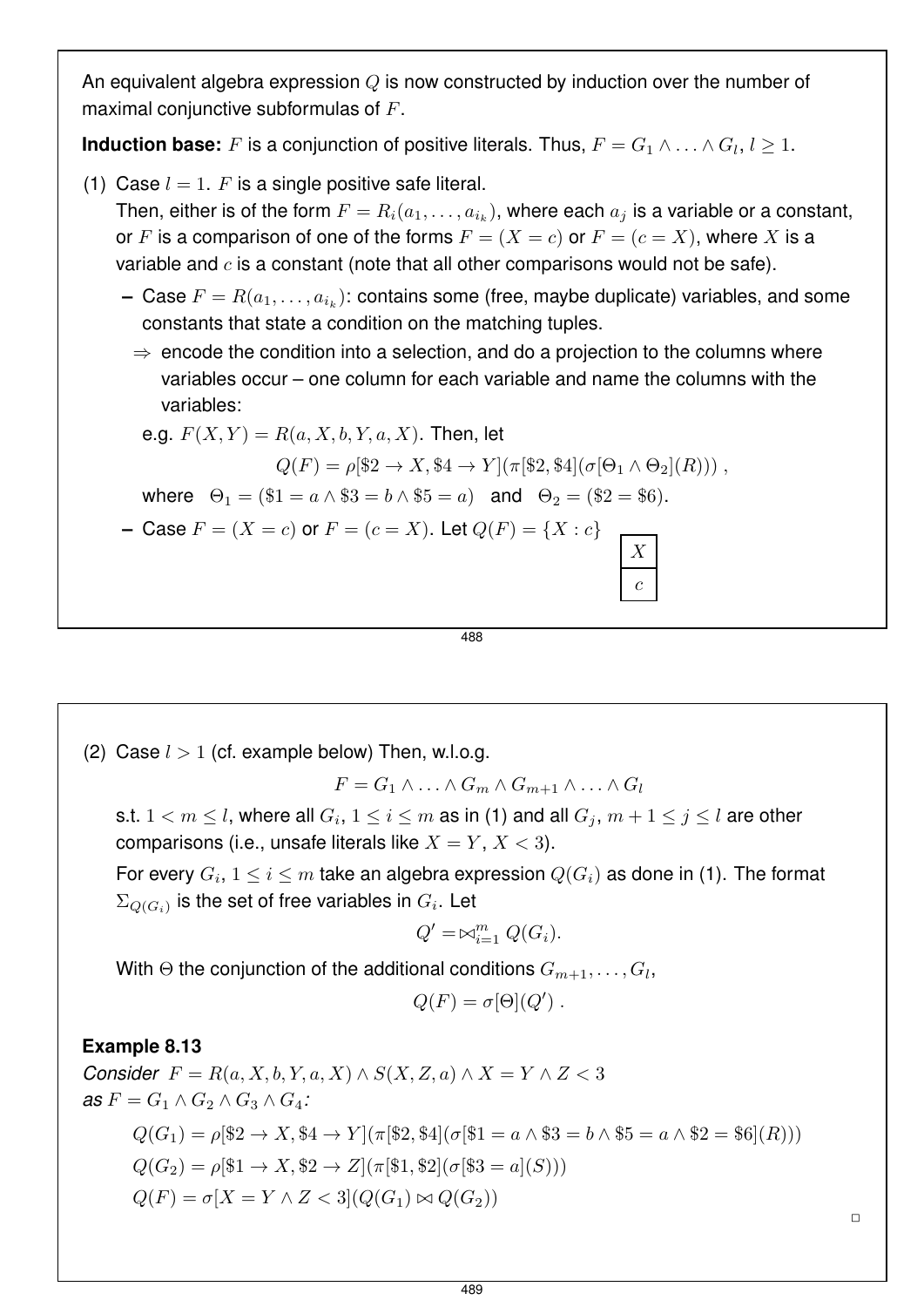**Structural Induction Step:** For formulas  $G, G_1, \ldots, G_l, H$  the equivalent algebra expressions are  $Q(G), Q(G_1), \ldots, Q(G_l), Q(H), \ldots$ .

(3)  $F = G \vee H$ :

 $Q(F) = Q(G) \cup Q(H)$ 

(safety guarantees that G and H have the same free variables, thus,  $Q(G)$  and  $Q(H)$ have the same format).

(4)  $F = \exists X : G:$ 

 $Q(F) = \pi$ [*Vars*( $Q(G)$ ) \{X}[( $Q(G)$ ),

(5)  $F = \neg G$ , where  $Q(G)$  has columns/variables  $X_1, \ldots, X_k$ :

$$
Q(F) = \rho[\$1 \to X_1, \dots, \$k \to X_k](ADOM^k) - Q(G)
$$

(6)  $F = G_1 \wedge \ldots \wedge G_l$ ,  $l \geq 2$  is a maximal conjunctive subformula (difference to (2): now it's the induction step where the conjuncts are allowed to be complex subformulas):  $Q(F)$  is then constructed analogously to (2) as a join.

$$
\overline{490}
$$

#### Understanding the Proof: Negation as Minus

The  $ADOM^k$  in "calculus to algebra" item (5) looks awkward. What is it good for? What does it *mean*?

- according to Def. 8.3 (4) (max. conjunctive subformulas), all the variables  $X_1, \ldots, X_k$  in a negative conjunct  $\neg G$  must occur positively in some other conjunct (and be bound by this).
- $\Rightarrow$  instead of  $ADOM^{k}$ , the cartesian product (or any overestimate of it) of the possible values of  $X_1, \ldots, X_k$  can be used.
	- Formal example next slide,
	- practical MONDIAL example second next slide.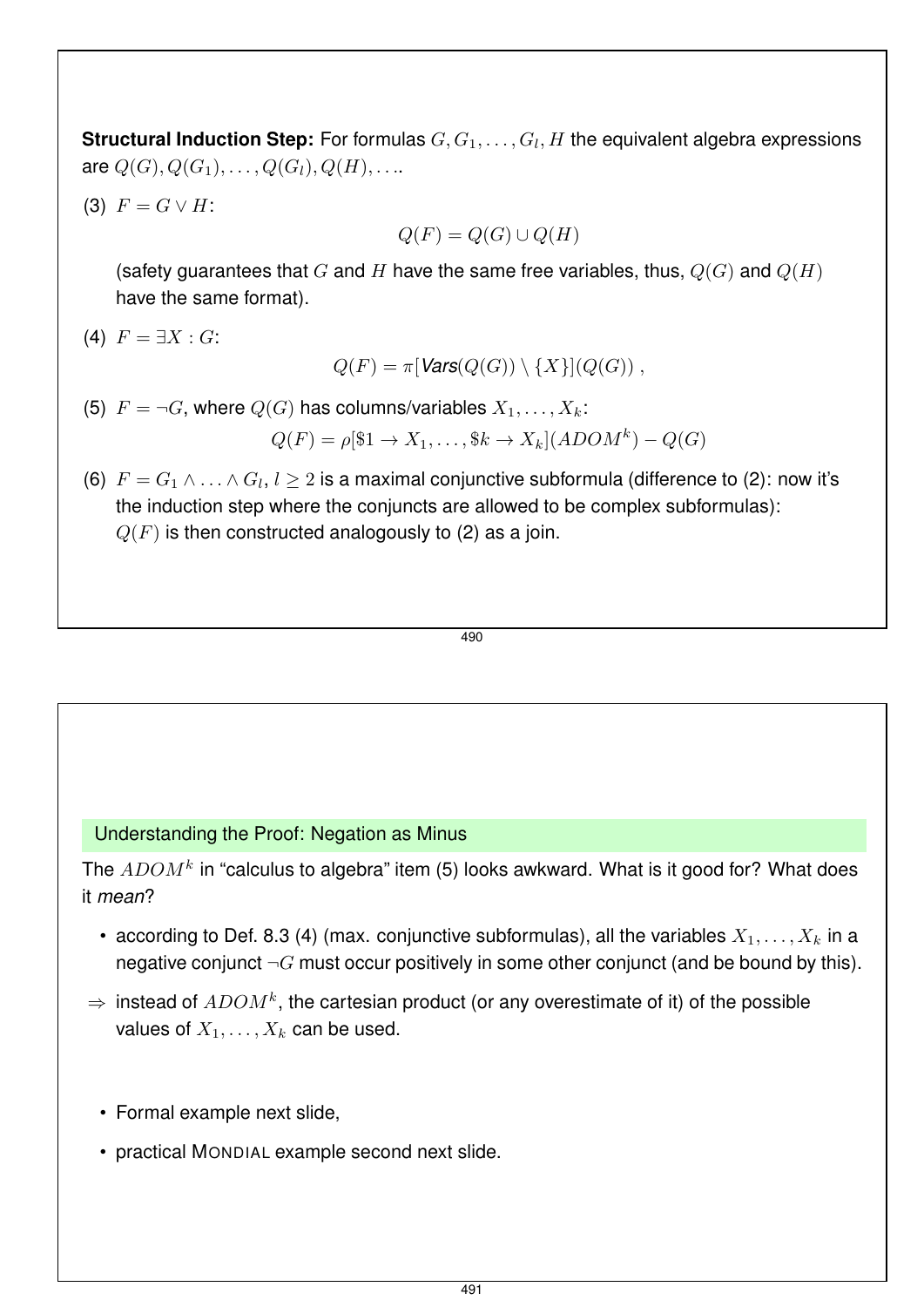Understanding the Proof: Negation as Minus

#### Formal Example

$$
F(X,Y) = p(X,Y,Z) \land \neg \exists V : q(Y,Z,V) .
$$

•  $F_1(X, Y, Z) = p(X, Y, Z) \Rightarrow E_1 = \rho [\$1 \rightarrow X, \$2 \rightarrow Y, \$3 \rightarrow Z](p),$ 

- $F_2(Y, Z, V) = q(Y, Z, V) \Rightarrow E_2 = \rho[\$1 \rightarrow Y, \$2 \rightarrow Z, \$3 \rightarrow V](q),$
- $F_3(Y, Z) = \exists V : F_2(Y, Z, V) \Rightarrow E_3 = \pi[Y, Z](E_2) =$  $\pi[Y, Z](\rho[\$1\rightarrow Y, \$2\rightarrow Z, \$3\rightarrow V](q)),$
- $F_4(Y, Z) = \neg F_3(Y, Z) \Rightarrow \rho[\$1 \rightarrow Y, \$2 \rightarrow Z](ADOM^2) E_3 =$  $\rho[^{31}\rightarrow Y, $2\rightarrow Z](ADOM^2) - \pi[Y, Z](\rho[^{31}\rightarrow Y, $2\rightarrow Z, $3\rightarrow V](q))$ (yields all possible  $(y, z) \in ADOM^2$  that are not in ...)
- $F_5(X, Y, Z) = F_1 \wedge F_4 \Rightarrow E_1 \bowtie E_4 =$  $E_1 \bowtie (\rho [\$1 \to Y, \$2 \to Z](ADOM^2) - \pi [Y, Z](\rho [\$1 \to Y, \$2 \to Z, \$3 \to V](q)))$

Only pairs  $(Y, Z)$  can survive the join that are in the result of the first component. Thus, instead taking the "overestimate"  $ADOM^2, \pi[Y,Z](E_1)$  can be used:

 $E_1 \bowtie (\pi[Y, Z](E_1) - \pi[Y, Z](\rho[\$1\rightarrow Y, \$2\rightarrow Z, \$3\rightarrow V](q))).$ 

$$
\overline{492}
$$

#### Negation as Minus - A practical example

• Ever seen this  $ADOM$  construct in exercises to the relational algebra?  $-$  No. Why not?

Consider relations country(name,country) and city(name,country,population):

 $F(CN, C) =$  country $(CN, C) \wedge \neg \exists Cty, Pop : (city(Cty, C, Pop) \wedge Pop > 1000000)$ Structural generation of an equivalent algebra expression:

- $F_1(CN, C) = \text{country}(CN, C) \Rightarrow E_1 = \rho \$\mathbb{1} \to CN, \$\mathbb{2} \to C$  (country),
- $F_2(Cty, C, Pop) = \text{city}(Cty, C, Pop) \wedge Pop > 1000000$  $\Rightarrow$   $E_2 = \rho [\$1 \to Cty, \$2 \to C, \$3 \to Pop](\sigma [\$3 > 1000000](\text{city})),$
- $F_3(C) = \exists Cty, Pop : F_2(Cty, C, Pop)$  $\Rightarrow$   $E_3 = \pi [C] (\rho [\$1 \to Cty, \$2 \to C, \$3 \to Pop] (\sigma [\$3 > 100000] (city))),$
- $F_4(C) = \neg F_3(C) \Rightarrow E_4 = \rho \cong 1 \rightarrow C \cong (ADOM) E_3$  (abbreviating  $\pi(\rho(\ldots))$  in  $E_3$ )  $= \rho$ [\$1  $\rightarrow C$ ](ADOM) –  $\pi$ [\$2  $\rightarrow C$ ]( $\sigma$ [\$3 > 1000000](city))

(yields all possible  $C$  that are not in ...)

At this point, one knows that not the complete  $ADOM$  (all values anywhere in the database) has to be considered, but that it is sufficient to consider all countrycodes:  $E'_4 = \pi [\$2 \to C](country) - \pi [\$2 \to C](\sigma [\$3 > 1000000]$ (city))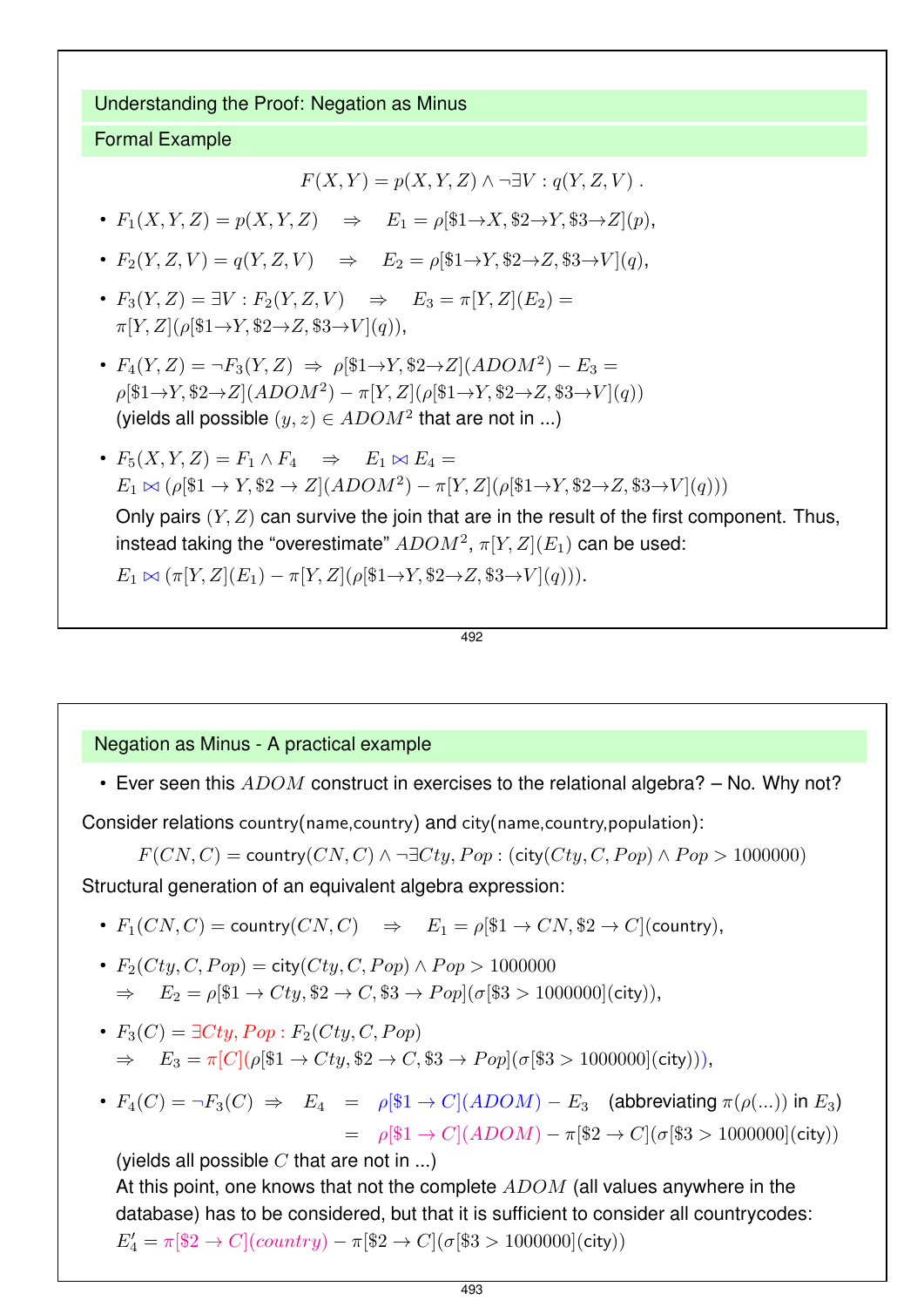#### Example (Cont'd)

And now, both parts of the outer conjunction are combined by a join:

 $F(CN, C) = F_1(CN, C) \wedge F_4(C)$  $\Rightarrow E_1 \bowtie E'_4 =$  $\rho[$1\rightarrow CN, $2\rightarrow C]$ (country)  $\bowtie (\pi[$2\rightarrow C]$ (country) –  $\pi[$2\rightarrow C]$ ( $\sigma[$3 > 1000000]$ (city)))

494

## **8.7 Symbolic Reasoning**

- Logics in general, and FOL are mathematical concepts. Research mathematically investigates different logics and their properties.
- *Symbolic Reasoning* applies logic-based *algorithms* on concrete problems, e.g.,
	- **–** Software and hardware verification (e.g., correctness of automobile or airplane systems)
	- **–** Answering queries against knowledge bases
- algorithms must operate on the syntax level:
	- **–** formulas (i.e., parse-trees of formulas)
	- **–** terms (i.e., parse-trees of terms)
	- **–** sets of variable bindings
		- \* term unification,
		- \* answer bindings (to unification/matching and to queries)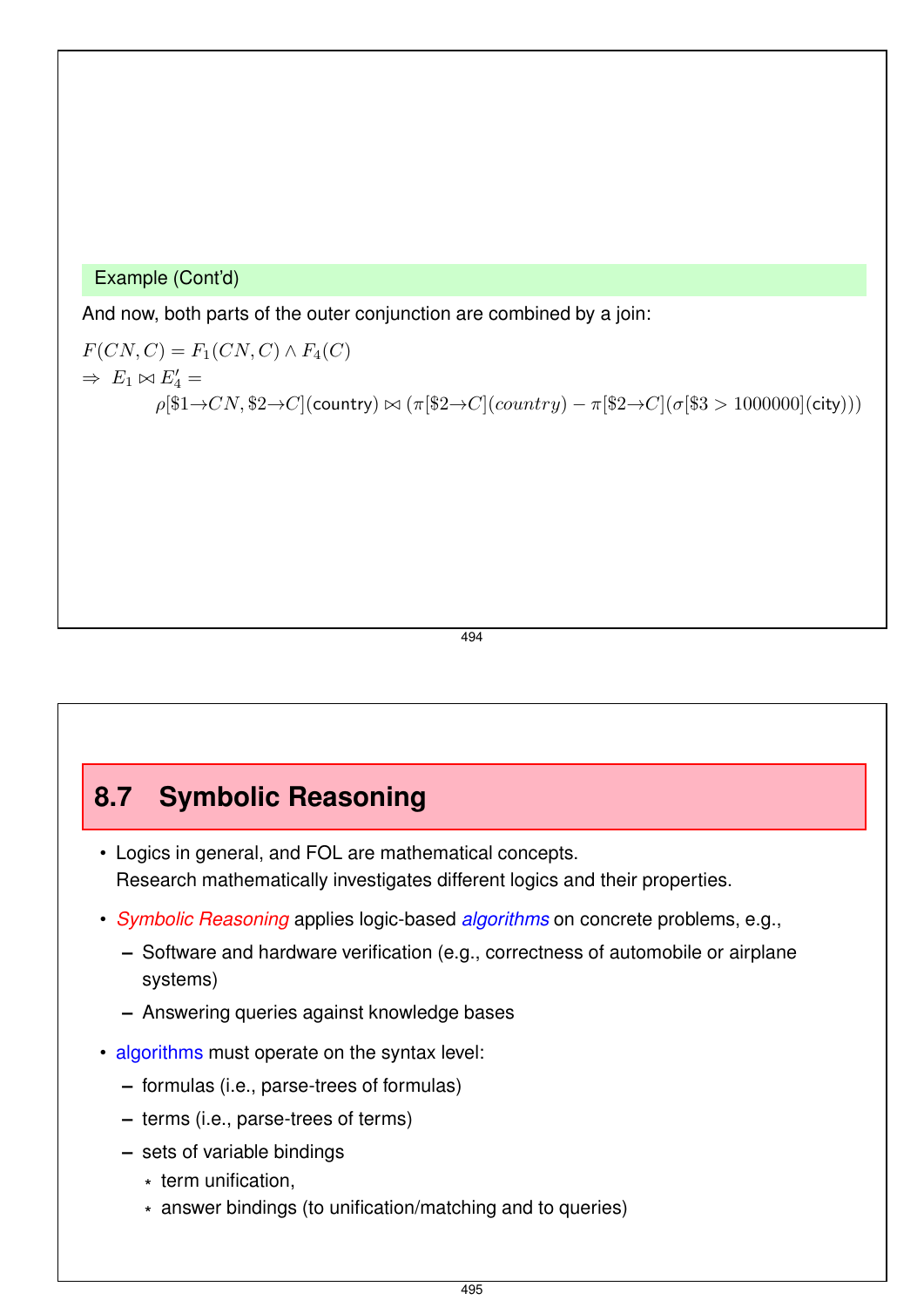## **DATALOG: HERBRAND SEMANTICS**

Logic programming (LP) frameworks (e.g., Prolog and Datalog) use the *Herbrand Semantics* (after the French logician Jacques Herbrand):

- a *Herbrand Interpretation*  $H = (H, \mathcal{D}_{\Sigma})$  for a given signature  $\Sigma$  uses always the *Herbrand Universe*  $\mathcal{D}_{\Sigma}$  that consists of all terms that can be constructed from the function symbols (incl. constants) in  $\Sigma$ : john, father(john), germany, capital(germany), berlin, ...
- $\Rightarrow$  "every term is interpreted by itself"
	- the relation names are the predicate symbols in  $\Sigma$ , and they are also "interpreted by themselves (as a relation)", i.e.,  $H$ (encompasses) = encompasses.
	- the *Herbrand Base*  $\mathcal{HB}_{\Sigma}$  is the set of all *ground atoms* over elements of the Herbrand Universe and the predicate symbols of  $\Sigma$ .
- $\Rightarrow$  A Herbrand Interpretation is a (finite or infinite) subset of the Herbrand Base.
	- $\mathcal{H} \models$  hasAncestor(john,father(john)) if (john, father(john))  $\in$  hasAncestor.
	- in contrast, in traditional FOL:  $(I, \mathcal{D})$   $\models$  hasAncestor(john,father(john)) if  $(I(john), I(father(I(john))) \in I(hasAncestor)$ .
	- if function symbols are allowed, usually with equality predicate  $\approx$ , e.g., father(john)  $\approx$  jack.

496

#### Deductive Databases: Datalog

- the domain consists of constant symbols and datatype literals.
- an interpretation  $H$  is explicitly seen as a *finite* set of ground atoms over the predicate symbols and the Herbrand Universe:

country(ger,"Germany","D", berlin, 356910,83536115), encompasses(ger, eur, 100).

 $\mathcal{H} \models$  encompasses(ger, eur, 100) if and only if (ger, eur, 100)  $\in \mathcal{H}$ (encompasses)

if and only if encompasses(ger, eur, 100)  $\in \mathcal{H}$ .

- Unique Name Assumption (UNA): different symbols mean different things.
- Datalog restricts the allowed formulas (cf. Slides 557 ff.):
	- **–** conjunctive queries,
	- **–** Datalog knowledge bases consist of rules of the form  $head \leftarrow body$ (variants: positive nonrecursive, recursive,  $+$  negation in the body,  $+$  disjunction in the head)
- special semantics/model theories for each of the variants: minimal model, stratified model, well-founded model, stable models
	- each of them characterized as sets of ground atoms.